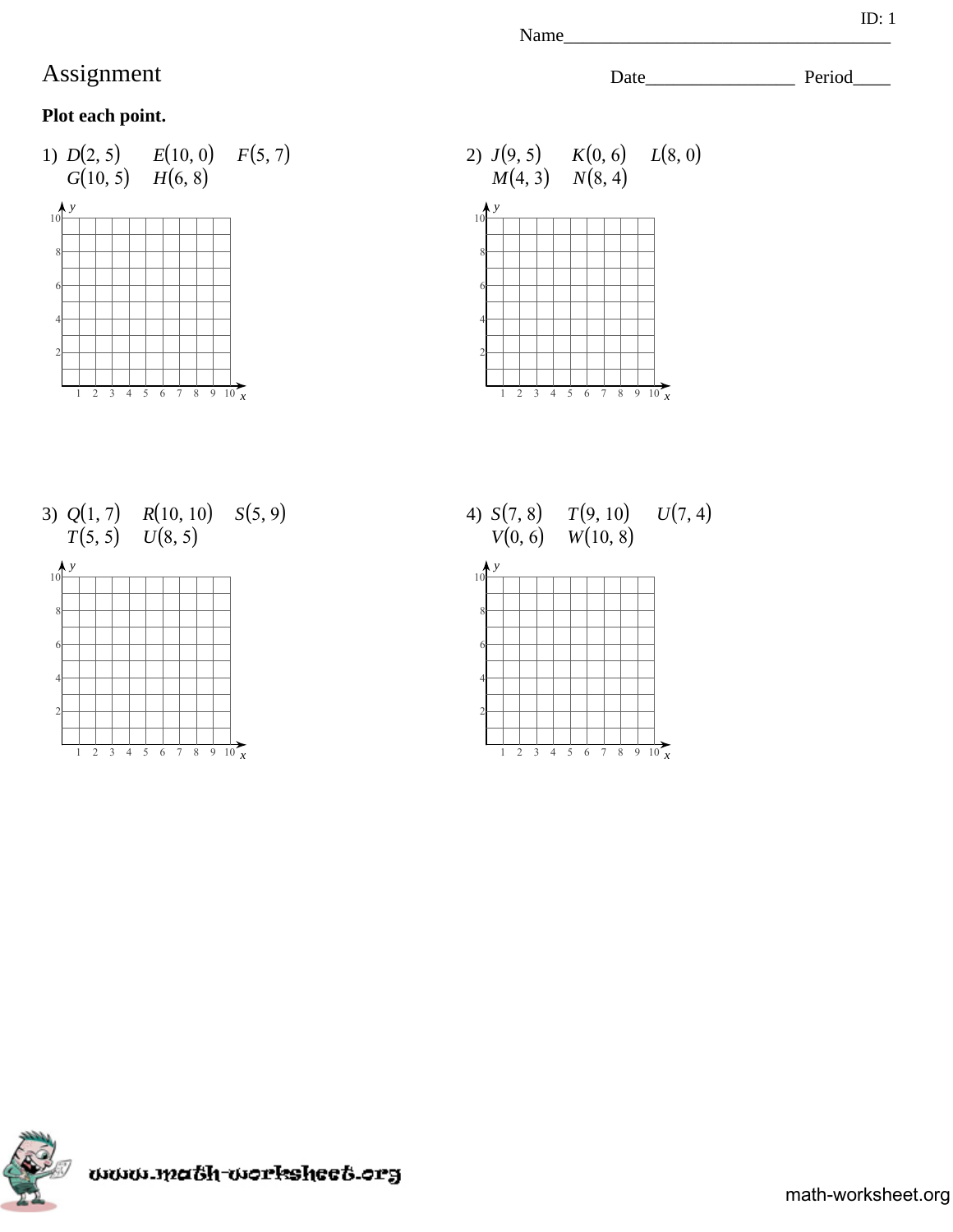









9)  $Q(2, 10)$   $R(7, 10)$   $S(1, 8)$  $T(9, 9)$   $U(4, 8)$ 







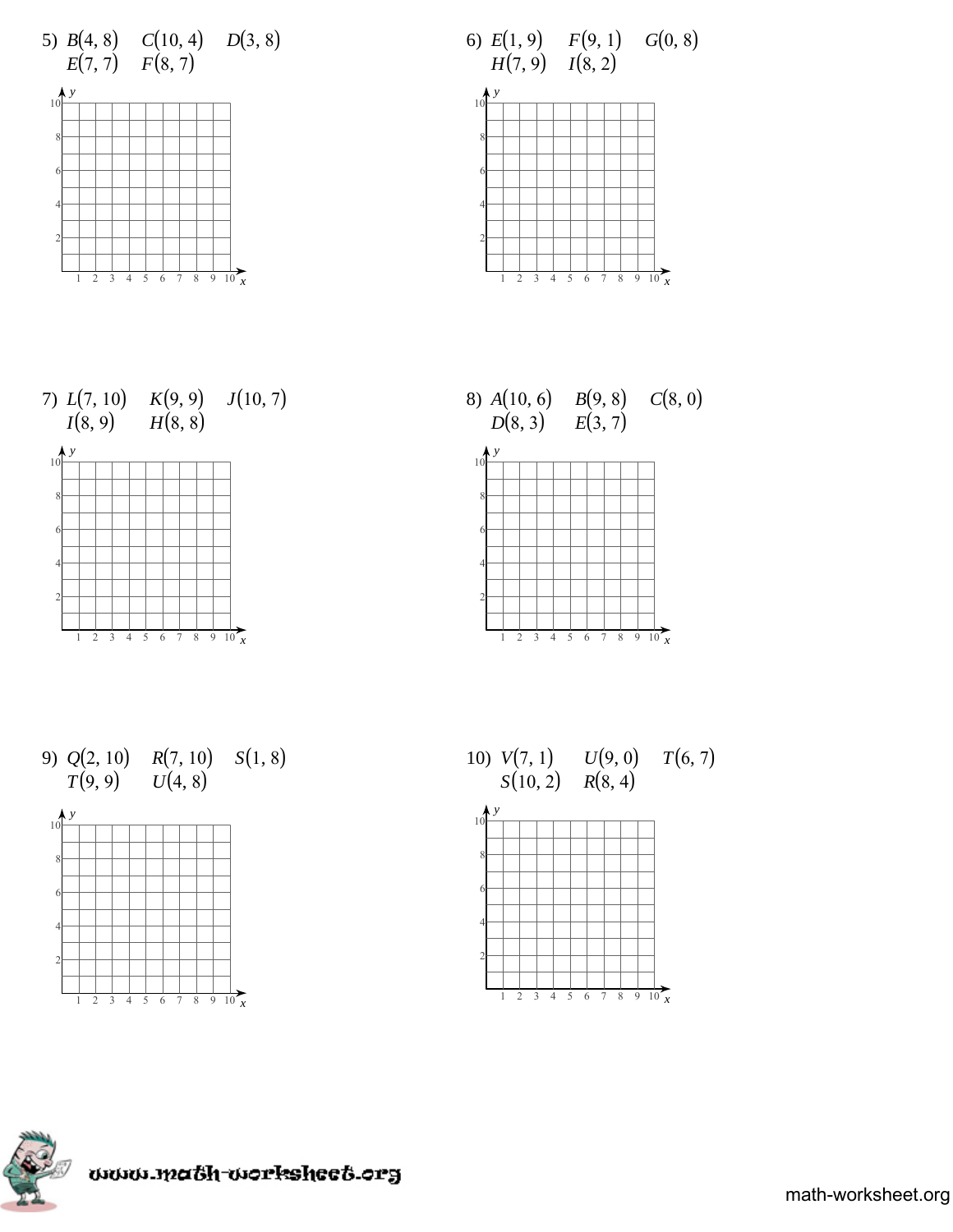

















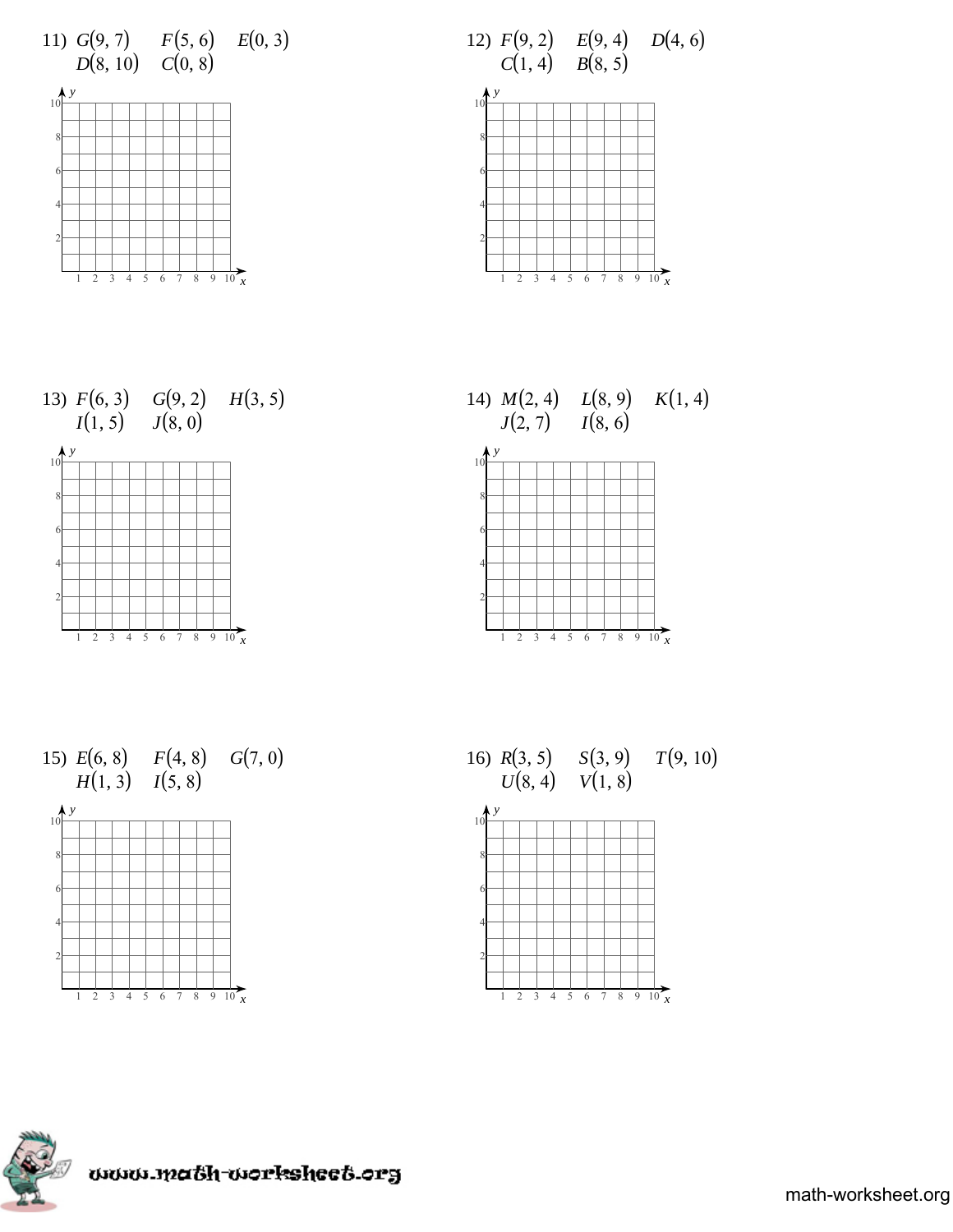

















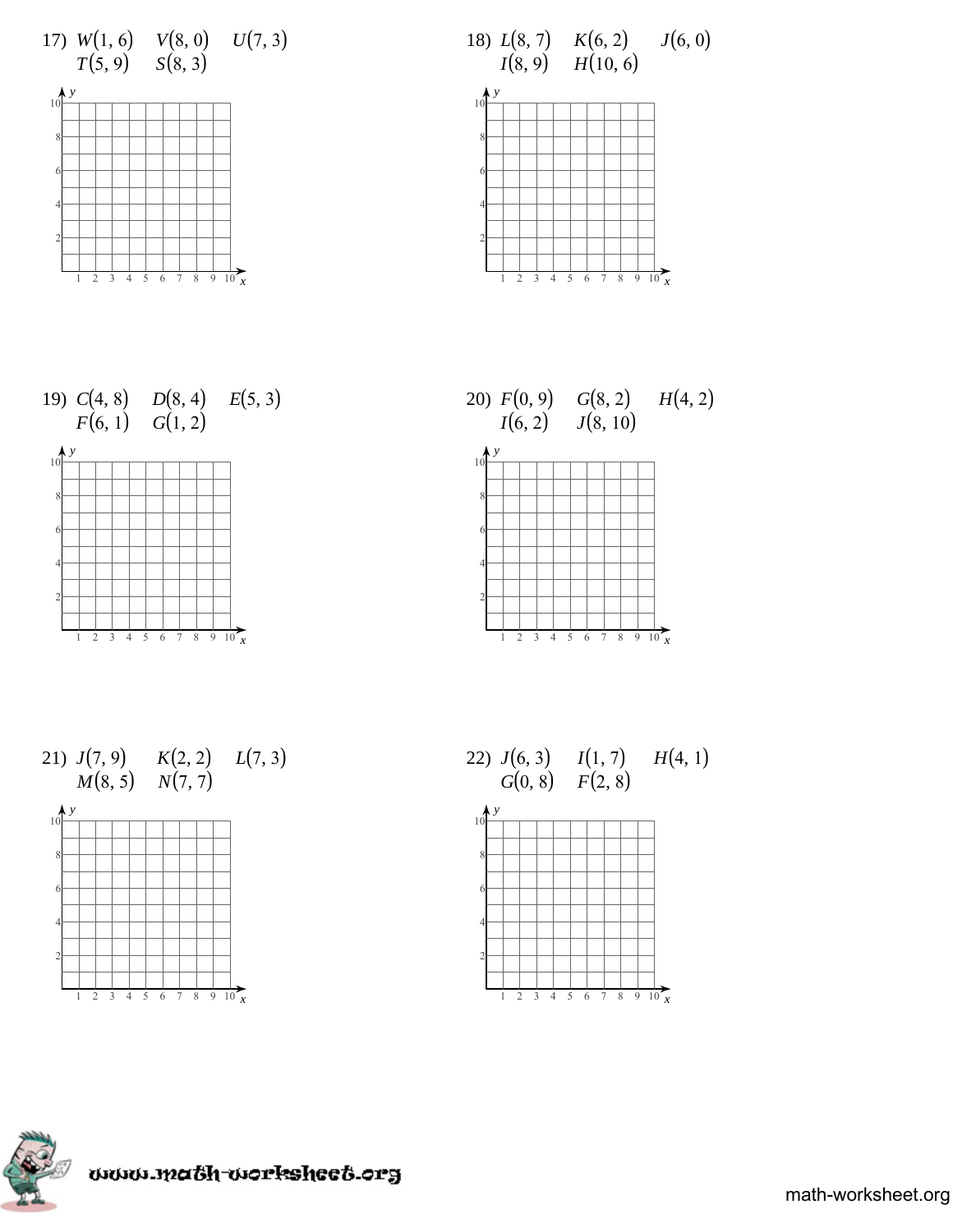





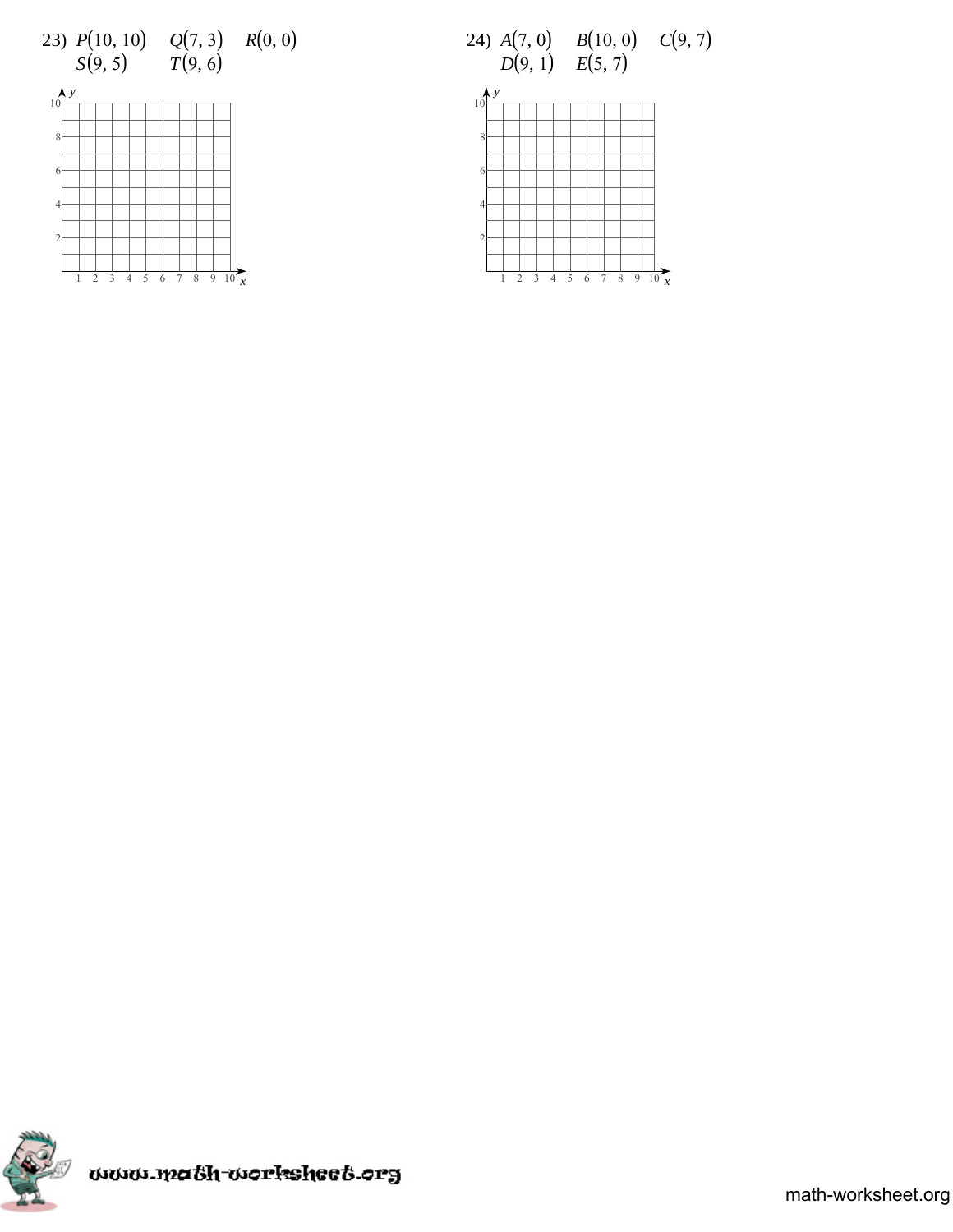## Answers to Assignment (ID: 1)







 $\frac{1}{10}$  x

 $\overline{2}$  $\overline{4}$  $\overline{6}$  $\sqrt{8}$ 



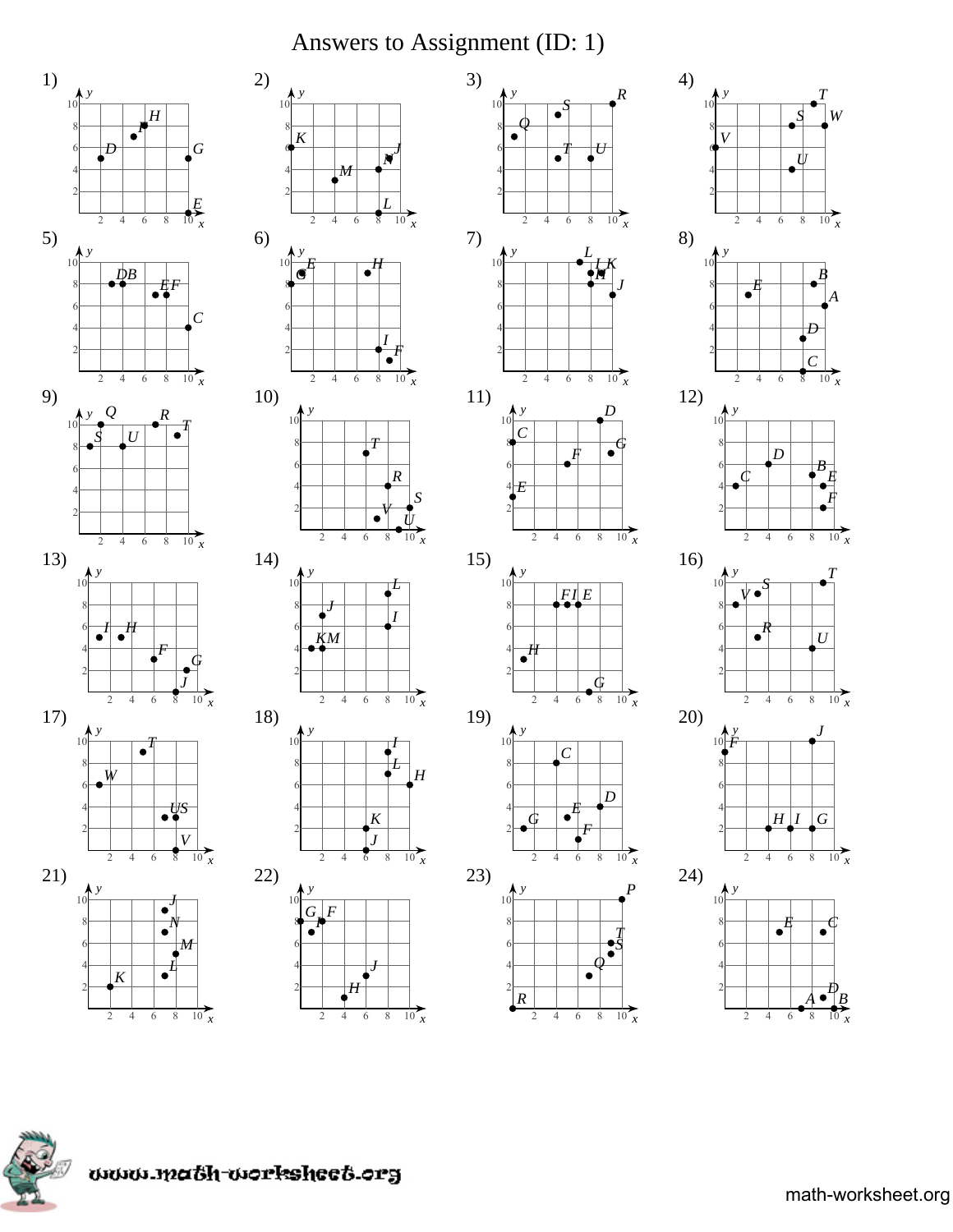## **Plot each point.**





3)  $A(2, 1)$   $B(7, 7)$   $C(8, 10)$  $D(10, 7)$   $E(9, 7)$ 



4)  $Q(9, 1)$   $R(9, 6)$   $S(0, 3)$  $T(4, 2)$   $U(4, 9)$ 





Name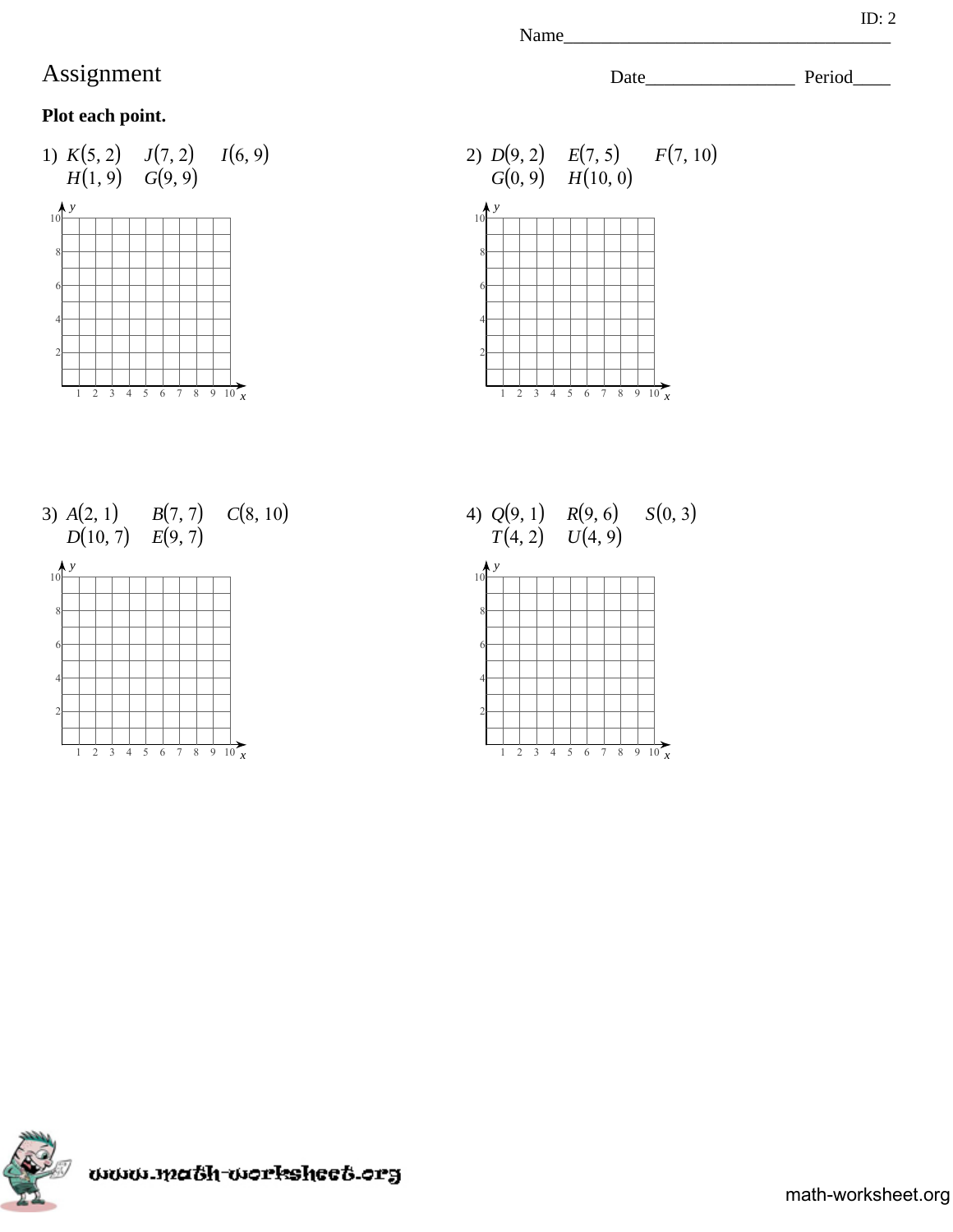









9)  $E(4, 7)$   $F(6, 5)$   $G(8, 7)$  $H(9, 1)$   $I(8, 9)$ 







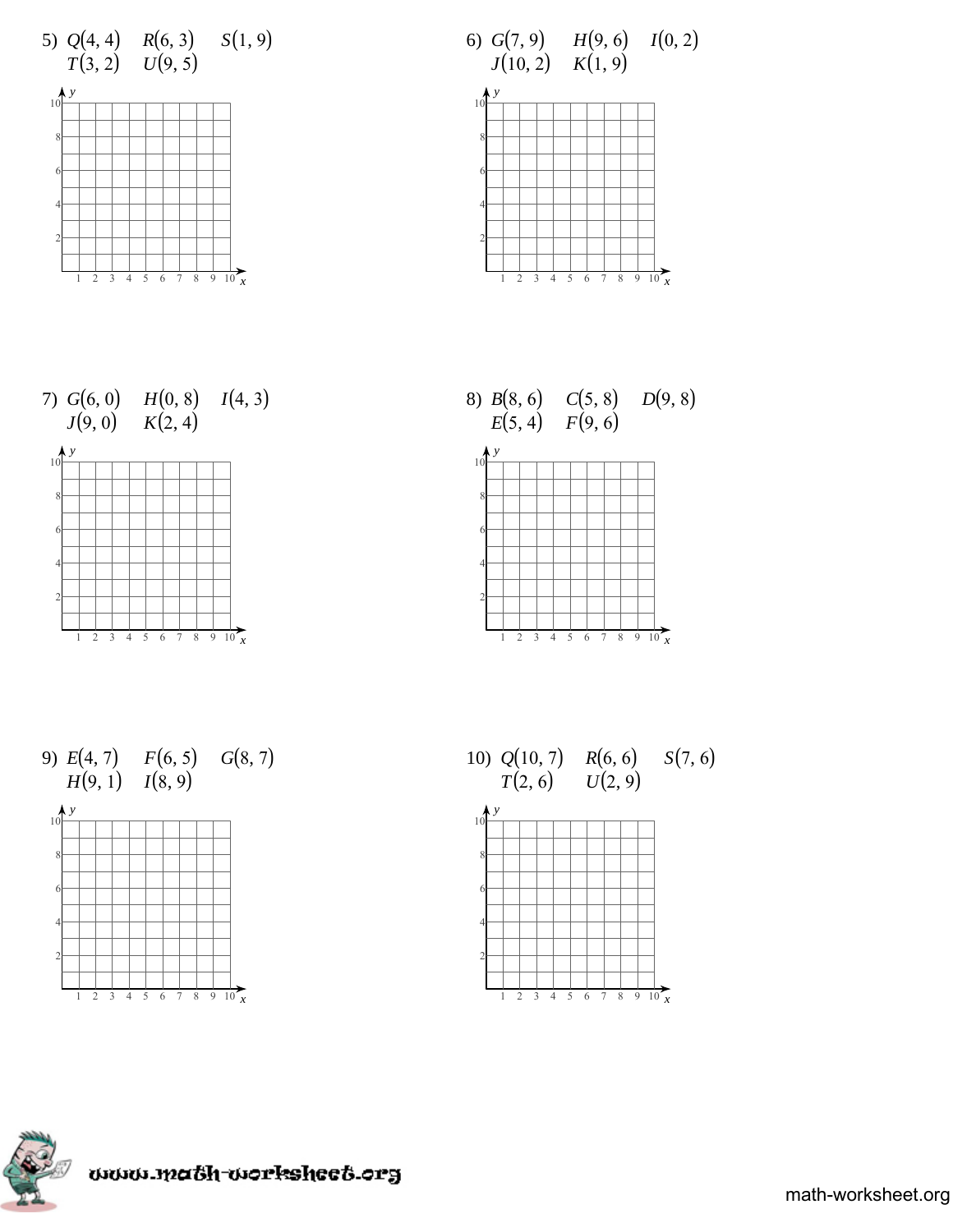

















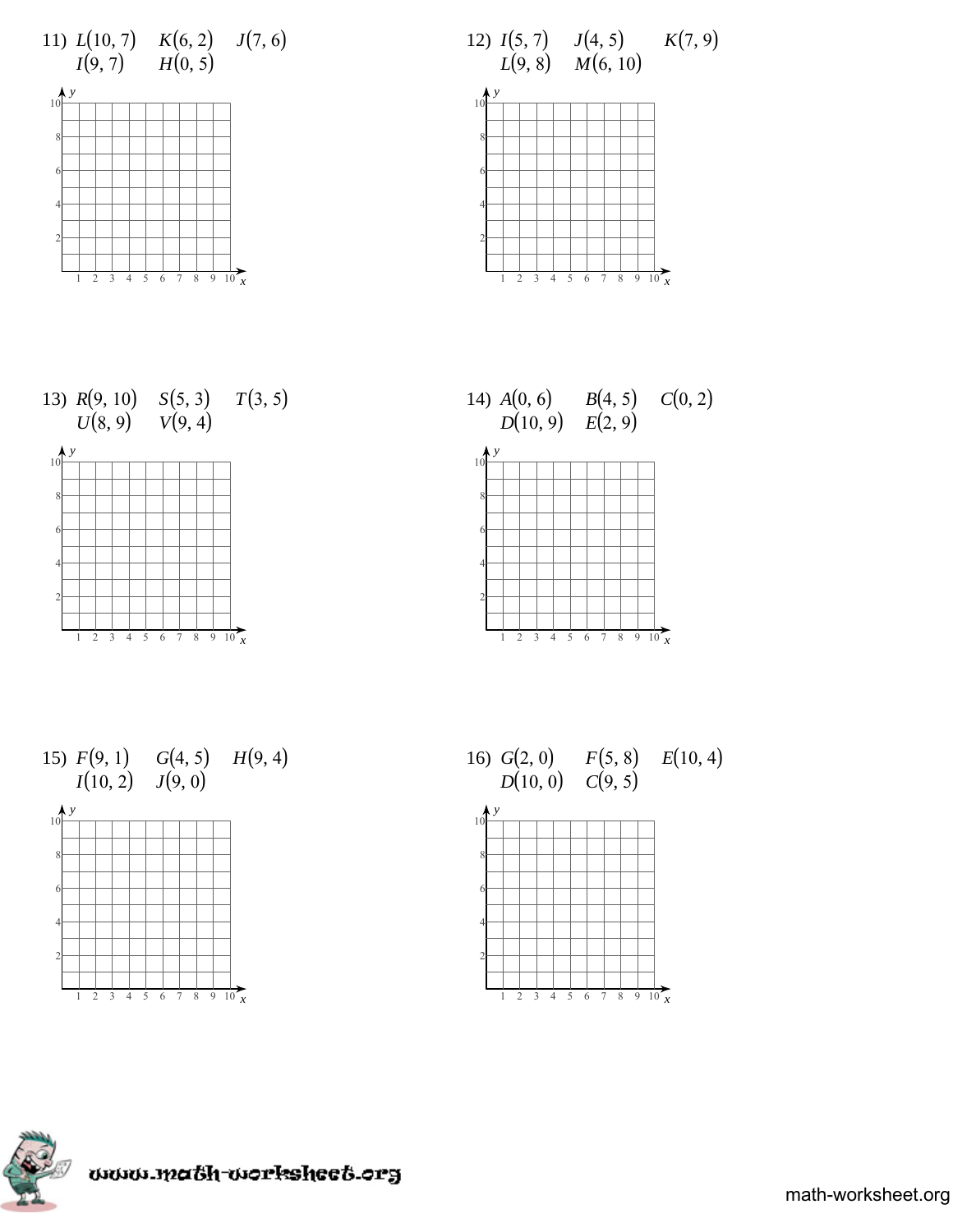









21)  $B(1, 0)$  $E(8, 3)$  $C(1, 4)$  $F(1, 10)$  $D(7, 3)$ 







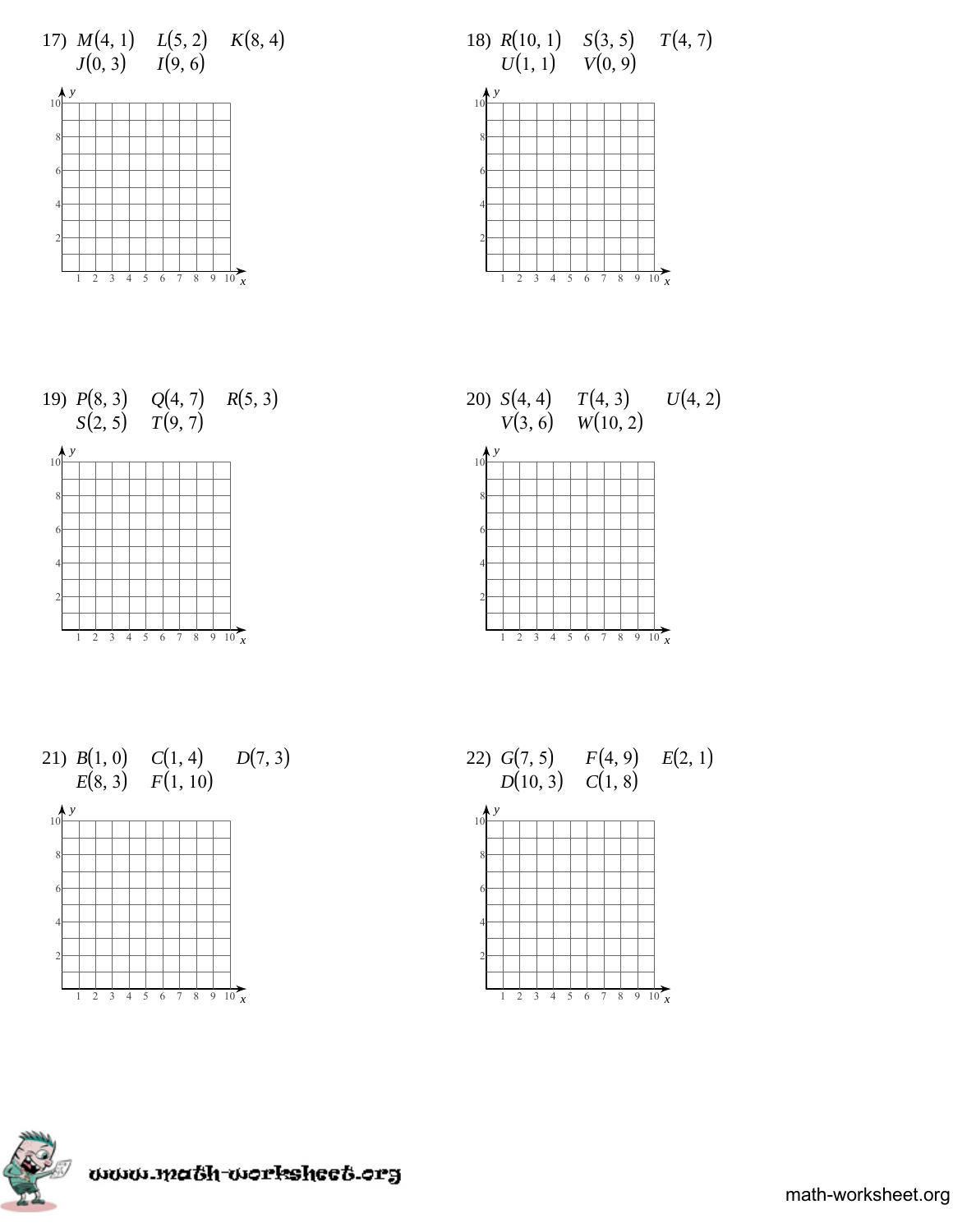





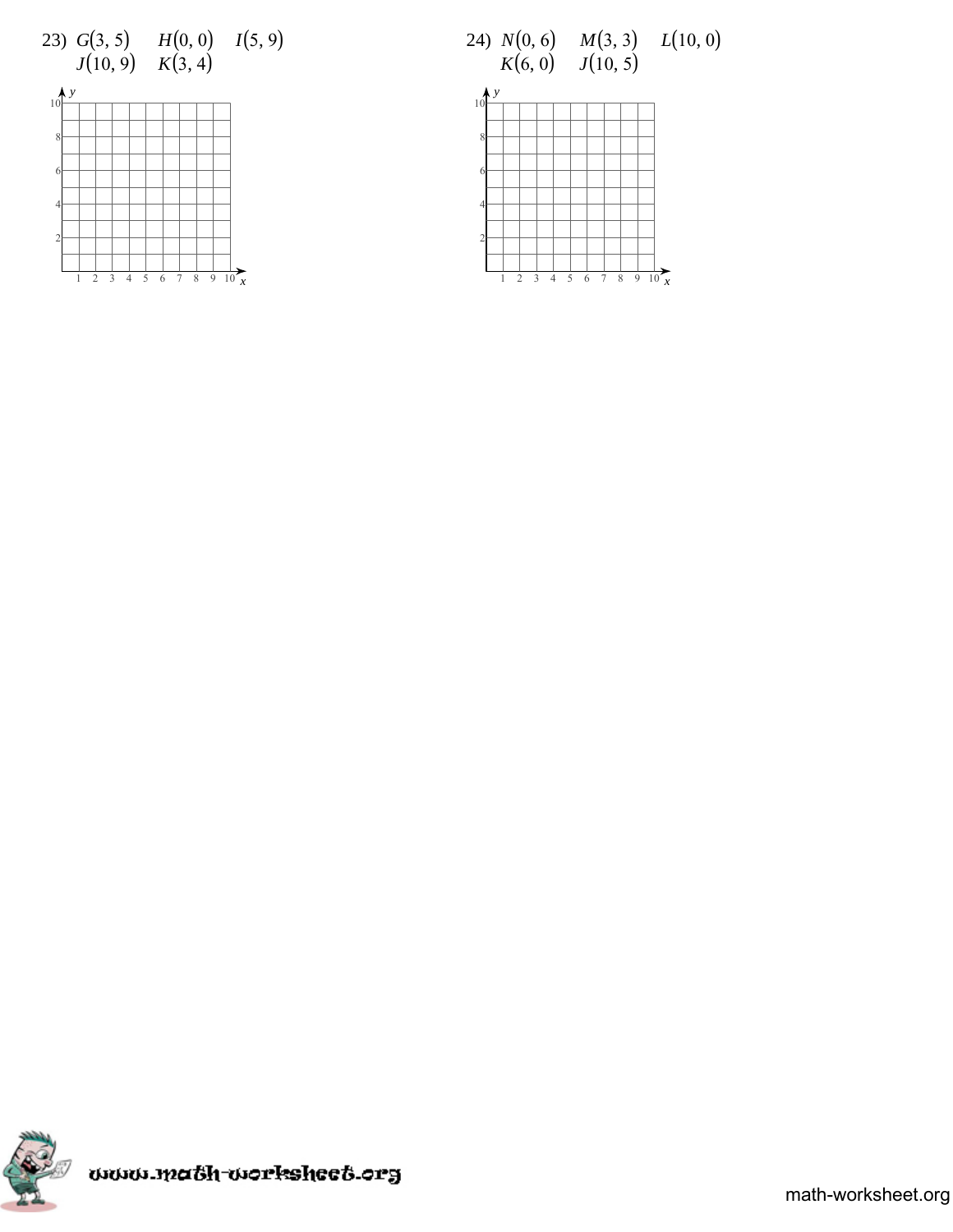# Answers to Assignment (ID: 2)







 $\overline{H}$ 

 $\overline{2}$ 

 $\overline{4}$  $\overline{6}$  $\sqrt{8}$   $\frac{1}{10}$  x

 $\frac{1}{10}$ 

 $\overline{2}$  $\overline{4}$  $6\,$  $\sqrt{8}$ 



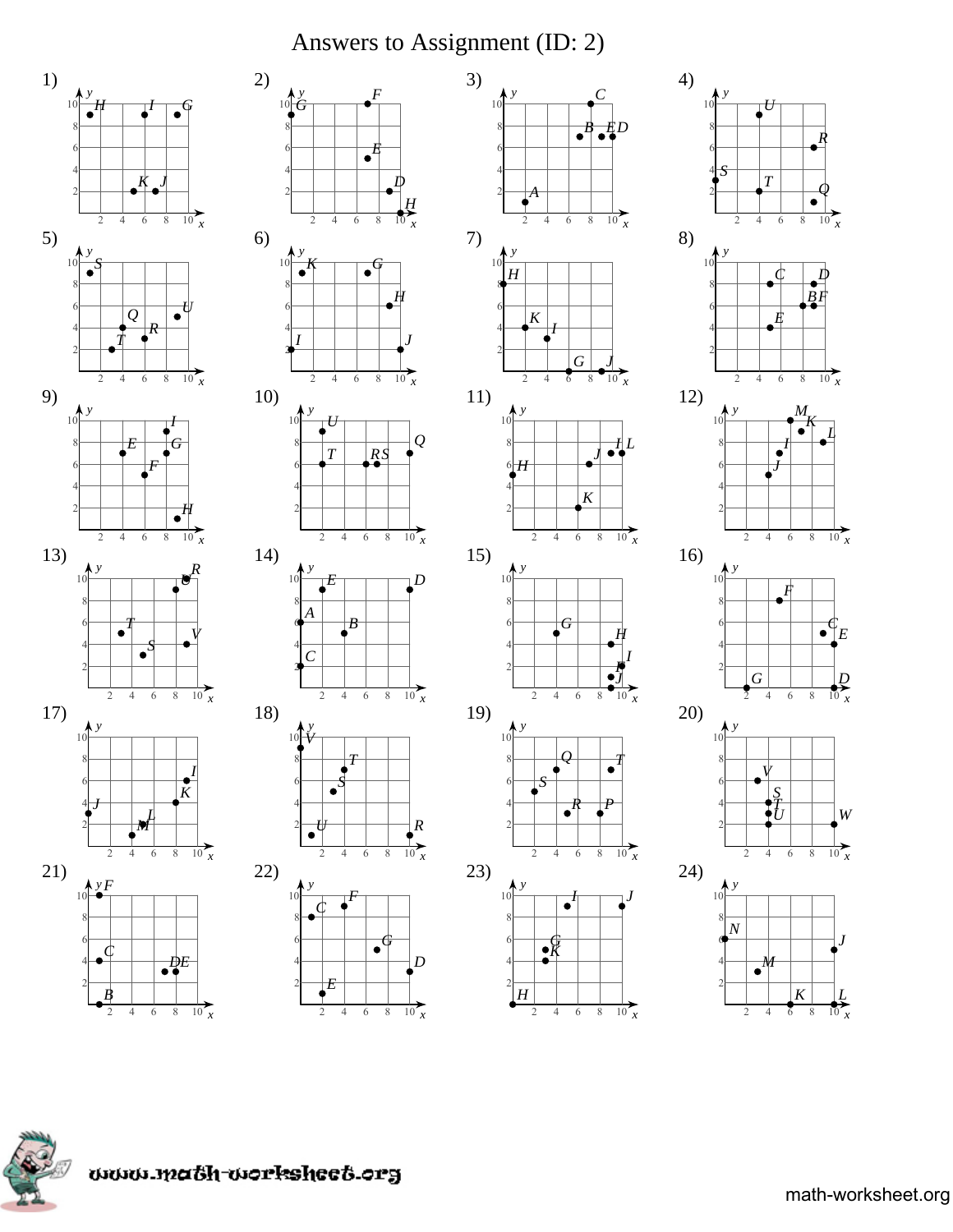## **Plot each point.**





Name

3)  $N(3, 4)$   $M(5, 10)$   $L(7, 2)$ <br> $K(10, 1)$   $J(3, 2)$  $K(10, 1)$ 



4)  $A(5, 9)$   $B(3, 1)$  $D(8, 4)$   $E(10, 7)$  $C(4, 10)$ 



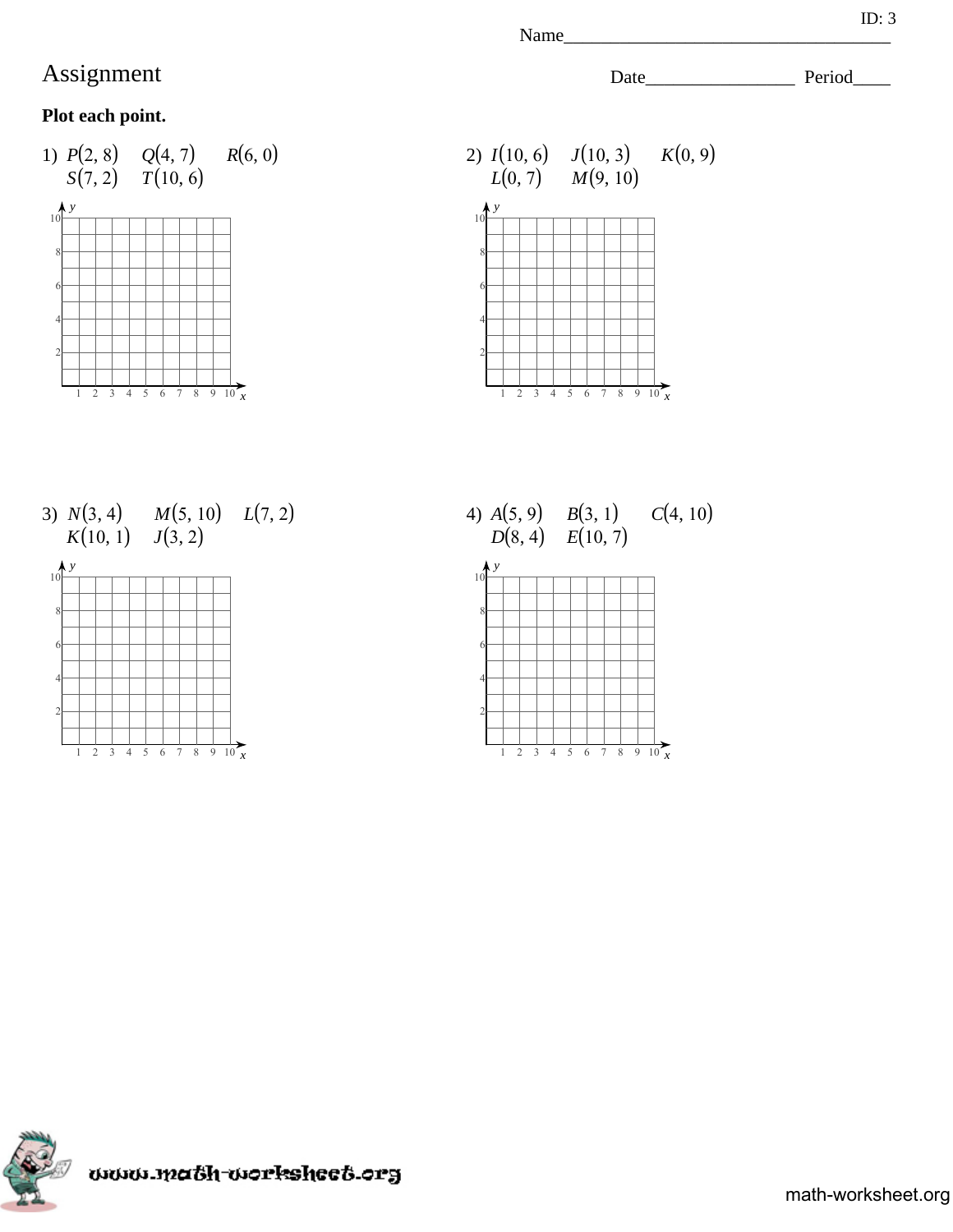

















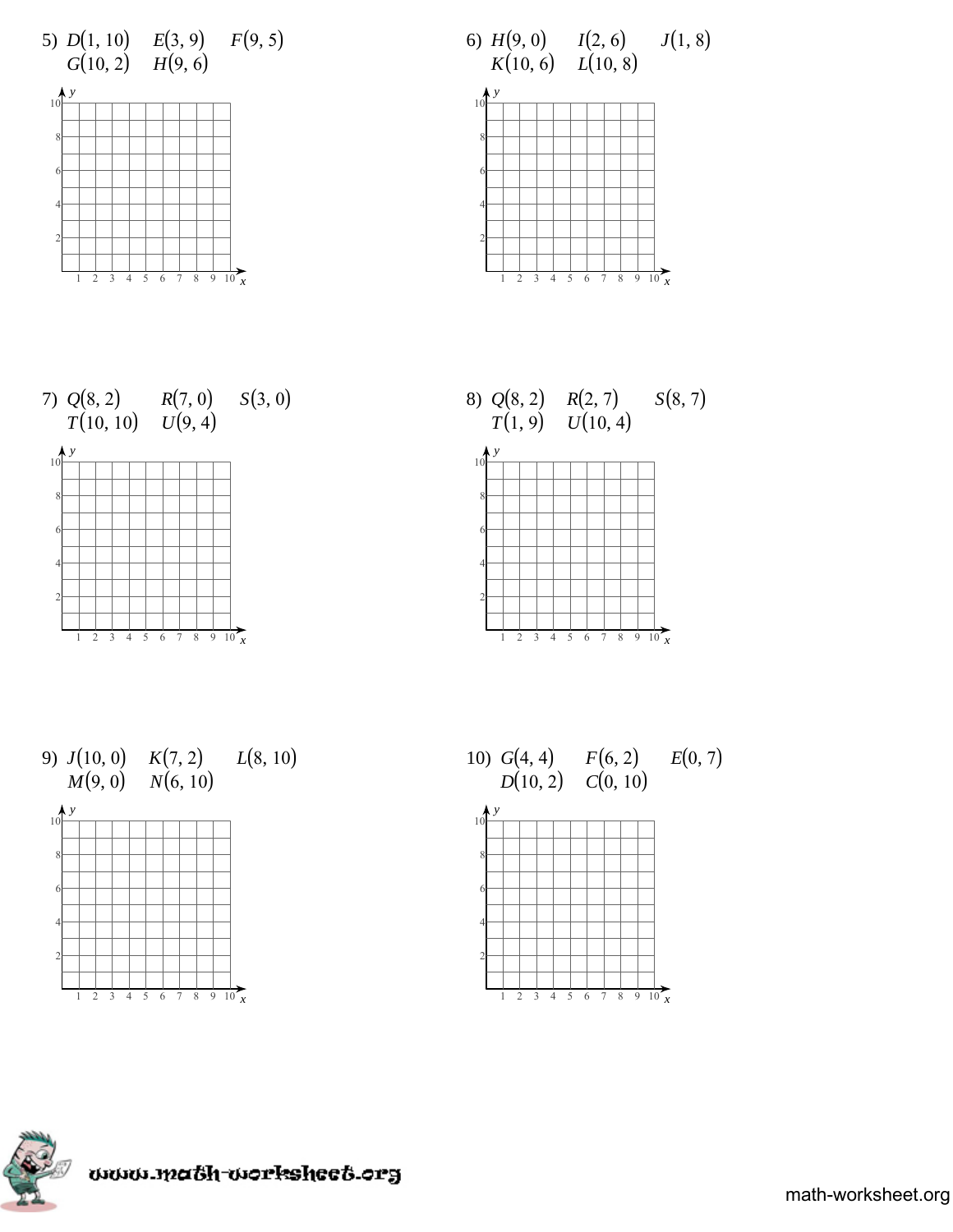

















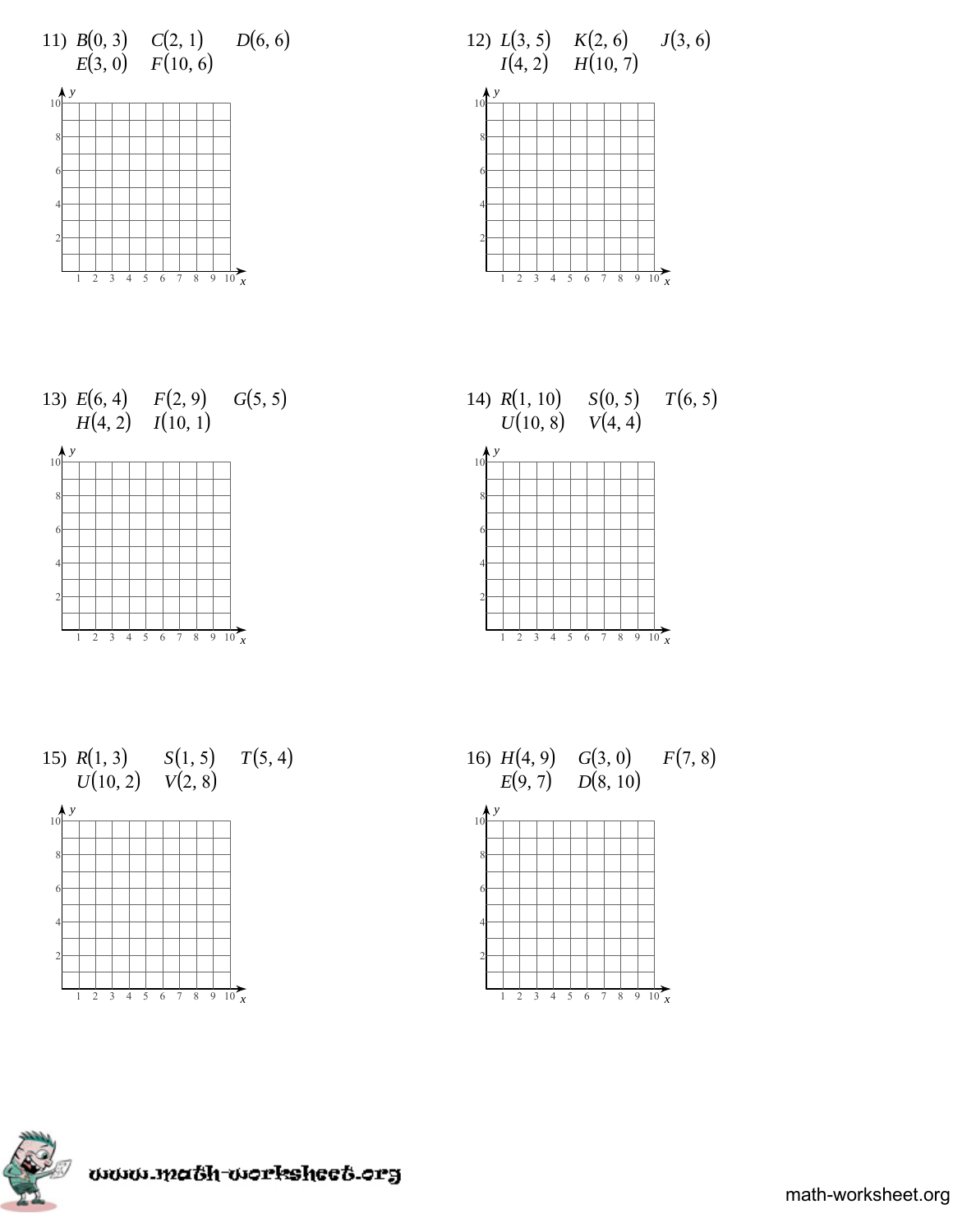



















math-worksheet.org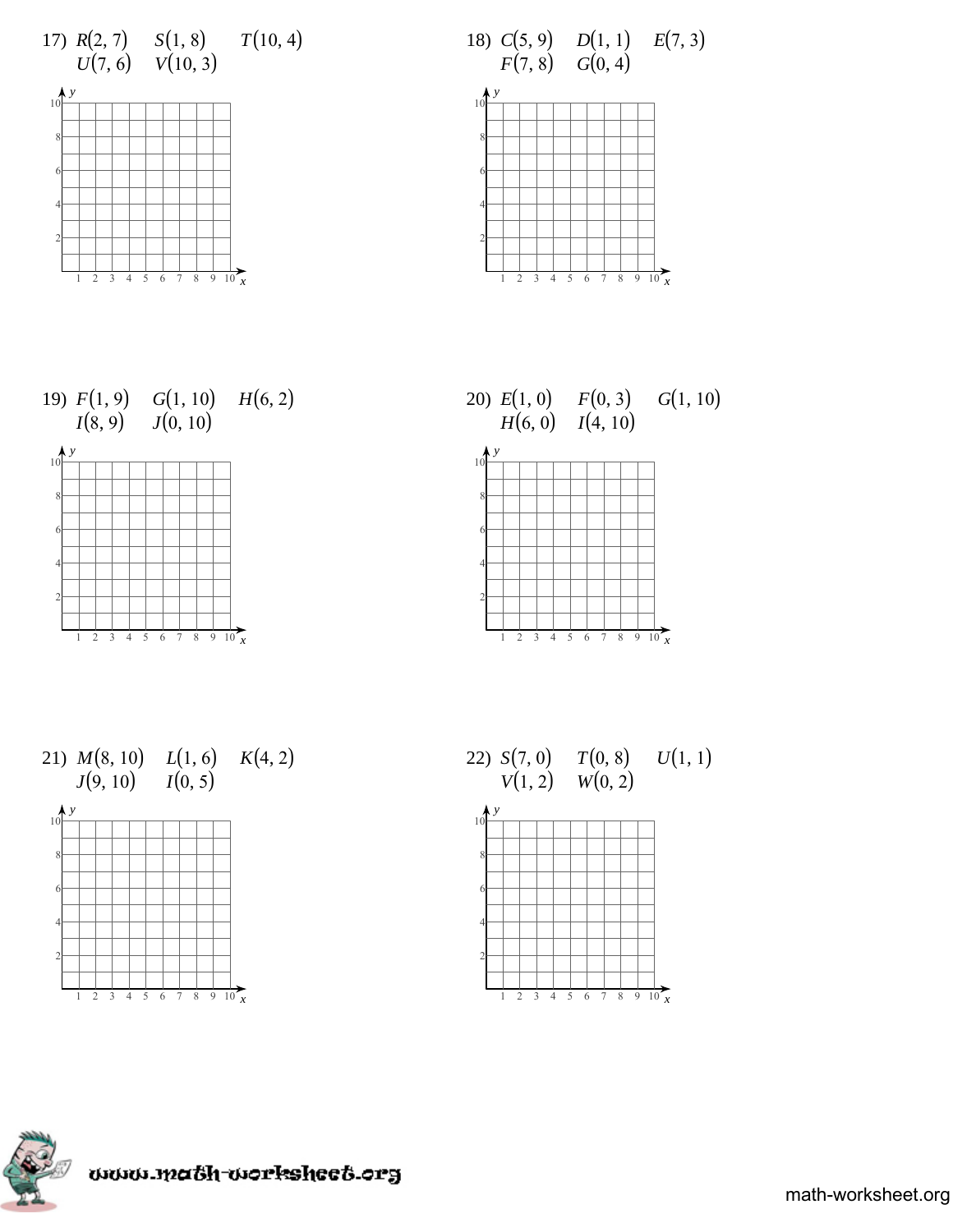





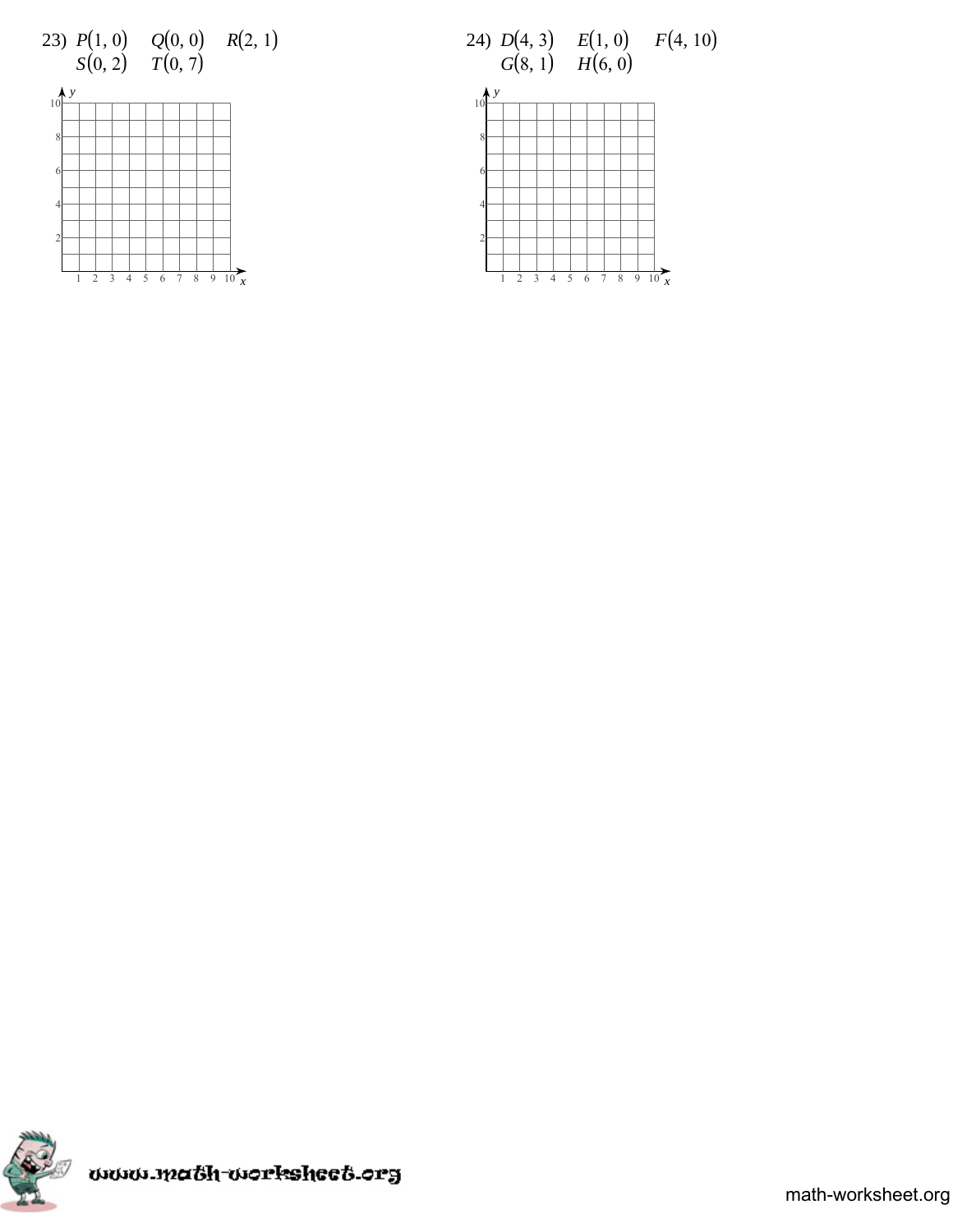# Answers to Assignment (ID: 3)

 $\overline{M}$ 

5  $\overline{4}$  $\overline{6}$  $\overline{8}$ 

 $\overline{2}$ 

 $\mathbf{v}$ 

 $\overline{B}$ 

 $\overline{4}$ 6  $\,8\,$ 

Ė

 $\overline{4}$ 

 $\overline{V}$ 

 $\bullet$  $\bullet$ 

> $\overline{c}$  $\overline{4}$  $\sqrt{6}$

 $\overline{2}$  $\overline{4}$  $\overline{6}$ 

 $\overline{S}$ 

 $\overline{2}$  $\overline{4}$  $\overline{6}$  $\sqrt{8}$ 

 $\boldsymbol{I}$ 

 $\overline{D}$ 

 $\sqrt{6}$ 

 $\boxed{H}$ 

 $\frac{1}{10}$  x

 $\overline{2}$  $\overline{4}$   $\overline{8}$ 







 $\overline{E}$ 

 $U$ 

 $\overline{H}$ 

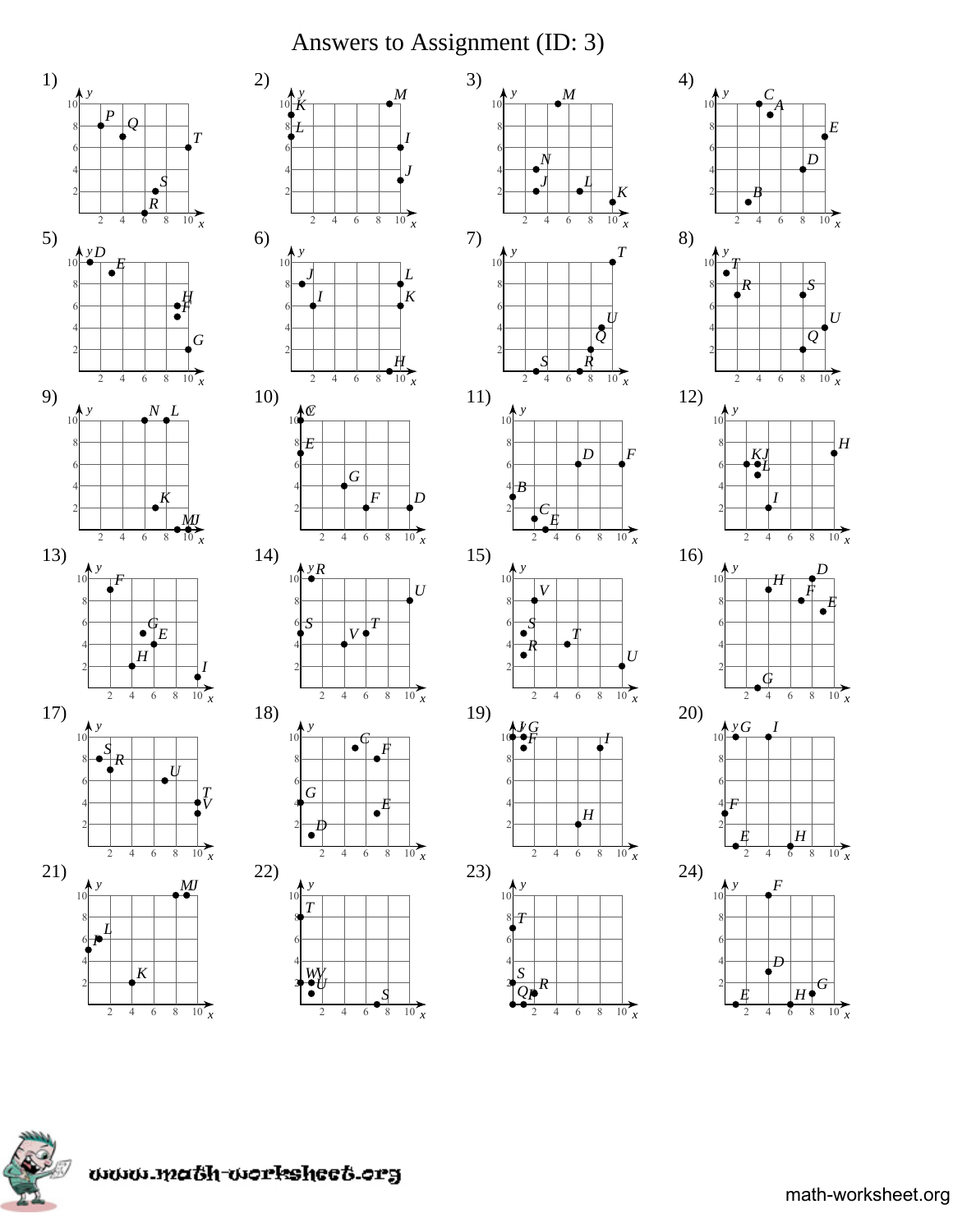## **Plot each point.**





3)  $N(2, 4)$   $M(0, 6)$   $L(6, 10)$ 



4)  $P(0, 3)$   $Q(4, 9)$   $R(5, 8)$  $S(0, 10)$   $T(9, 4)$ 





math-worksheet.org

Name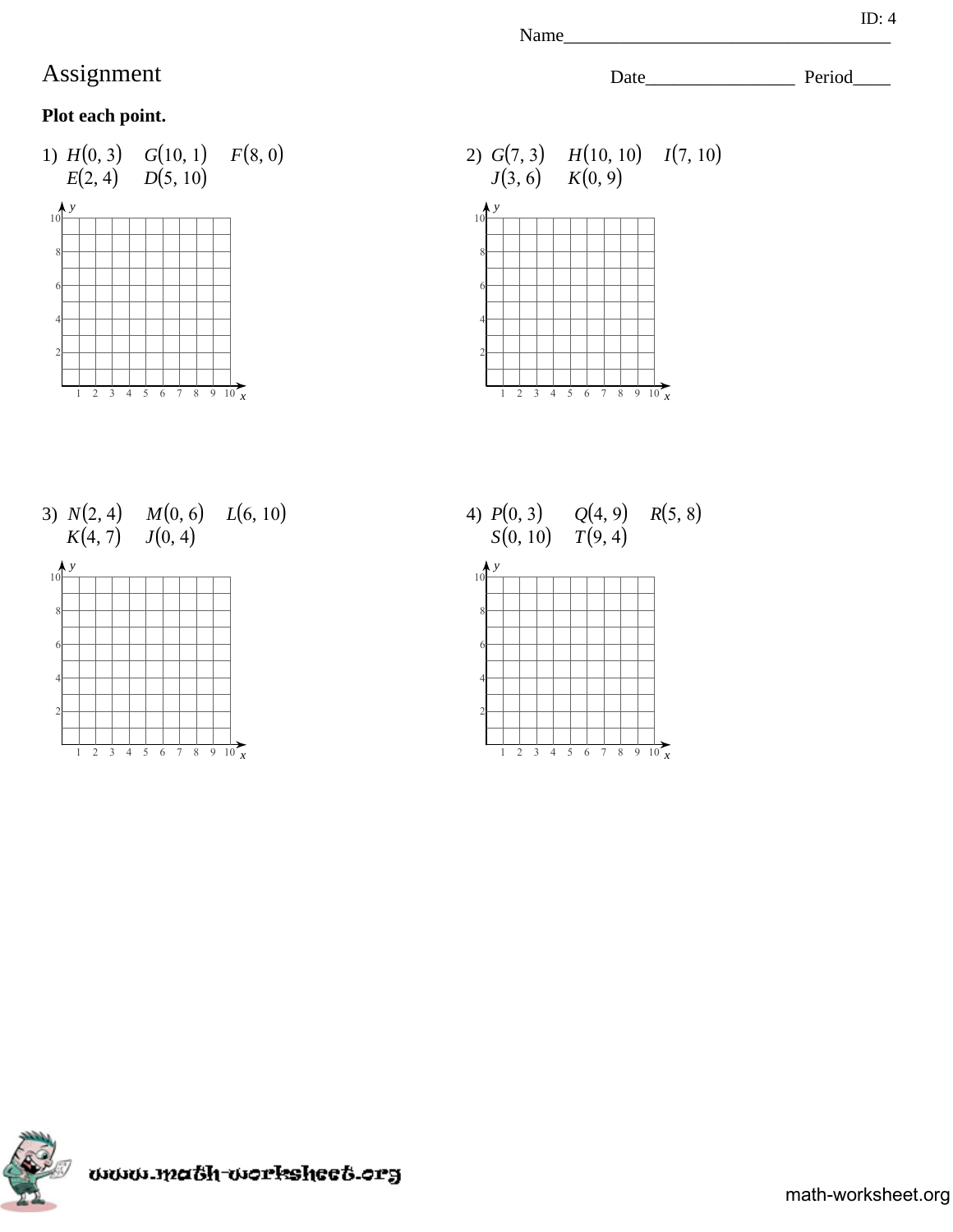









9)  $H(1, 8)$   $I(9, 10)$   $J(9, 7)$  $K(8, 3)$   $L(0, 8)$ 







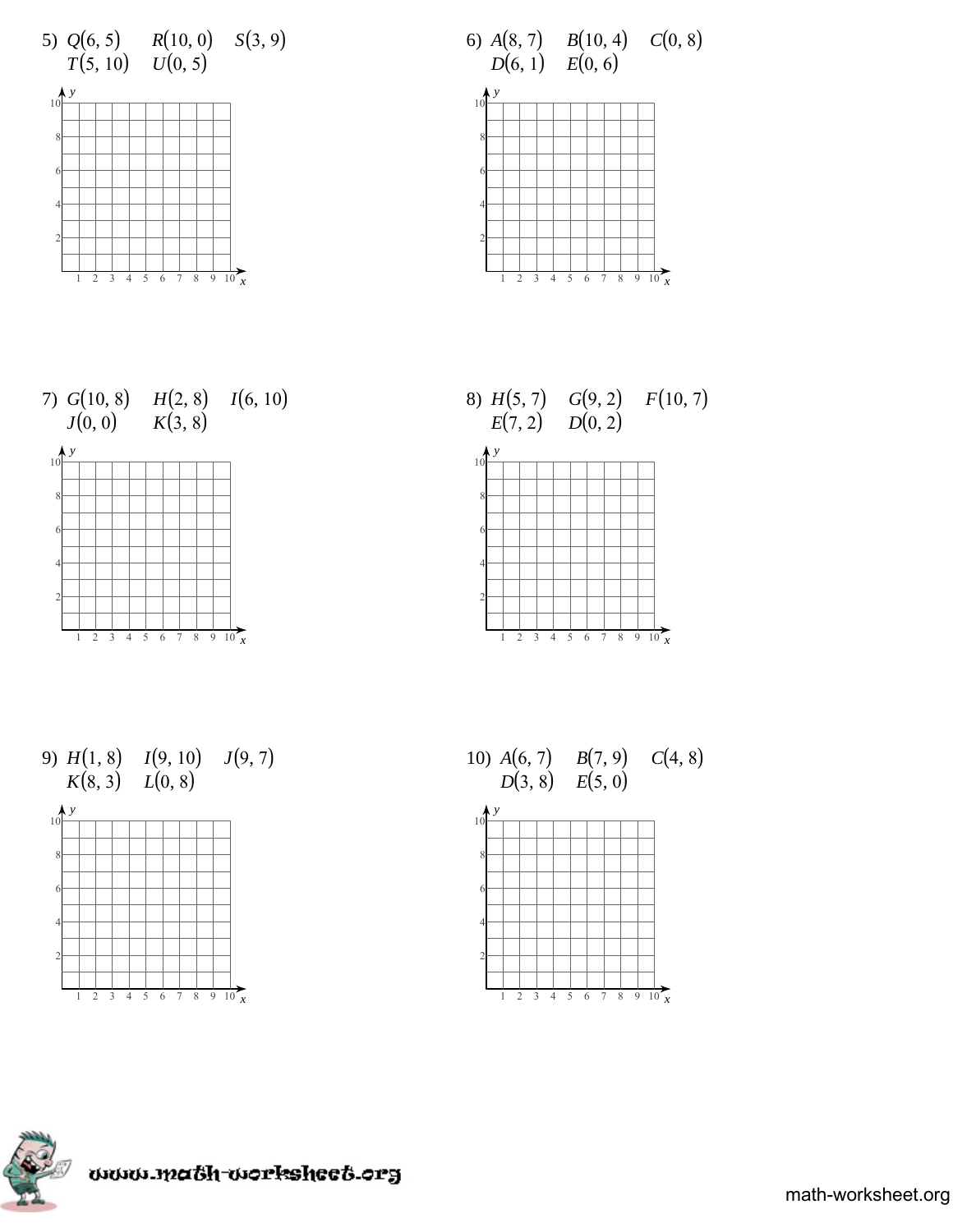









15)  $I(10, 1)$   $H(9, 2)$   $G(0, 4)$  $F(2, 10)$   $E(1, 0)$ 



16)  $M(6, 2)$   $L(8, 10)$   $K(10, 4)$ <br> $J(2, 10)$   $I(1, 6)$  $J(2, 10)$   $I(1, 6)$ 



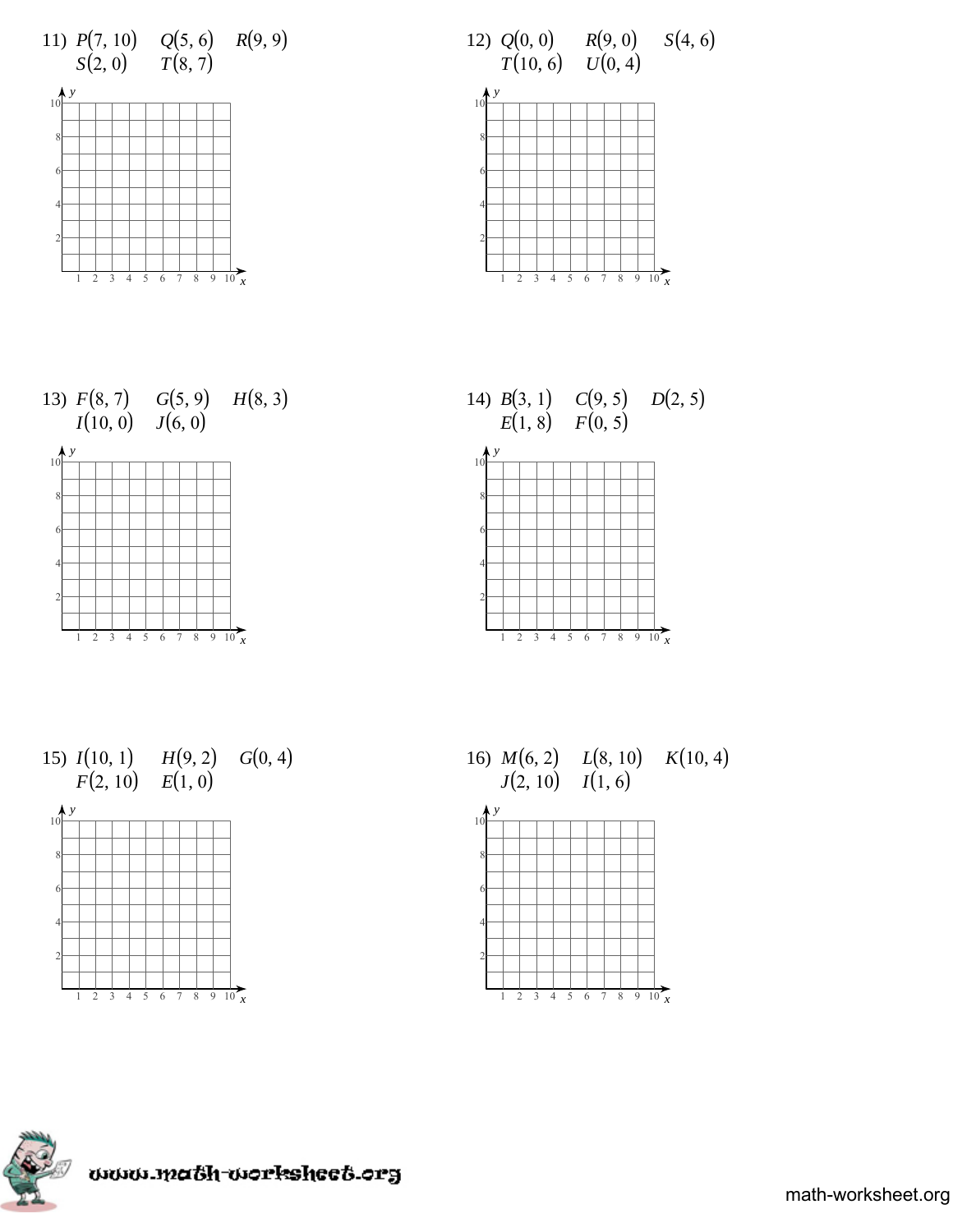









21)  $C(9, 5)$  $F(6, 5)$  $D(8, 6)$  $G(1, 4)$  $E(4, 2)$ 







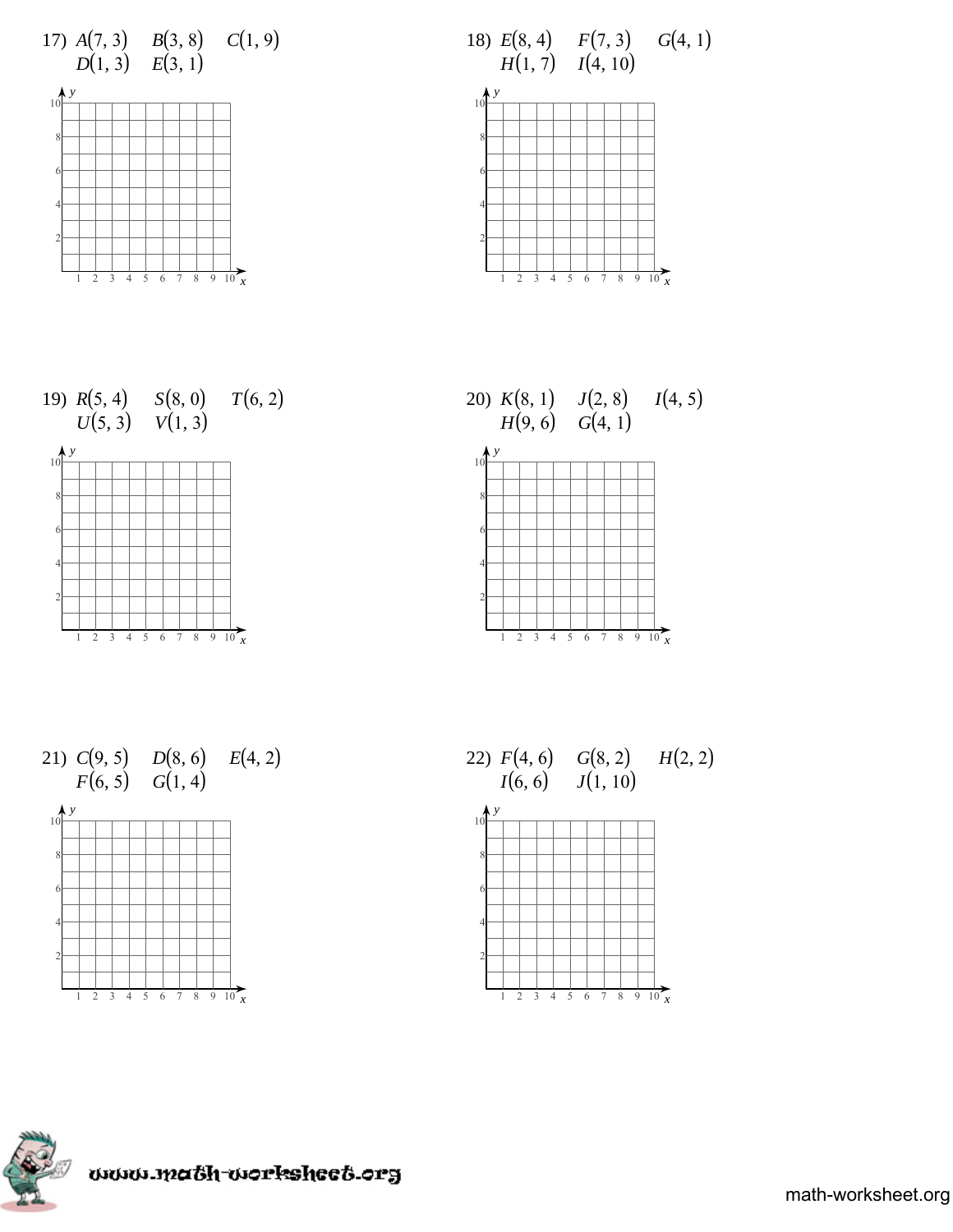





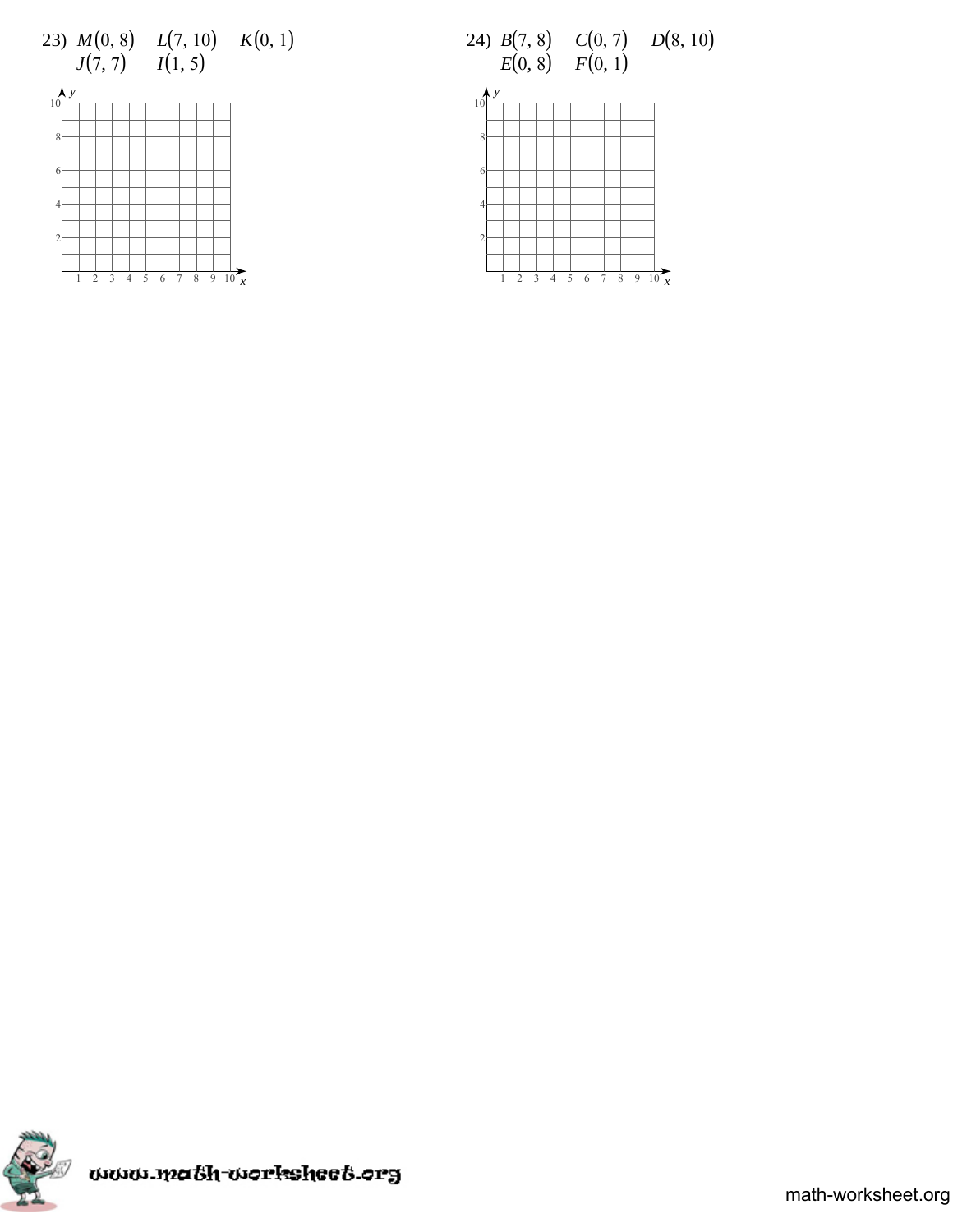# Answers to Assignment (ID: 4)







 $\frac{1}{10}$ 

 $\overline{2}$  $\overline{4}$  $\overline{6}$  $\sqrt{8}$ 



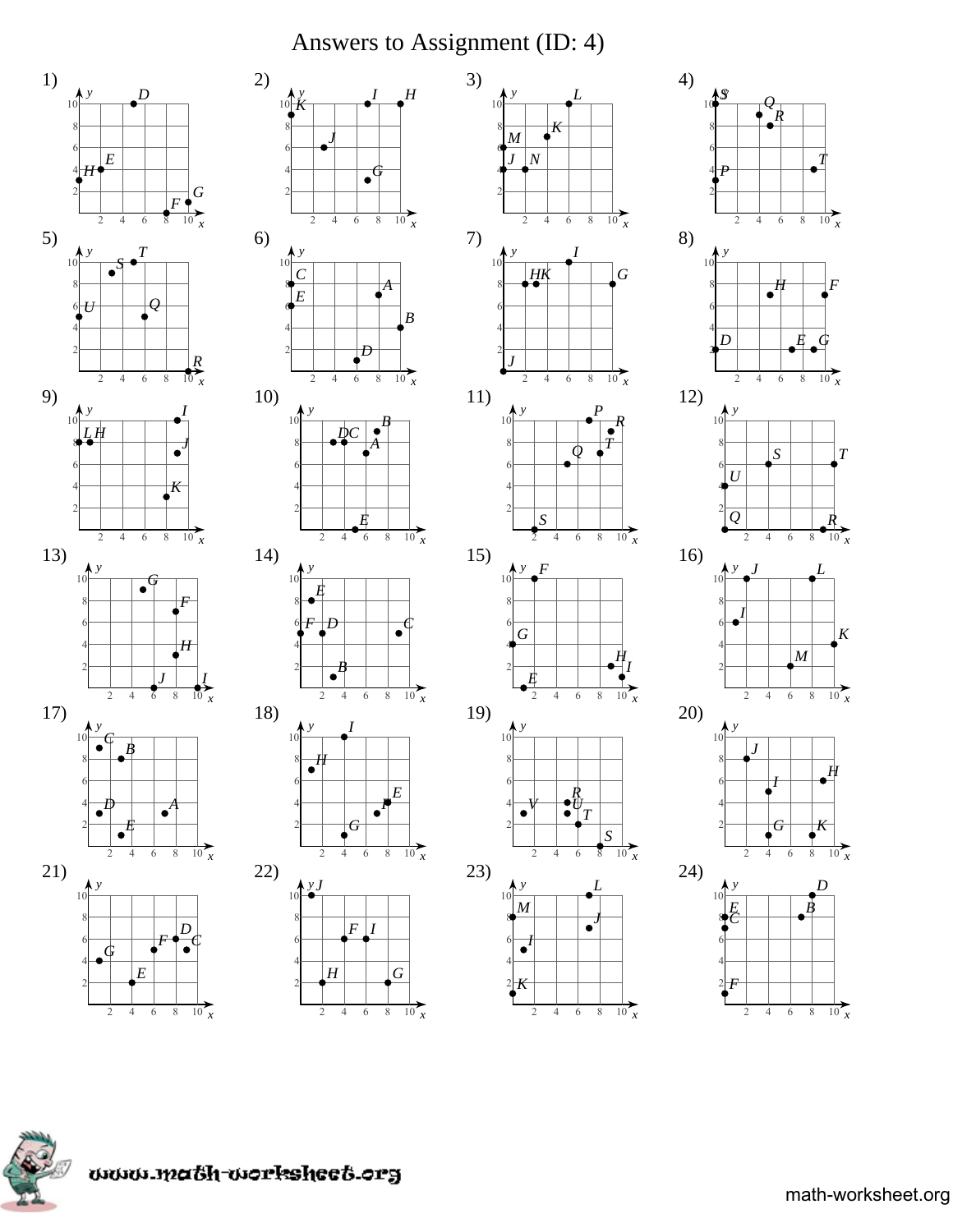## **Plot each point.**





3)  $S(10, 9)$   $T(7, 0)$  $V(9, 10)$  $W(1, 1)$  $U(7, 10)$ 



4)  $H(3, 10)$   $G(7, 6)$   $F(5, 9)$  $E(0, 1)$   $G(7, 6)$ <br> $E(0, 1)$   $D(1, 2)$ 





Name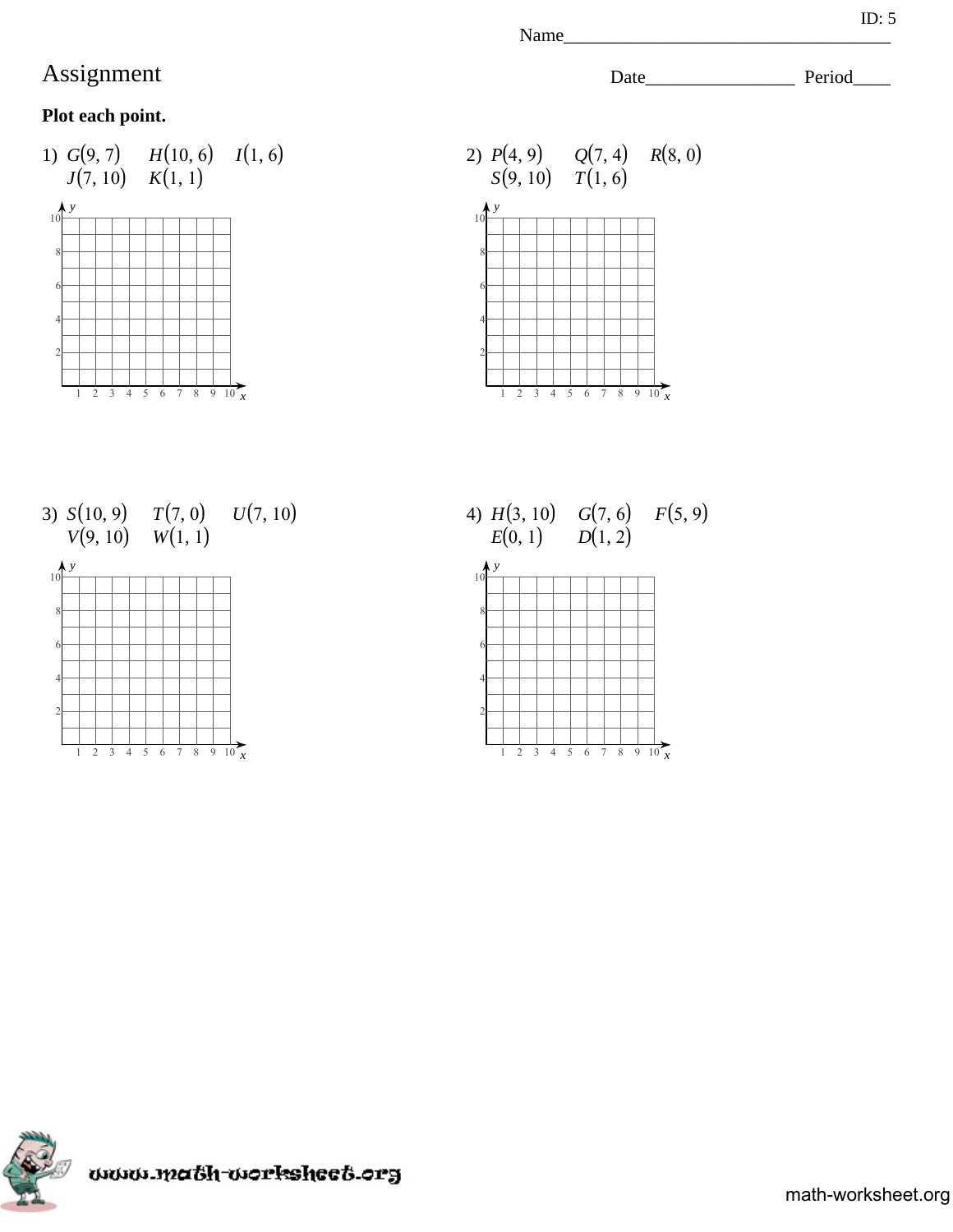









9)  $R(1, 5)$   $S(7, 6)$   $T(7, 9)$  $U(0, 4)$   $V(2, 1)$ 



10)  $H(5, 6)$  $K(7, 10)$  $I(6, 2)$ *L*(2, 7)  $J(4, 6)$ 



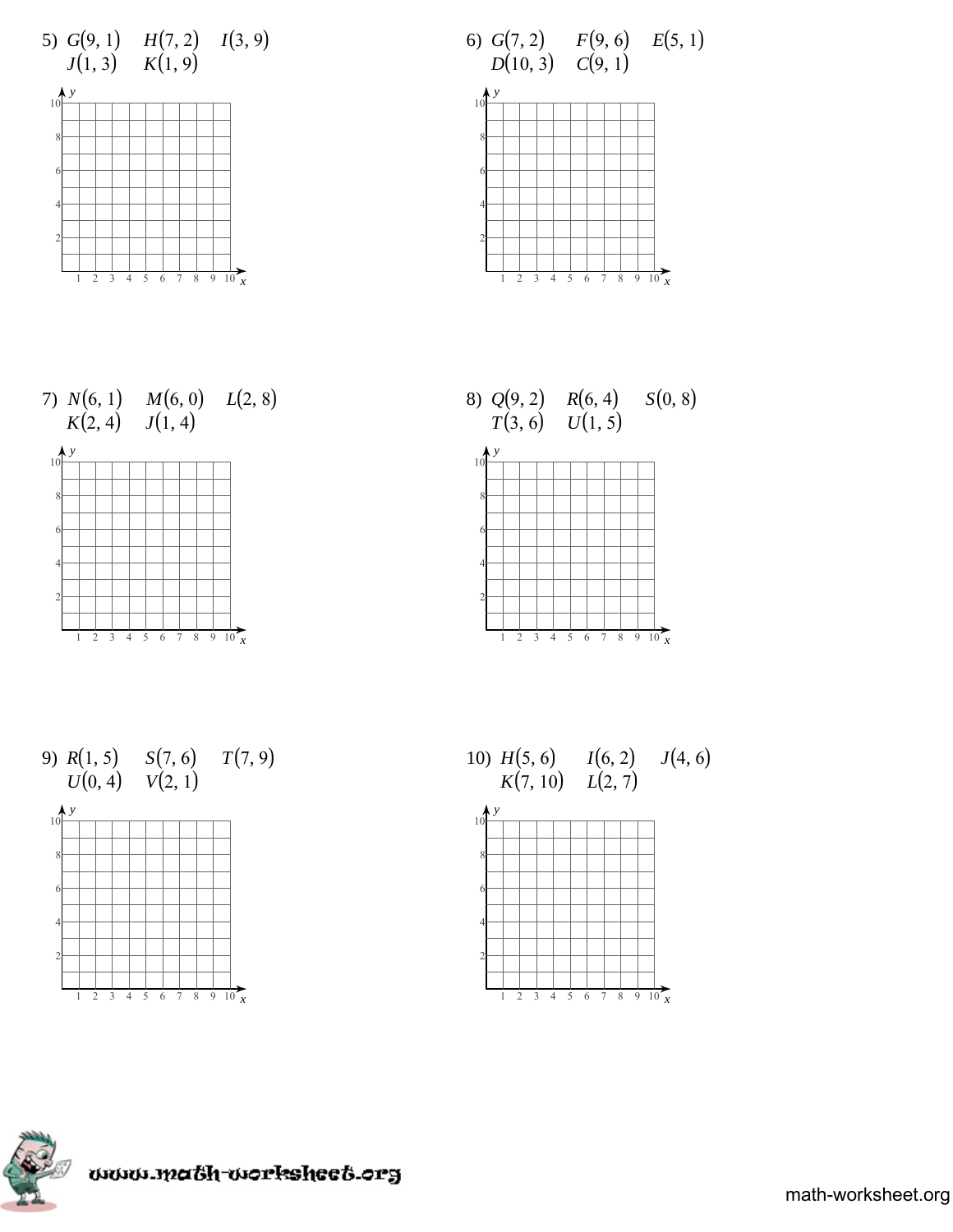













16) *S*(1, 0)  $V(10, 9)$  $T(4, 5)$  $W(0, 2)$  $U(3, 10)$ 



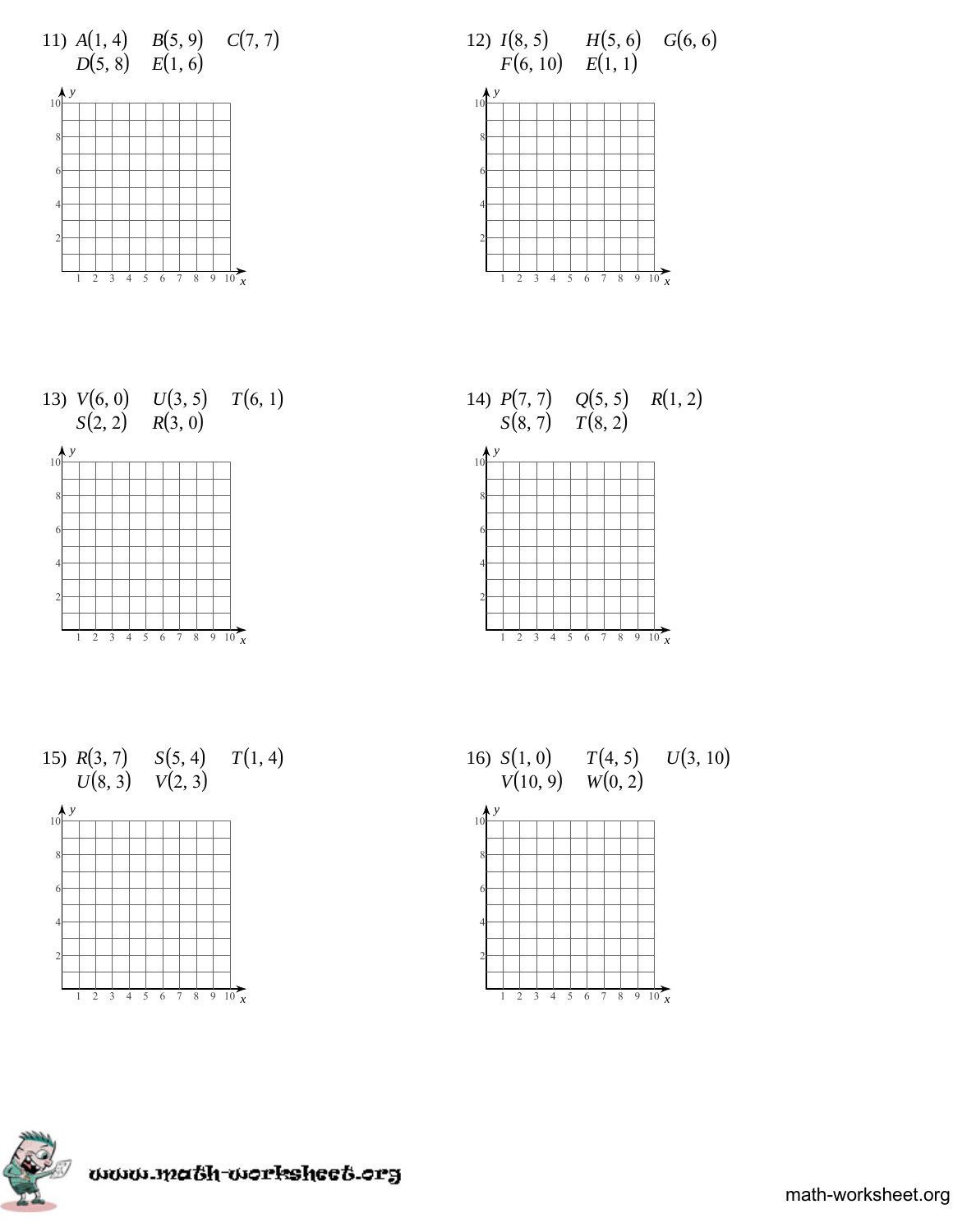





















math-worksheet.org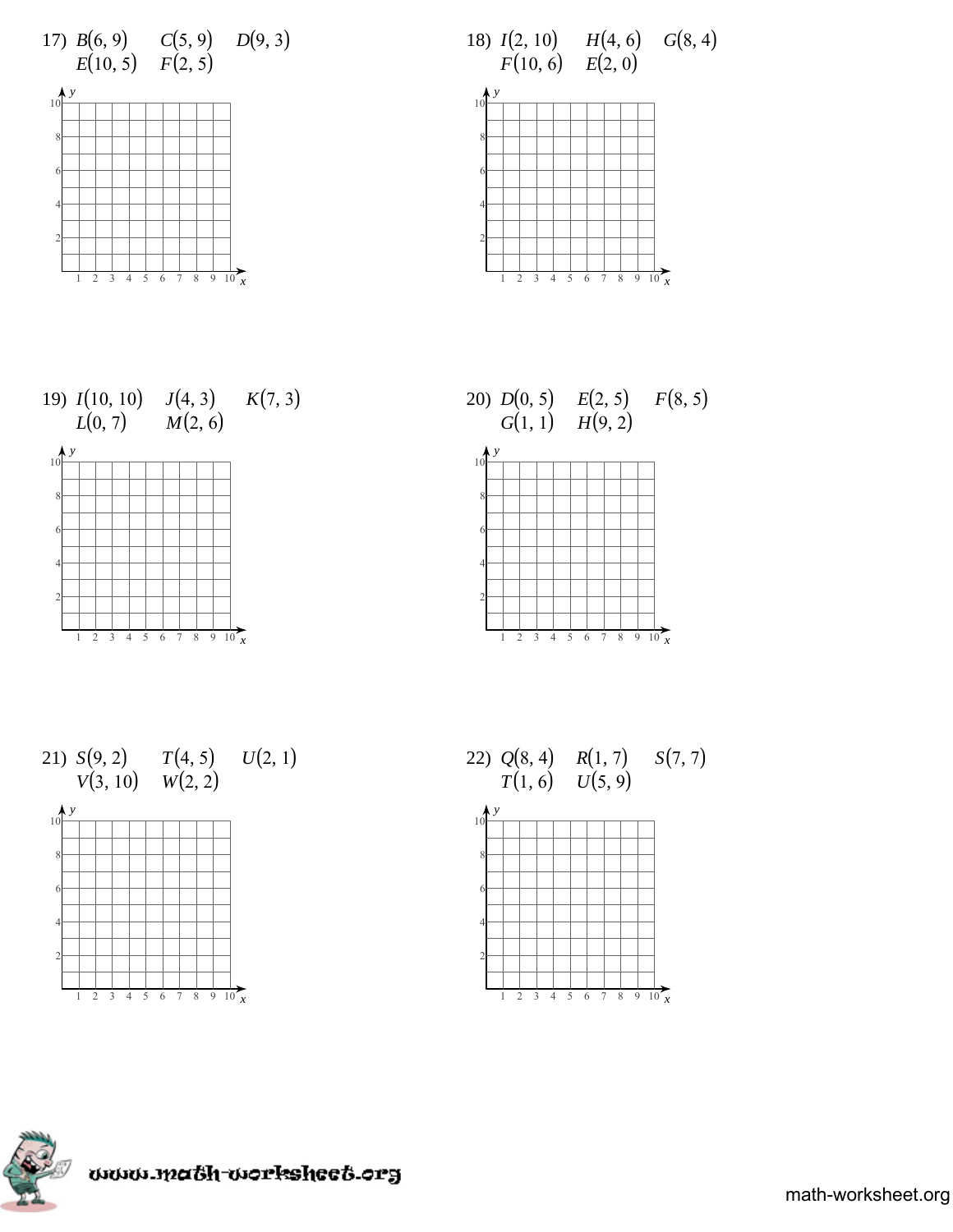





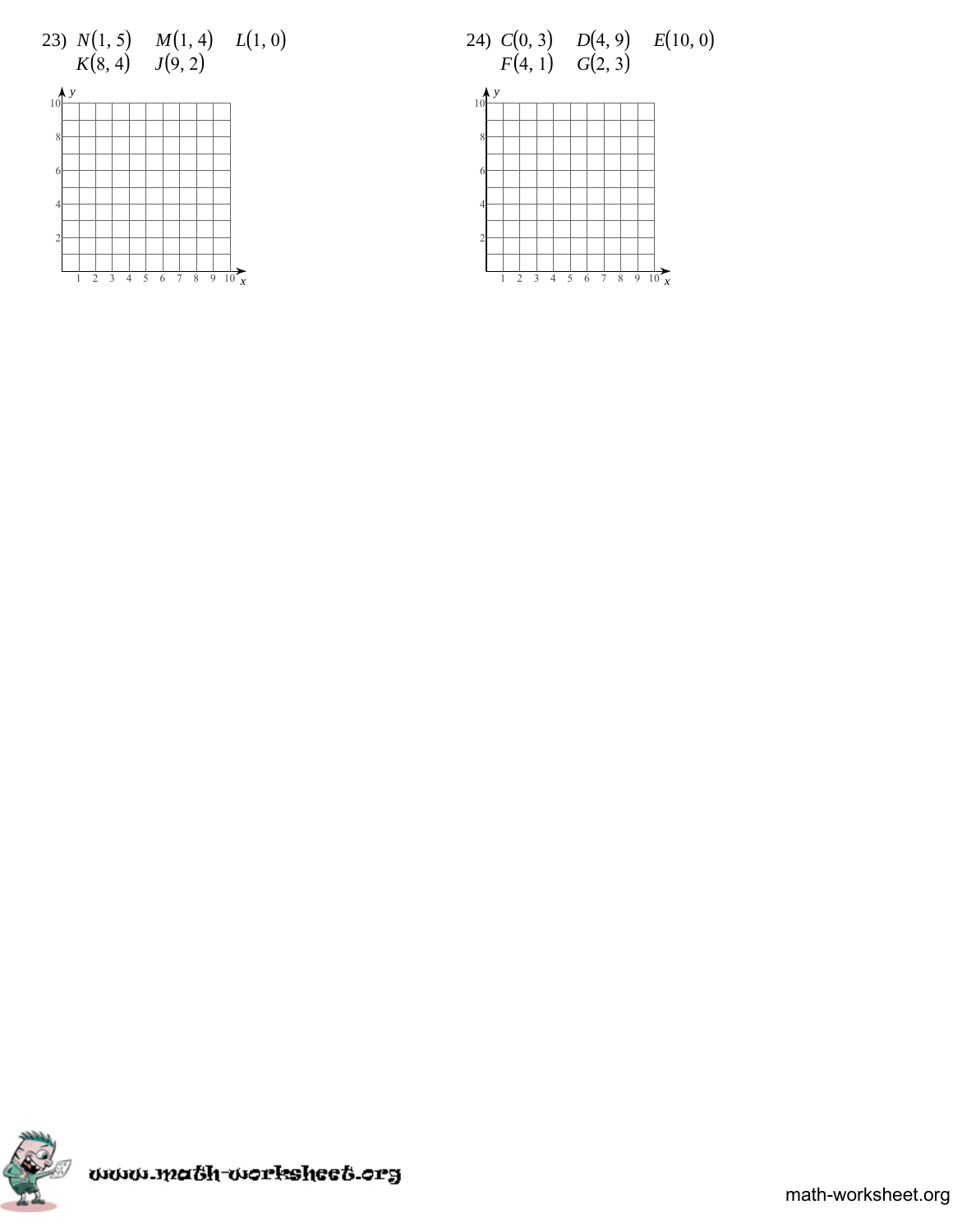# Answers to Assignment (ID: 5)

 $U$  V

 $\frac{1}{10}$ 

 $\frac{1}{10}$ 

 $\frac{1}{10}$  x

 $\frac{1}{10}$  x

 $\frac{1}{10}$ 

 $8$ 

 $\sqrt{6}$ 

 $\sqrt{6}$  $\,$   $\,$ 

 $\bullet$ 

 $\overline{6}$ 

 $\overline{2}$  $\overline{4}$  $\overline{6}$  $\,8\,$ 

 $\overline{8}$ 

 $\overline{K}$ 

 $\frac{1}{10}$  x

 $\overline{6}$  $\overline{8}$ 

 $\frac{1}{2}M$ 

 $\overline{8}$ 









www.math-worksheet.org

 $\overline{2}$ 

 $\overline{4}$  $6\,$  $\sqrt{8}$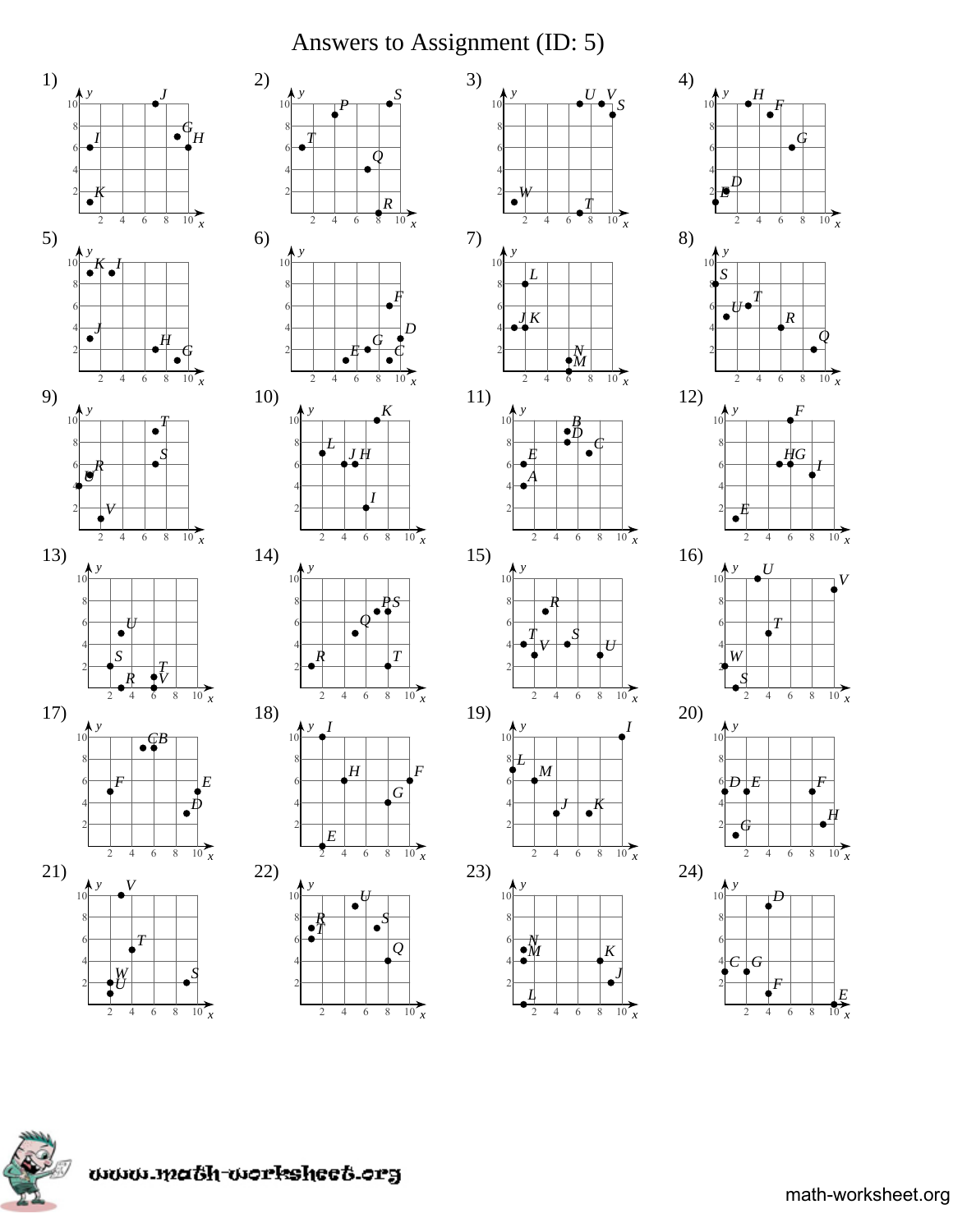## **Plot each point.**





3)  $E(0, 0)$   $F(10, 3)$   $G(5, 6)$ <br> $H(0, 7)$   $I(7, 2)$  $H(0, 7)$   $I(7, 2)$ 



4)  $T(7, 6)$   $S(3, 8)$   $R(5, 10)$  $Q(2, 6)$   $P(1, 3)$ 





Name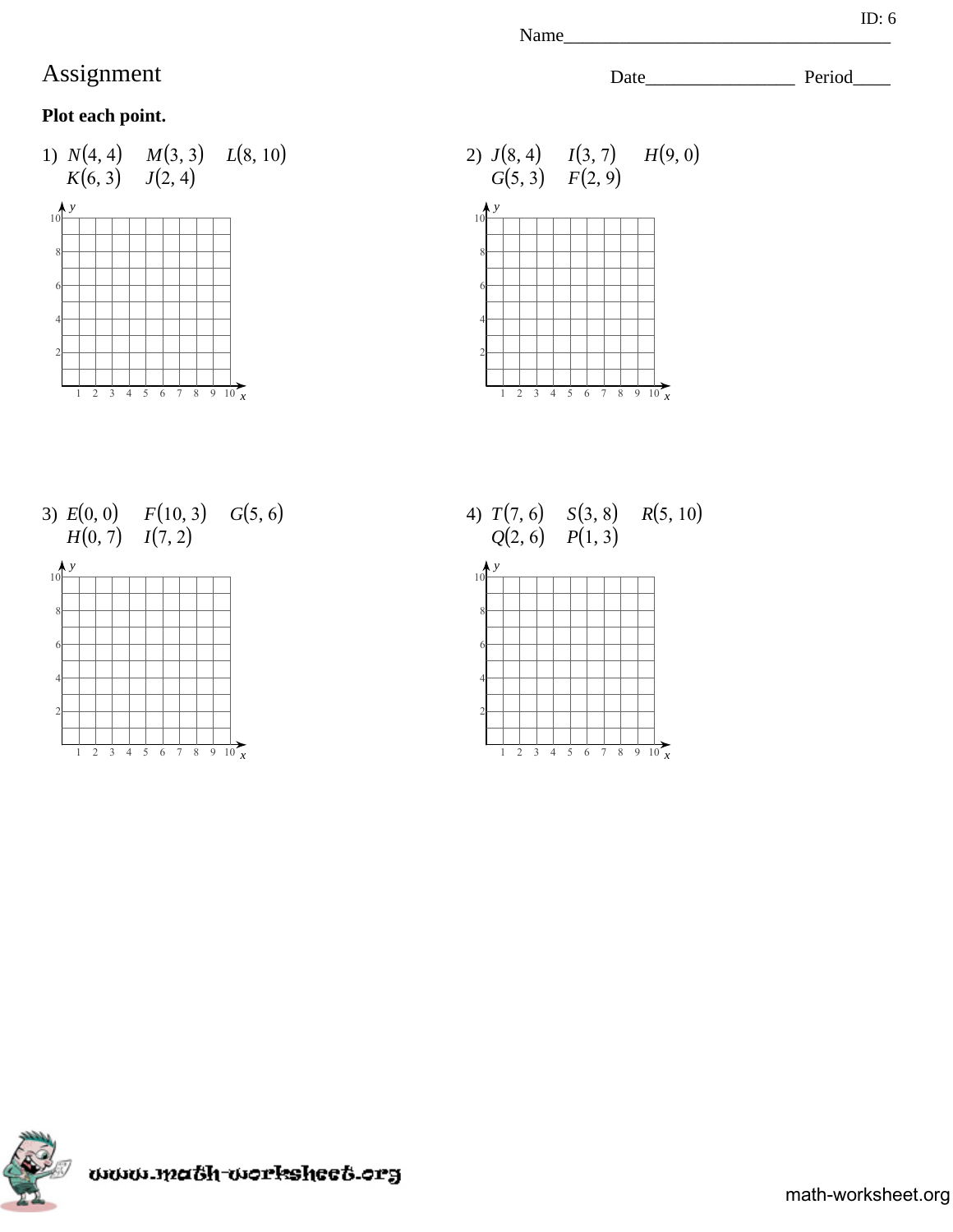









9)  $N(9, 9)$   $M(2, 3)$   $L(9, 7)$  $K(0, 0)$   $J(5, 8)$ 



10)  $J(0, 5)$  $G(9, 0)$  $I(7, 2)$  $F(4, 3)$  $H(1, 7)$ 





www.math-worksheet.org

math-worksheet.org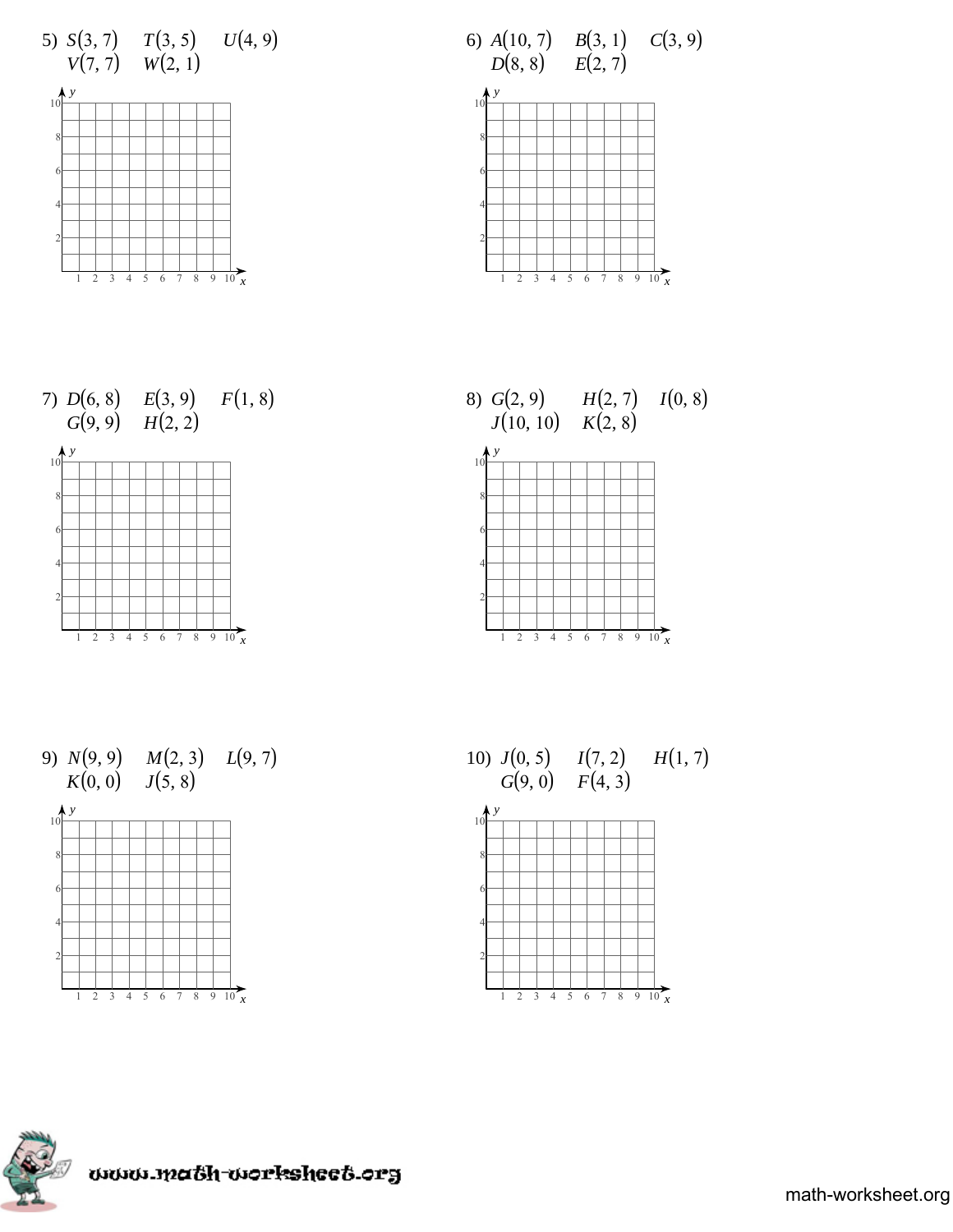

















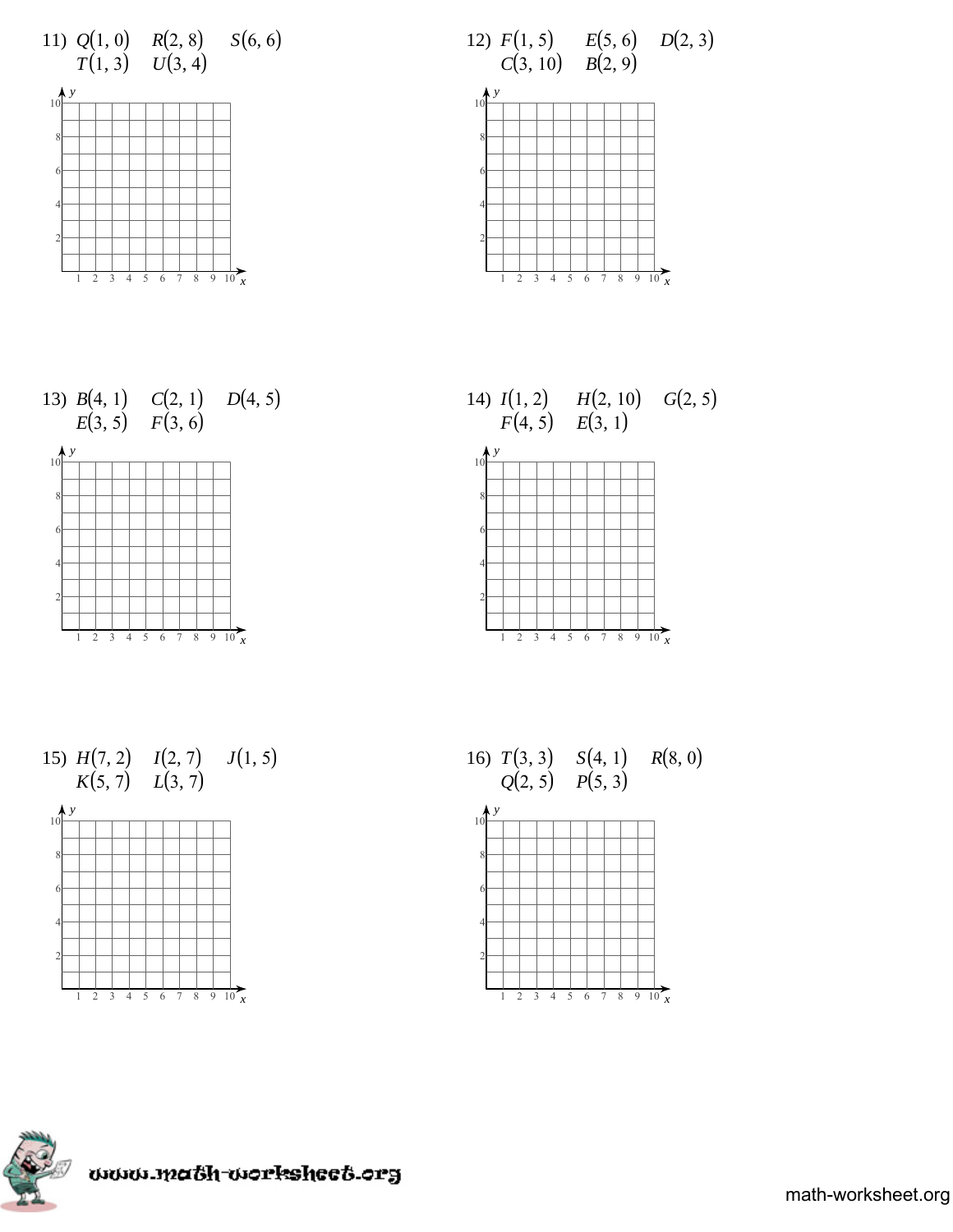



















math-worksheet.org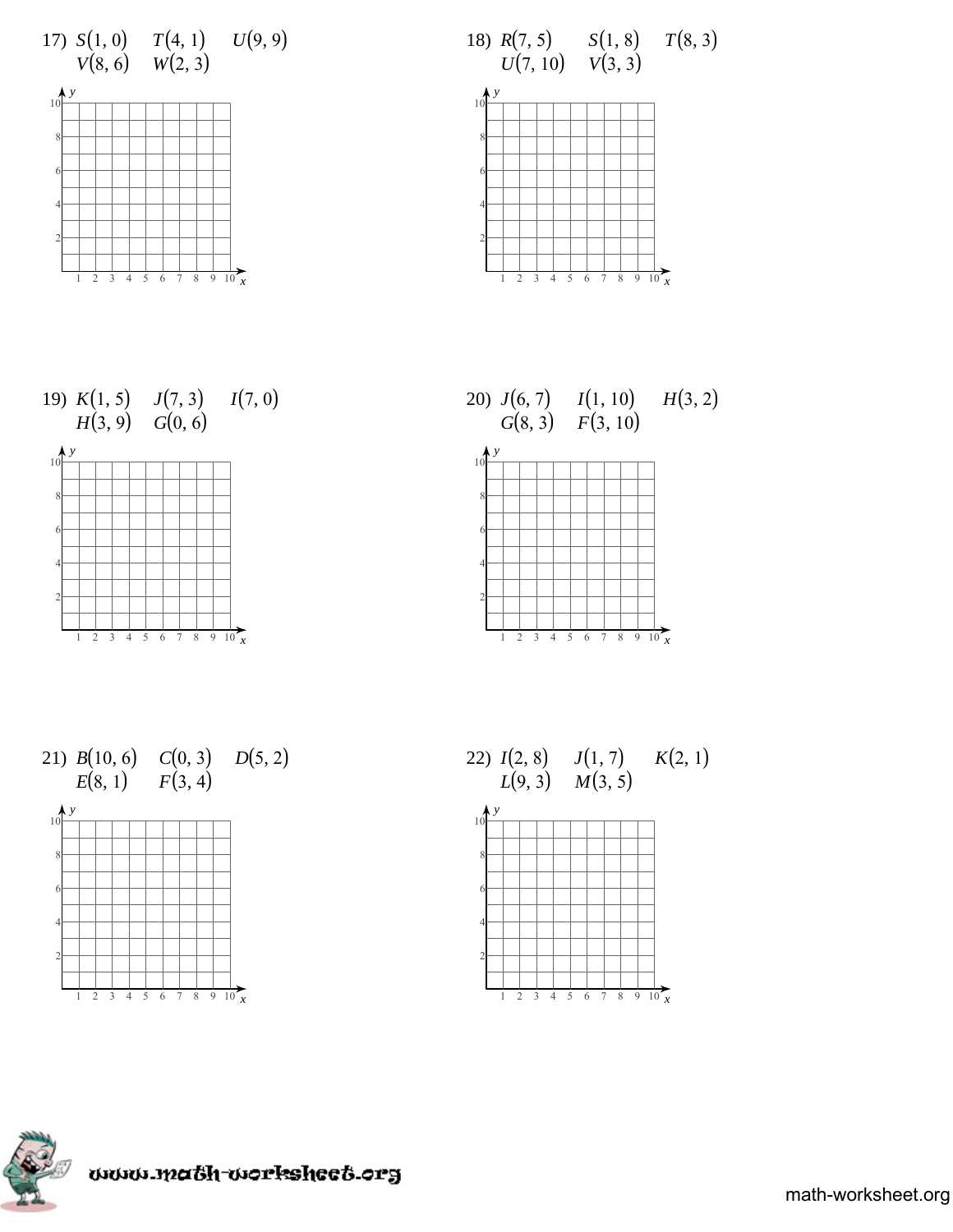





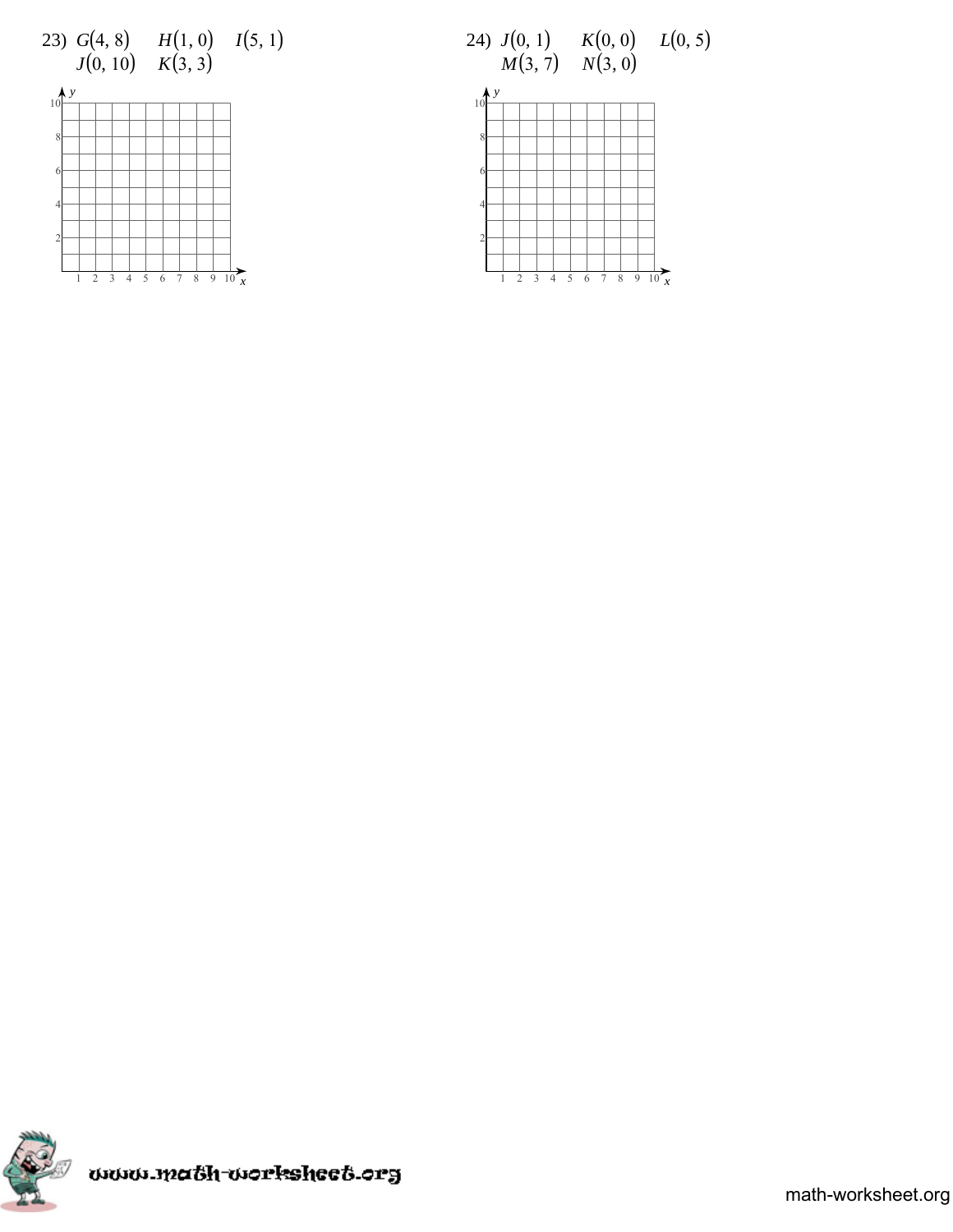## Answers to Assignment (ID: 6)

 $2)$ 

 $6)$ 

 $10)$ 

 $14)$ 

18)

 $(22)$ 

 $\overline{2}$  $\overline{4}$  $\overline{6}$  $\sqrt{8}$ 





 $\frac{1}{10}$   $\frac{x}{}$ 

 $\frac{1}{10}$  x

 $\overline{2}$  $\overline{4}$  $\overline{6}$  $\,8\,$ 



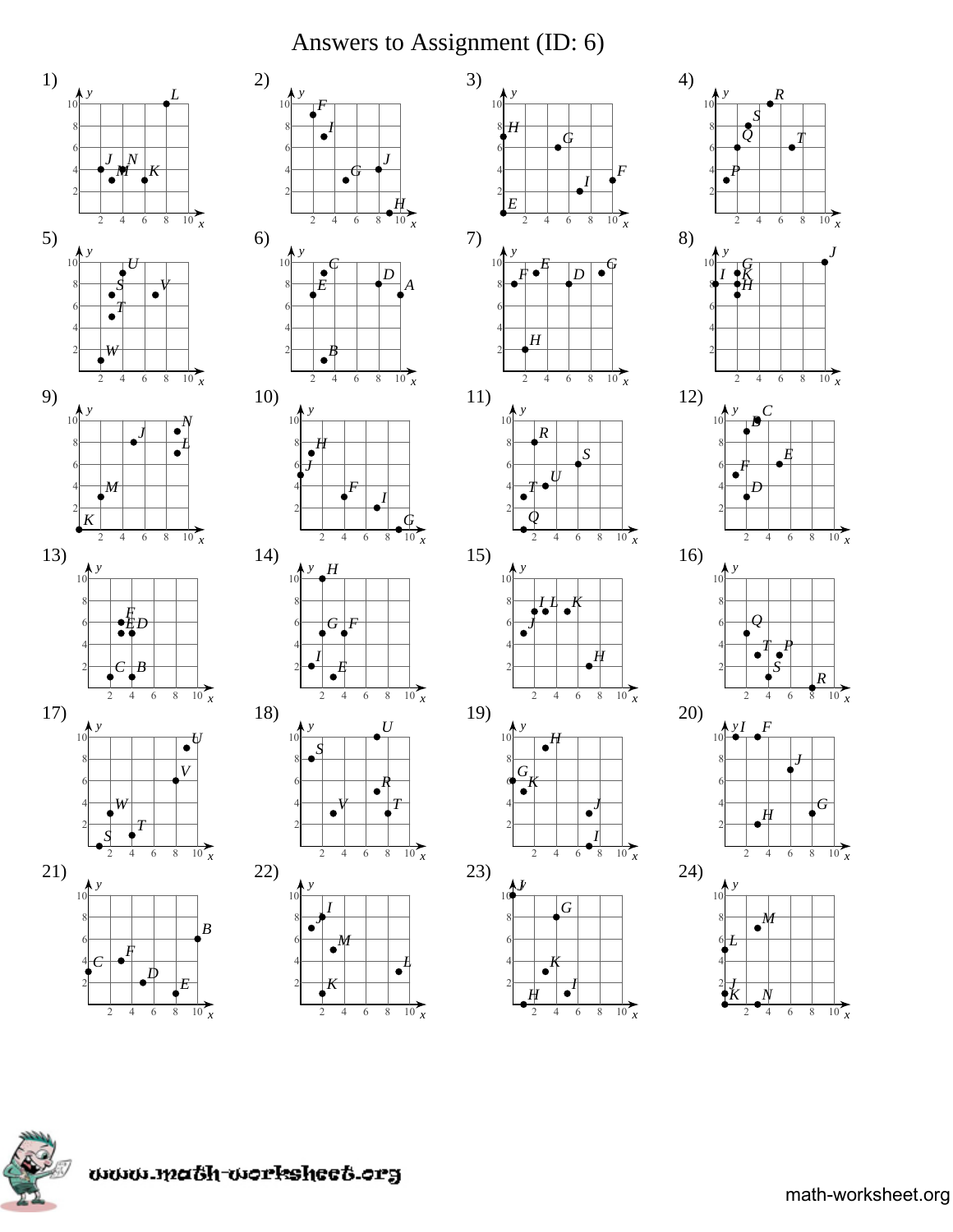## **Plot each point.**







4)  $J(0, 1)$   $I(10, 10)$   $H(5, 10)$ <br> $G(3, 10)$   $F(3, 9)$  $G(3, 10)$   $F(3, 9)$ 





Name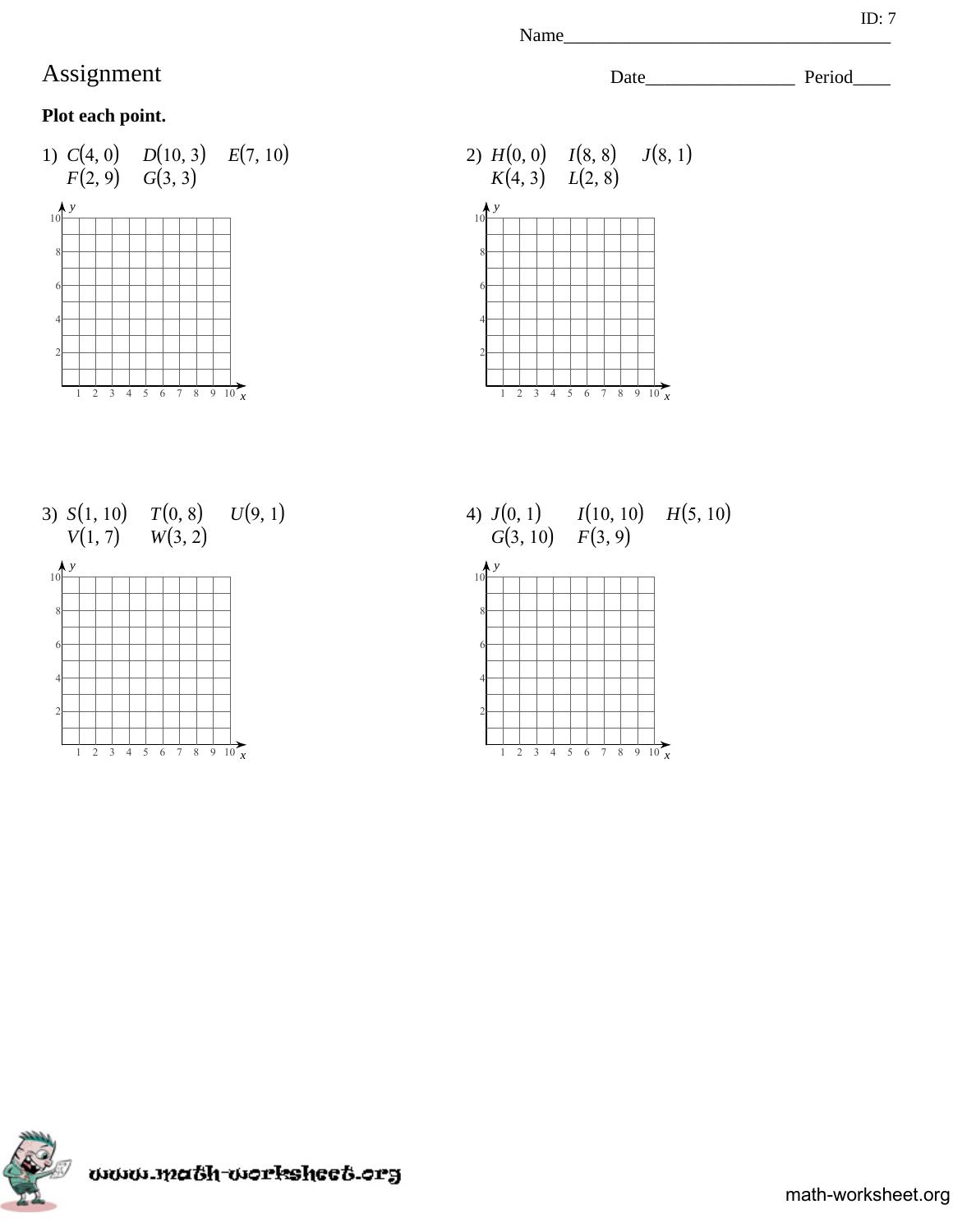

6)  $P(10, 3)$   $Q(10, 1)$   $R(1, 8)$  $S(6, 2)$   $T(4, 5)$ 







9)  $E(3, 5)$   $D(10, 6)$   $C(9, 7)$  $B(6, 5)$   $A(4, 6)$ 



10)  $D(9, 6)$   $E(9, 3)$   $F(8, 7)$  $G(7, 5)$   $H(4, 1)$ 



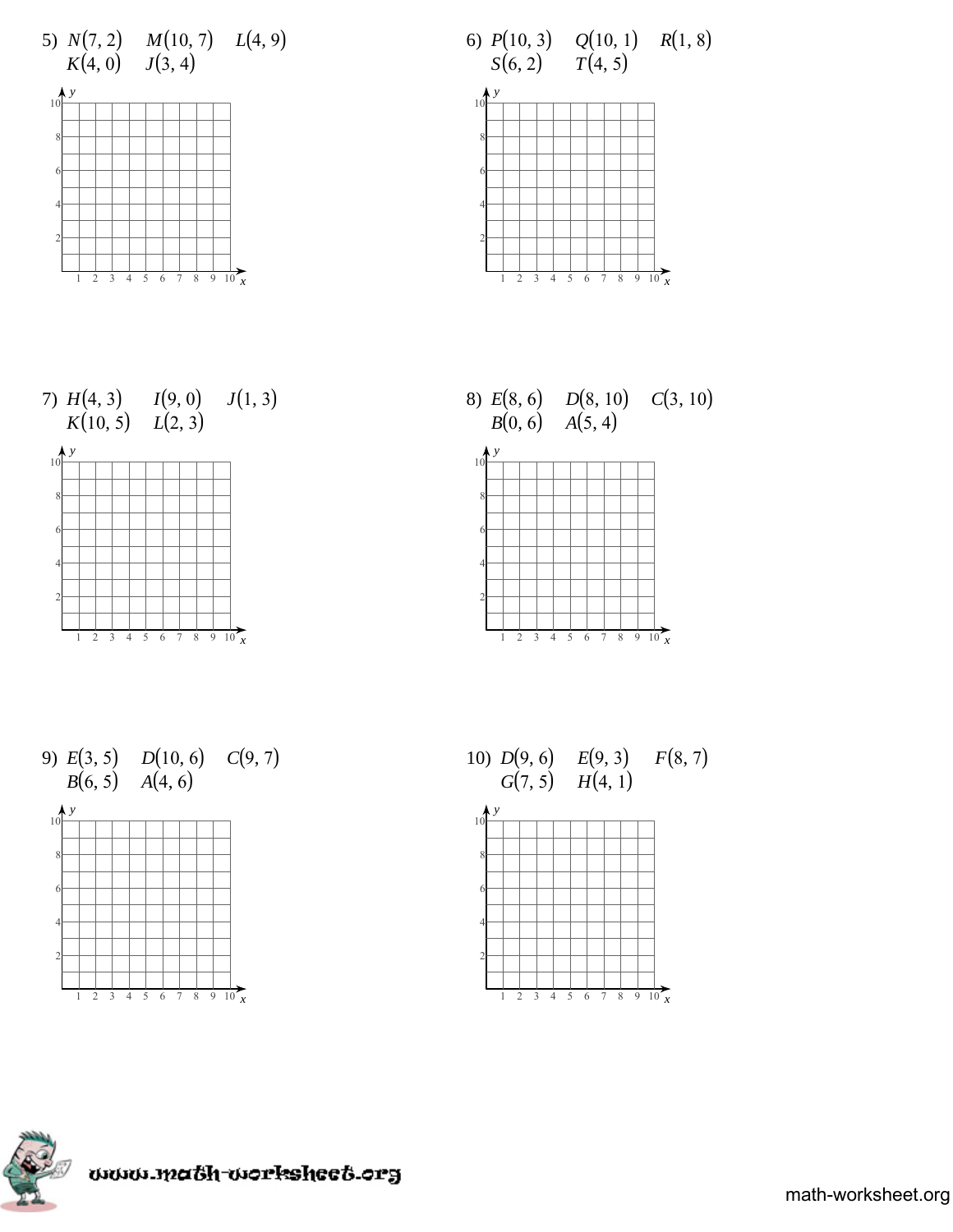



















math-worksheet.org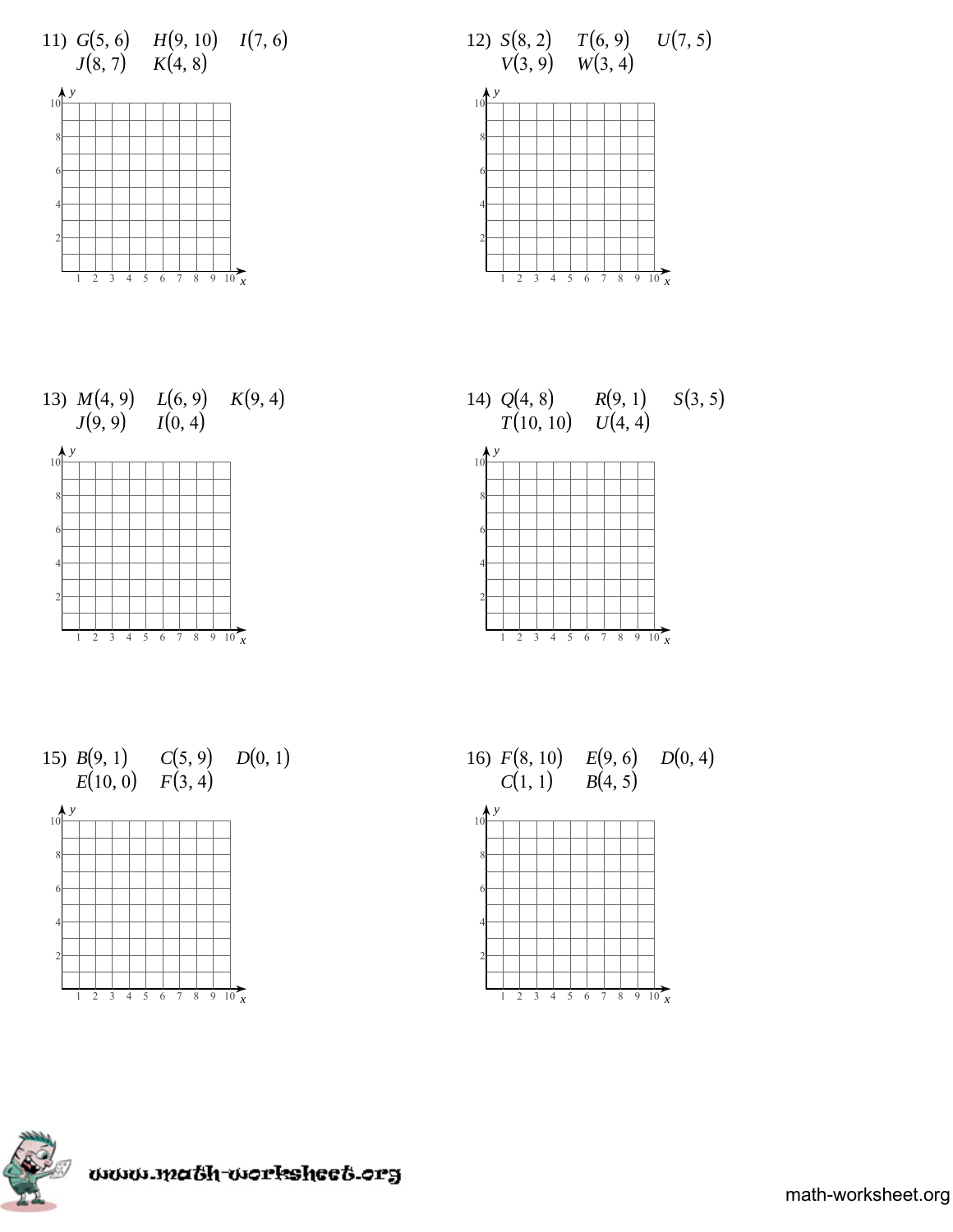





















math-worksheet.org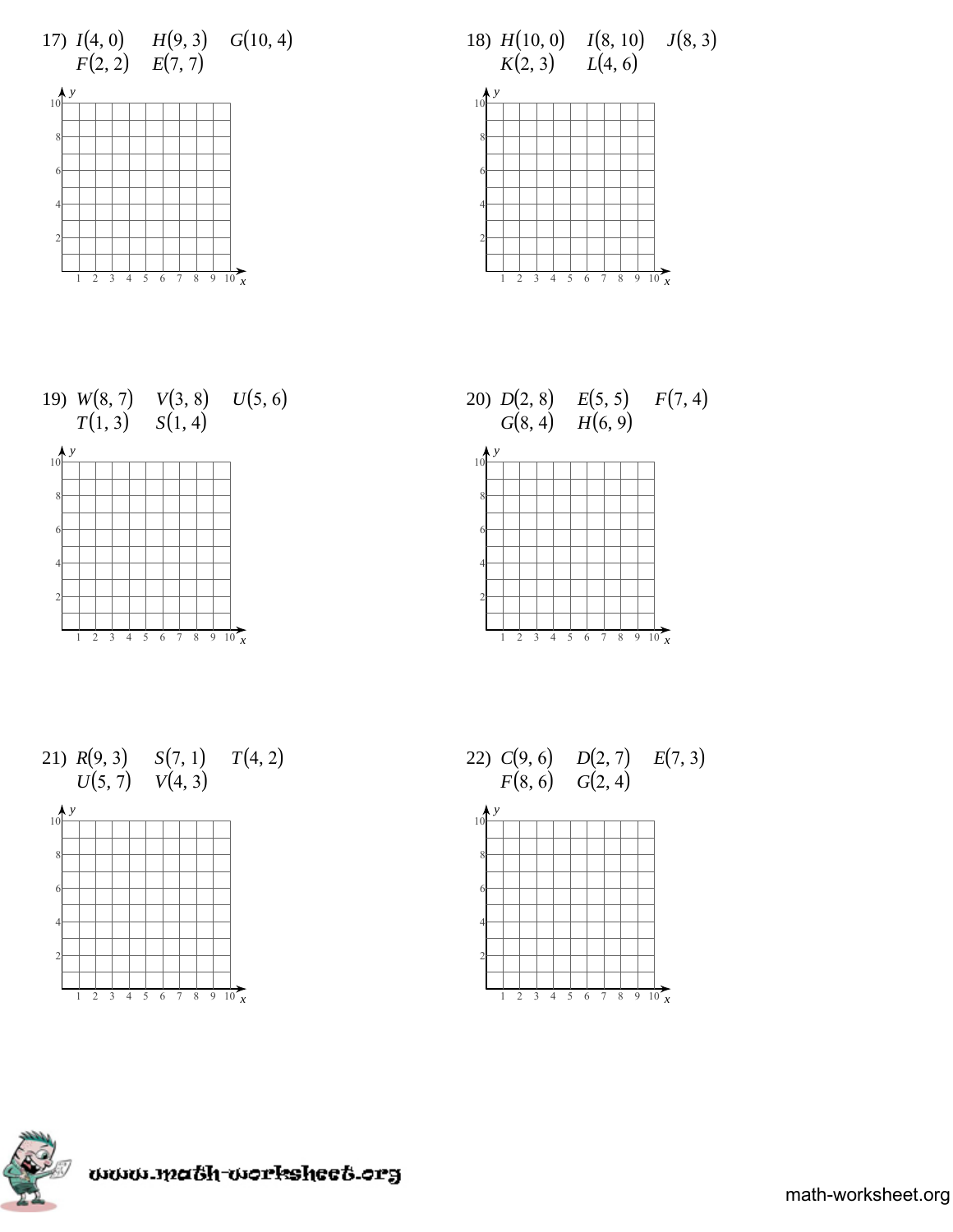





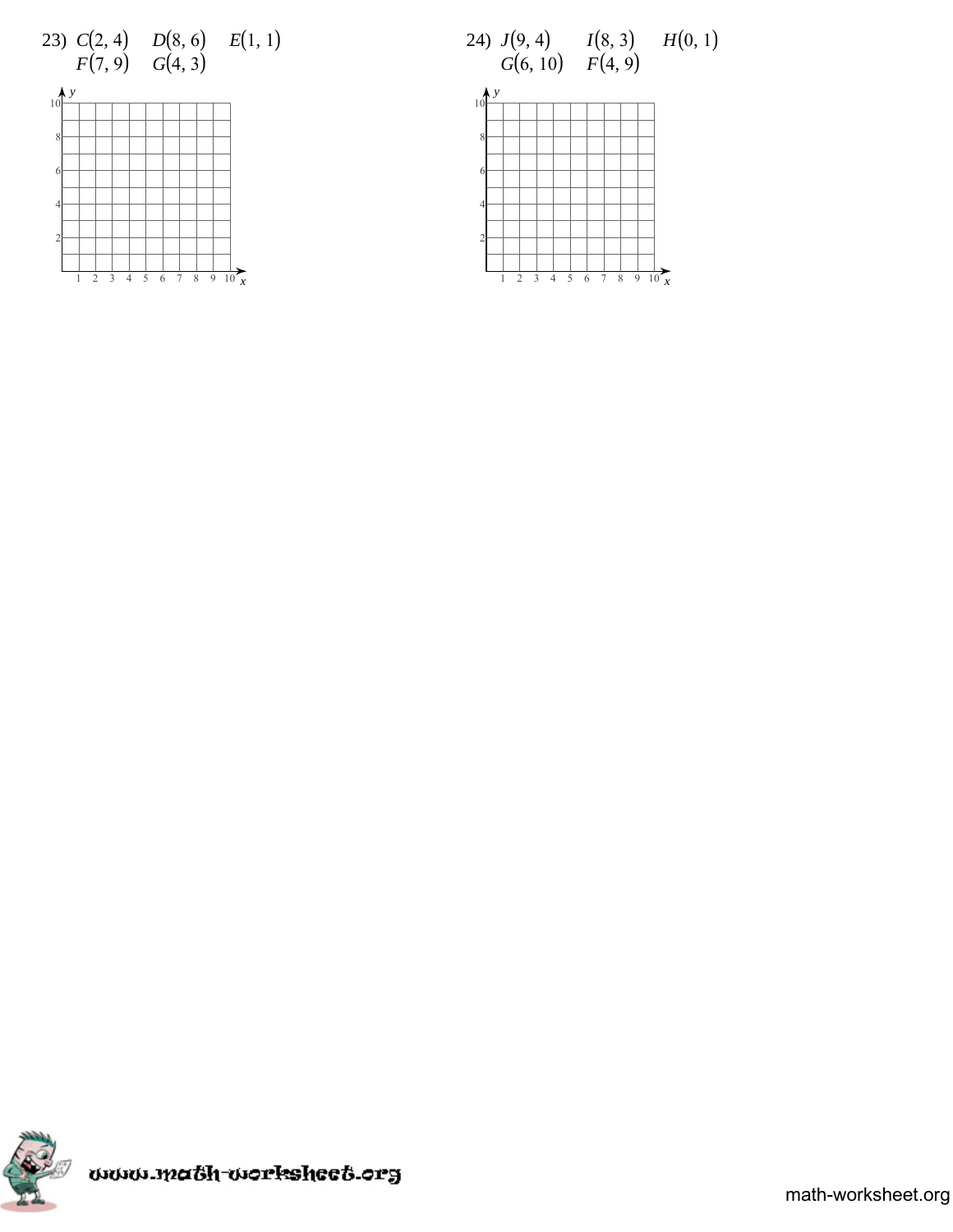# Answers to Assignment (ID: 7)







 $\frac{1}{10}$  x

 $\overline{2}$  $\overline{4}$  $\overline{6}$  $\sqrt{8}$ 



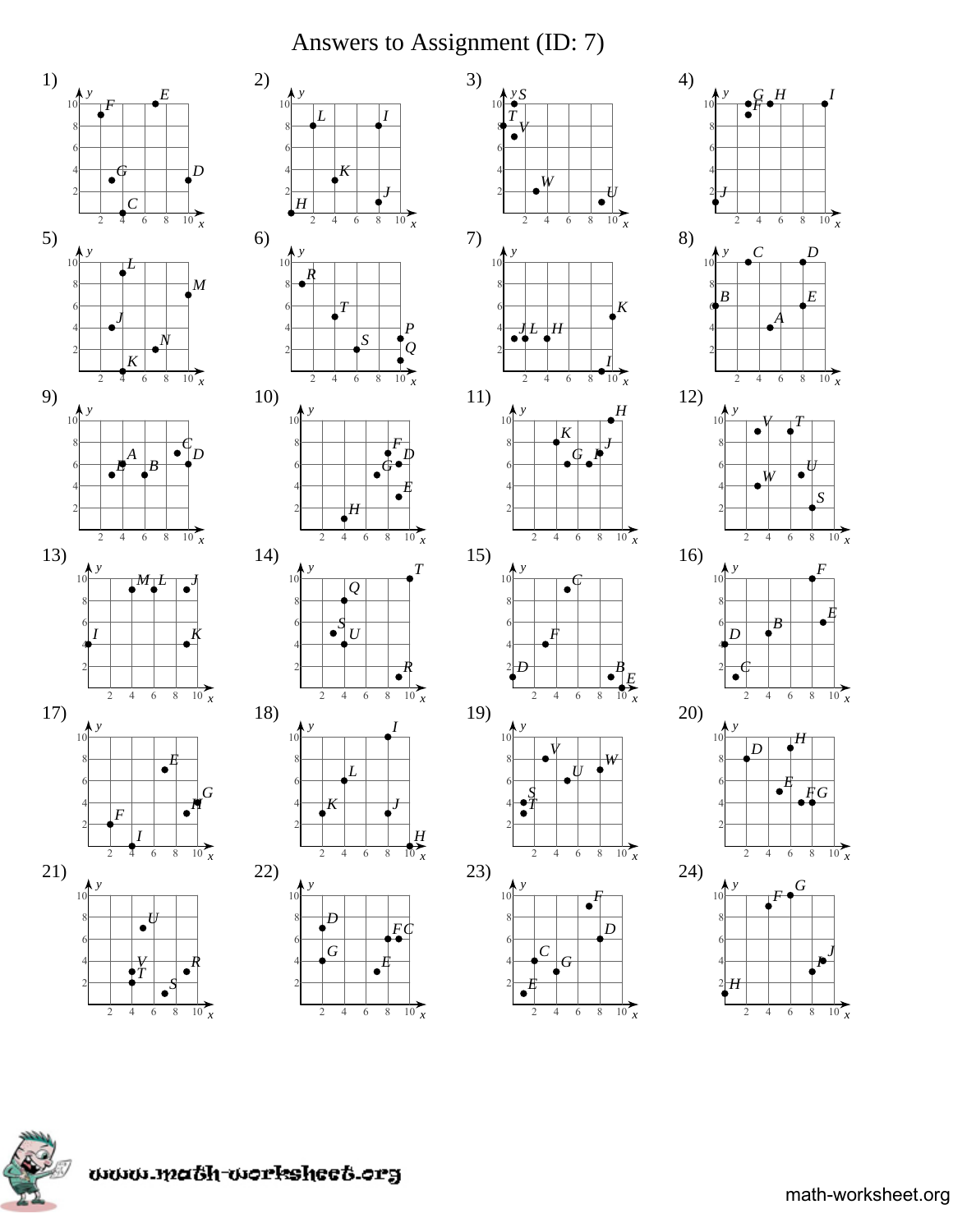## **Plot each point.**







4)  $S(5, 8)$   $T(7, 2)$  $V(10, 3)$   $W(4, 0)$  $U(6, 10)$ 



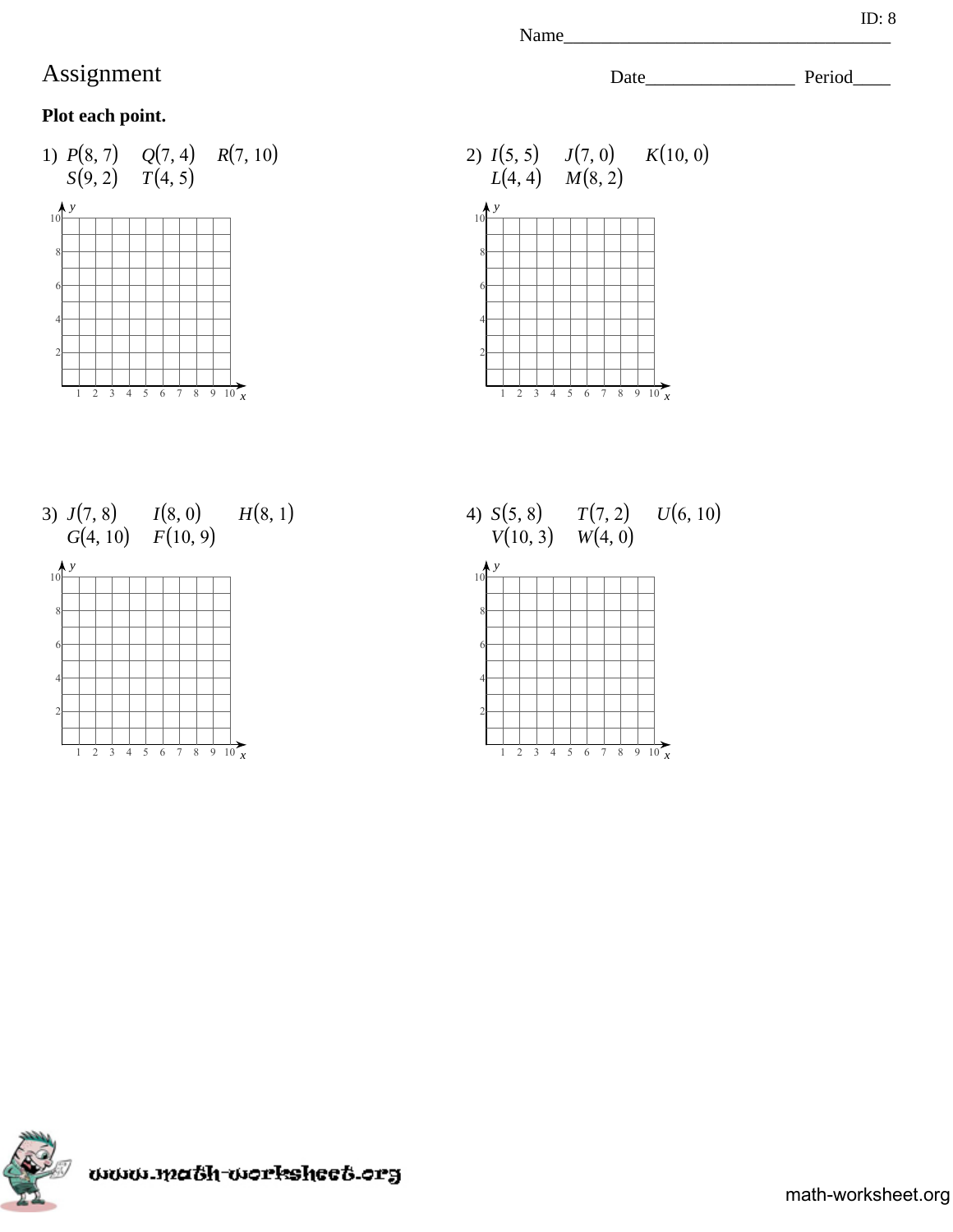



















math-worksheet.org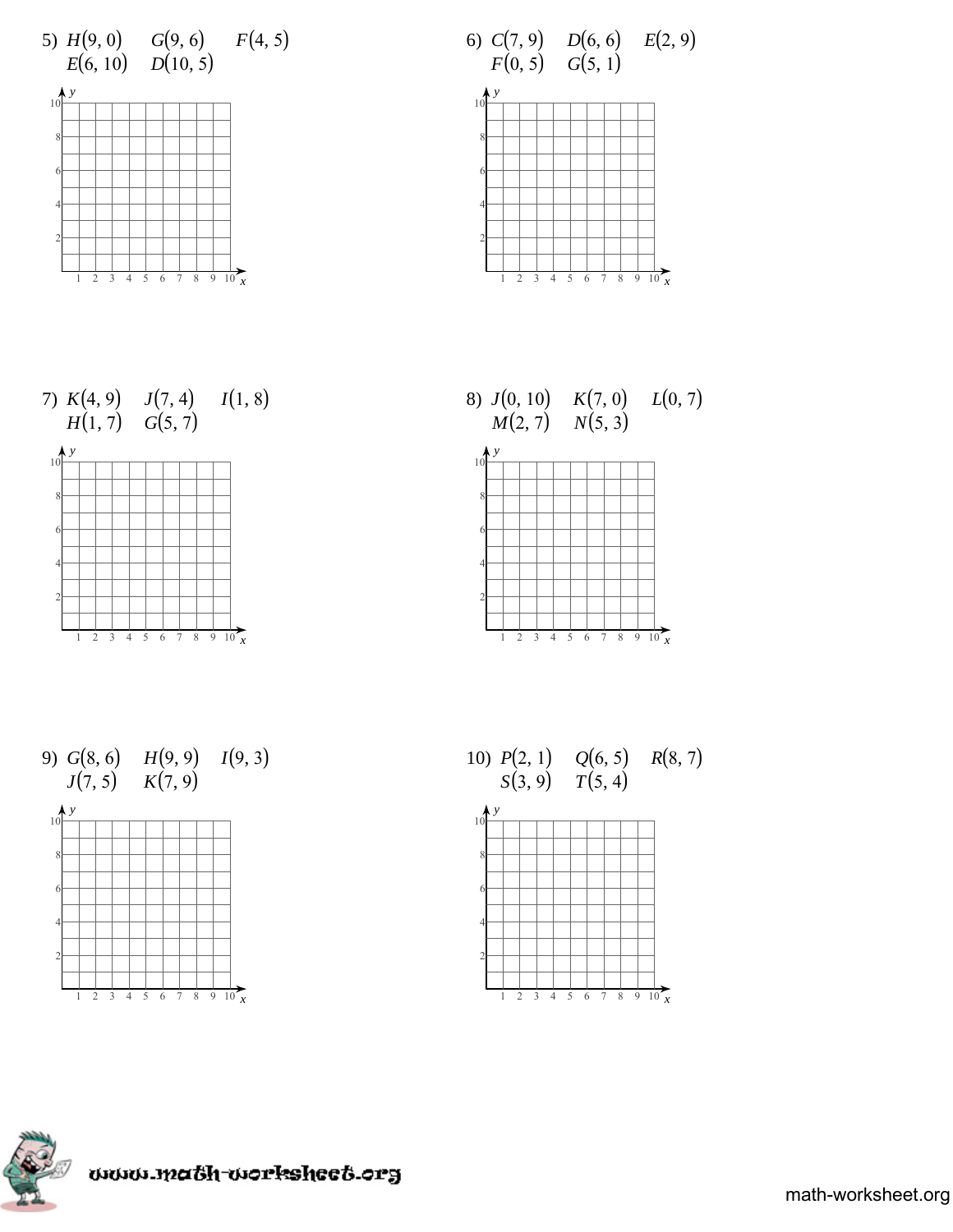

















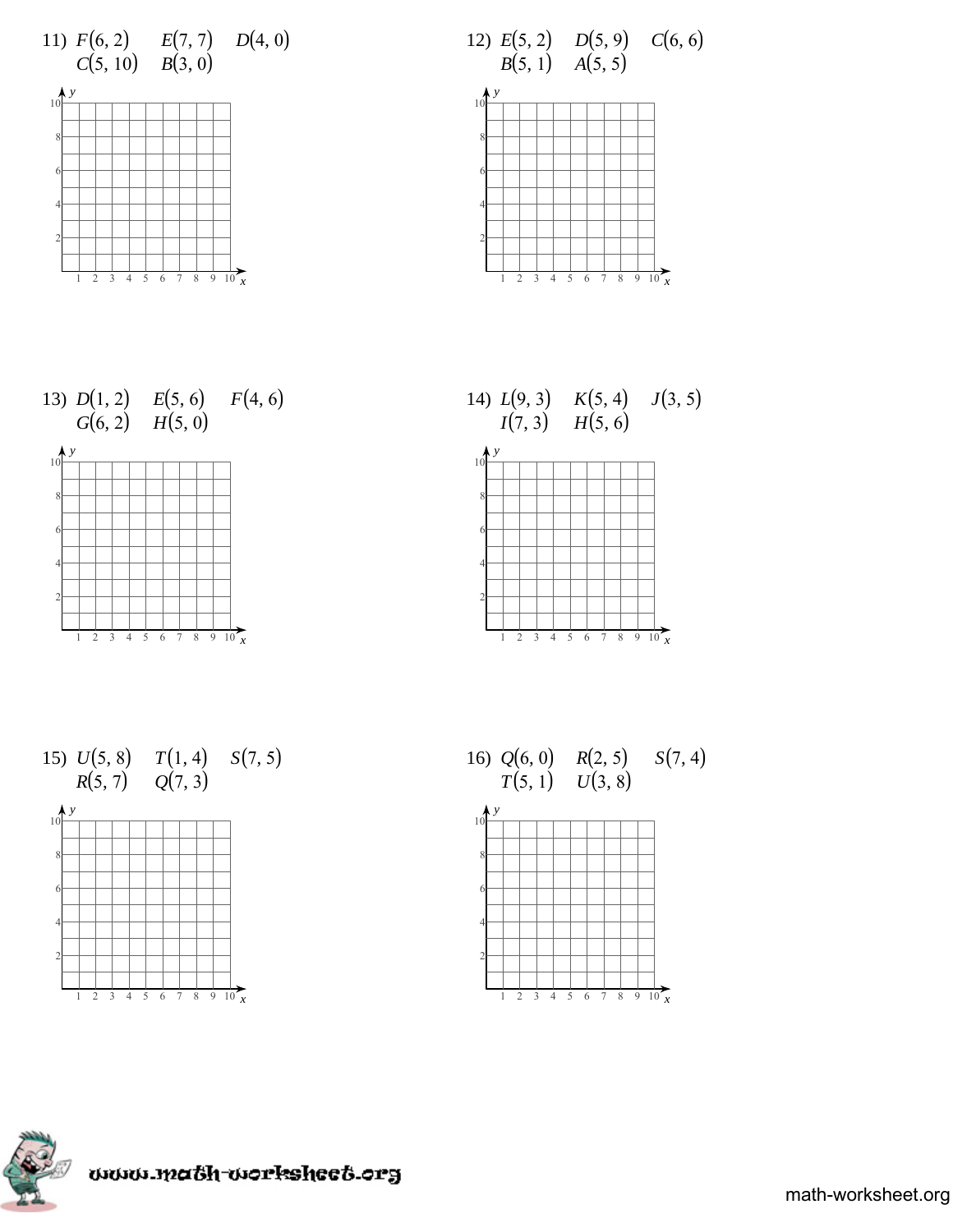

















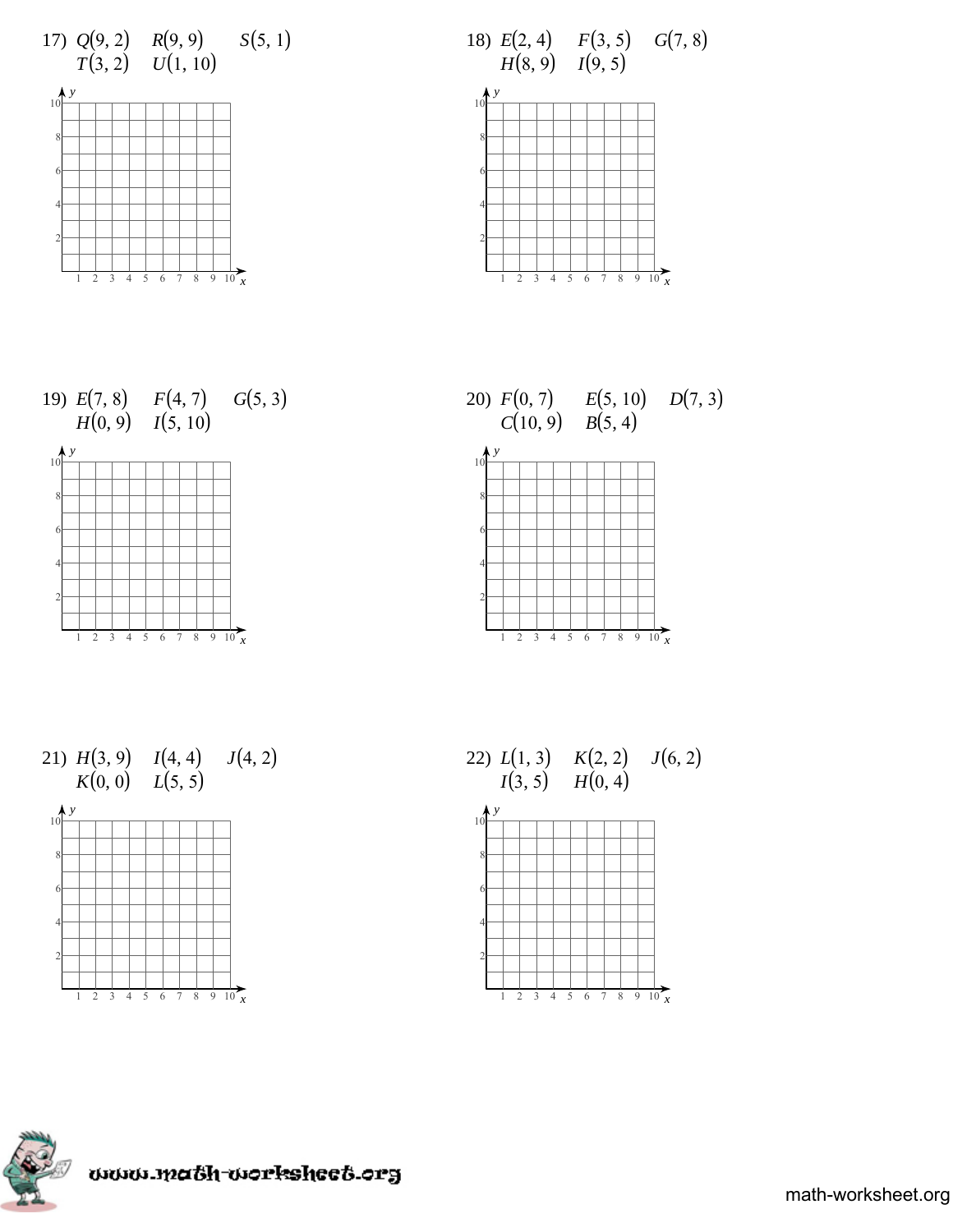





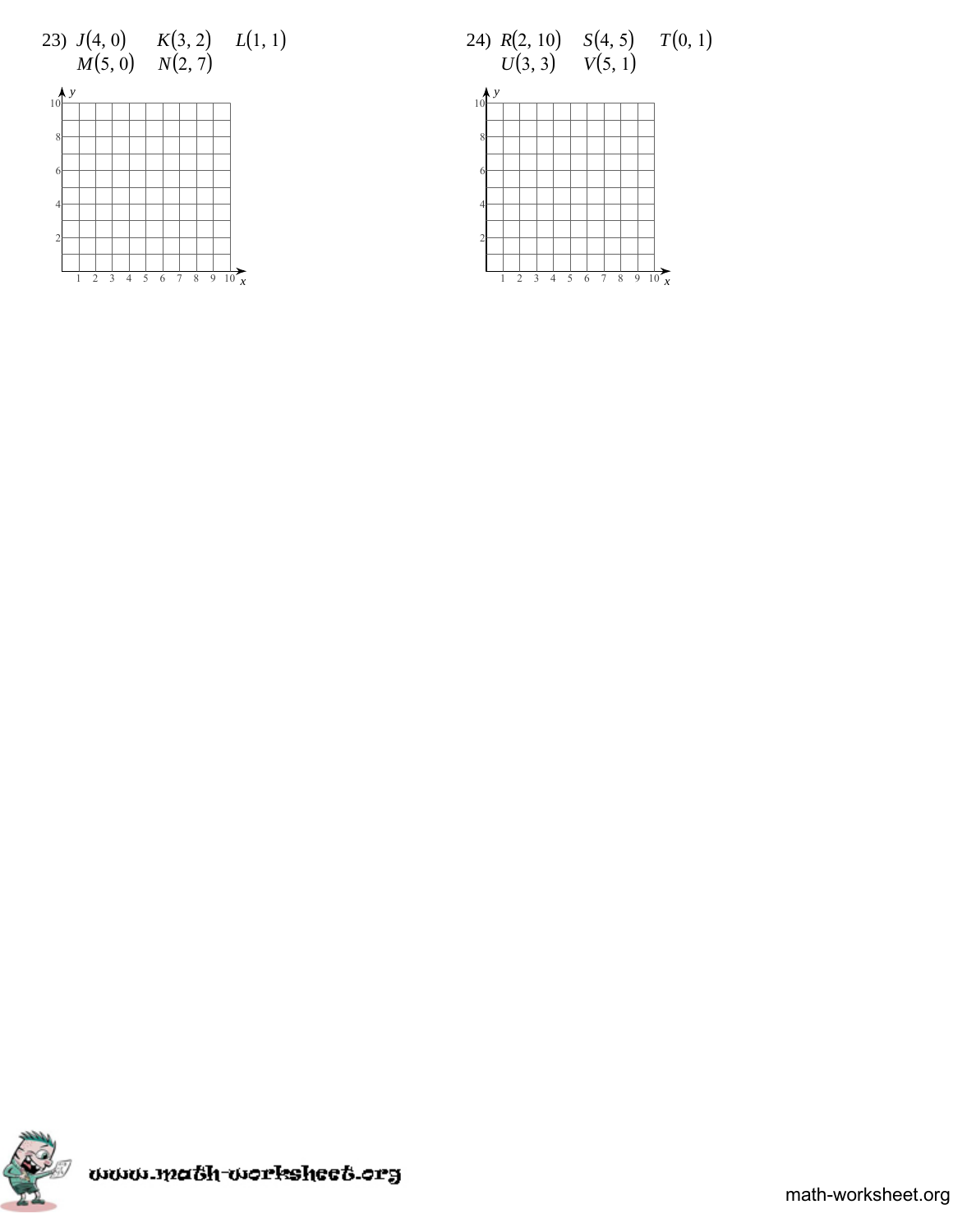# Answers to Assignment (ID: 8)

 $\overline{G}$ 

 $\overline{4}$  $\overline{6}$ 

⊀

 $\overline{4}$  $6\overline{6}$  $\overline{8}$ 

 $\cdot^C$ 

 $\bullet'$ 

 $\overline{F}$ 

D

 $\bullet^{\prime}_{\bullet}$ 

 $\bullet$ 

 $I M$ 

 $\overline{6}$  $\,8\,$ 

 $\overline{8}$ 

 $\bullet$ 

 $\bullet$ 

 $\mathfrak{D}$ 

 $\mathcal{L}$  $\overline{4}$  $\sqrt{6}$  $\,$   $\,$ 

 $\overline{2}$  $\overline{4}$  $\overline{6}$ 

 $\overline{\mathcal{L}}$ 

 $\sqrt{6}$  $\,8\,$ 

•7

 $\overrightarrow{10}_{x}$ 









www.math-worksheet.org

 $\overline{2}$  $\overline{4}$  $6\,$  $\sqrt{8}$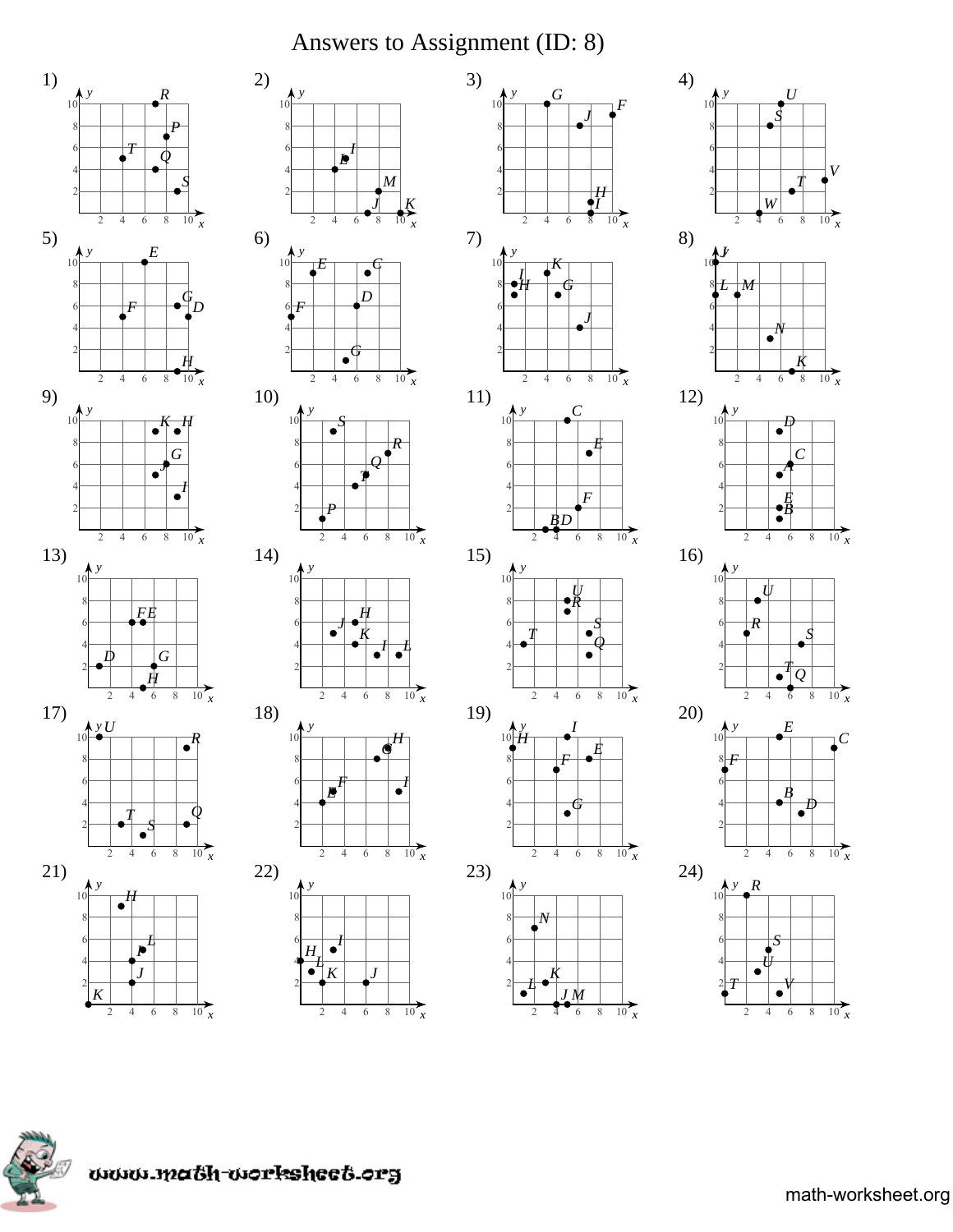## **Plot each point.**





3)  $F(2, 9)$   $G(0, 4)$   $H(4, 10)$  $I(7, 4)$  $J(7, 5)$ 



4)  $J(1, 2)$   $I(3, 7)$   $H(8, 10)$  $G(5, 6)$   $F(6, 8)$ 





Name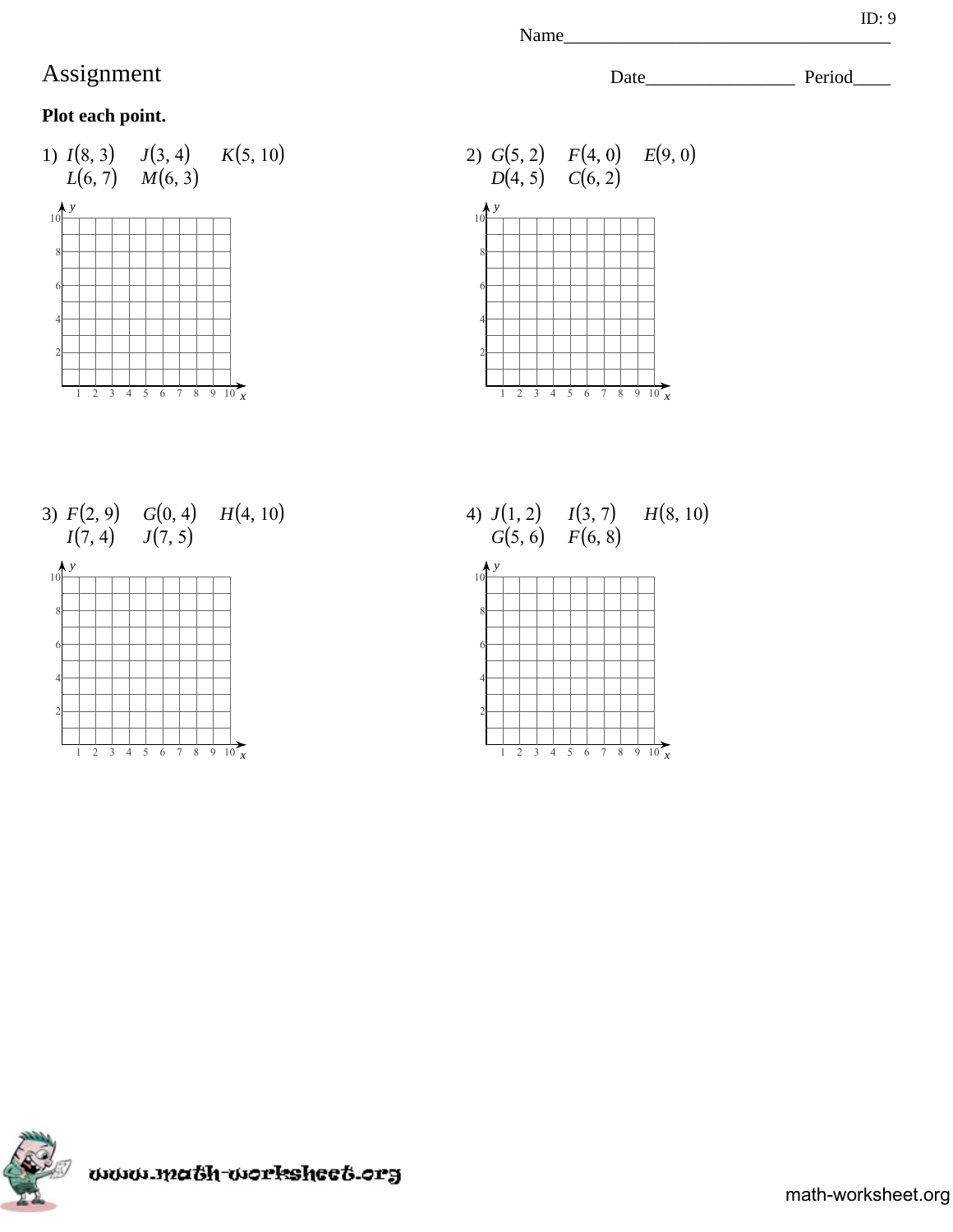









 $9) D(0, 6) E(3, 0)$  $G(9, 2)$   $H(6, 1)$  $F(10, 8)$ 



10)  $K(7, 7)$  $H(10, 3)$  *G*(6, 7)  $J(2, 7)$  $I(9, 7)$ 



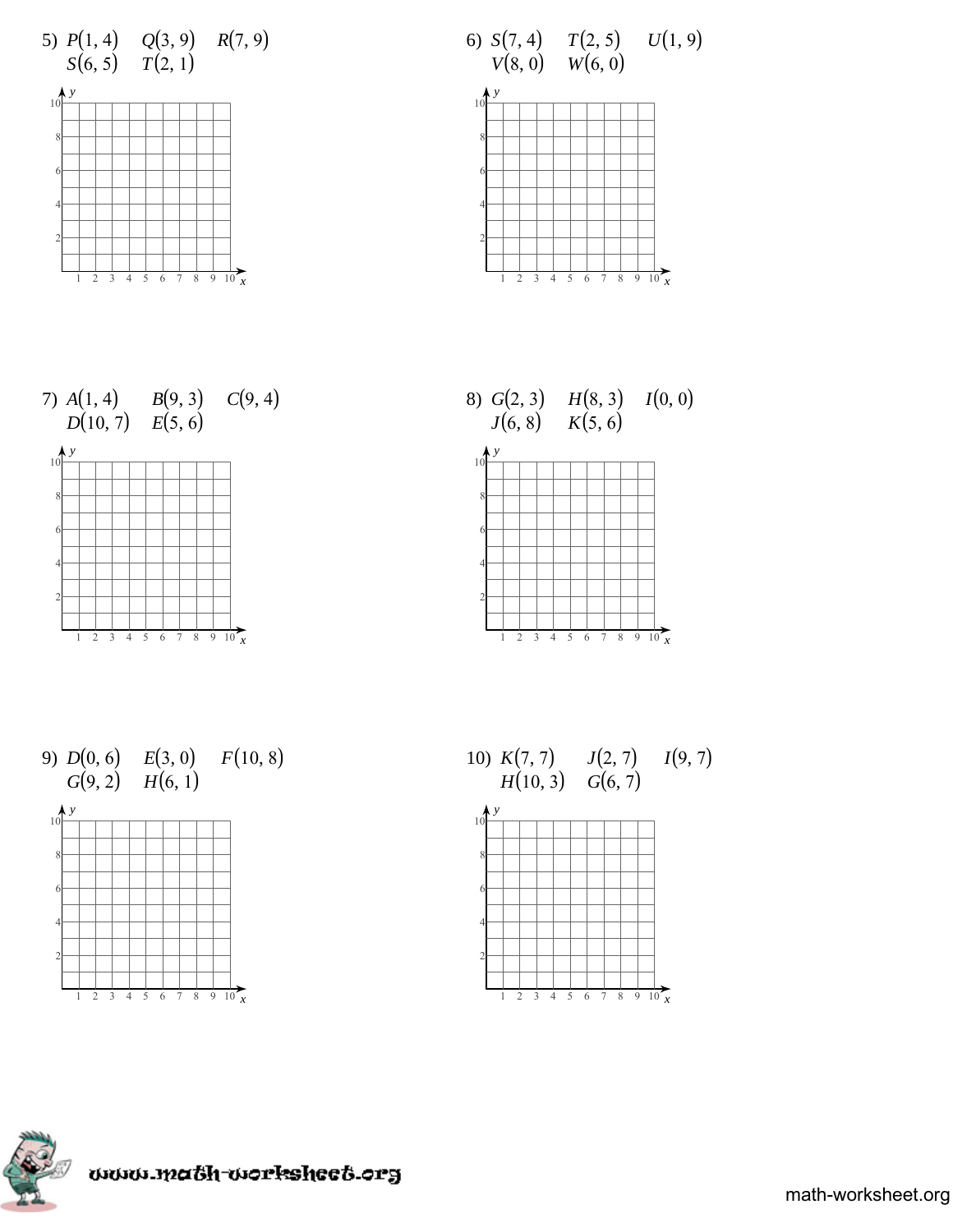

















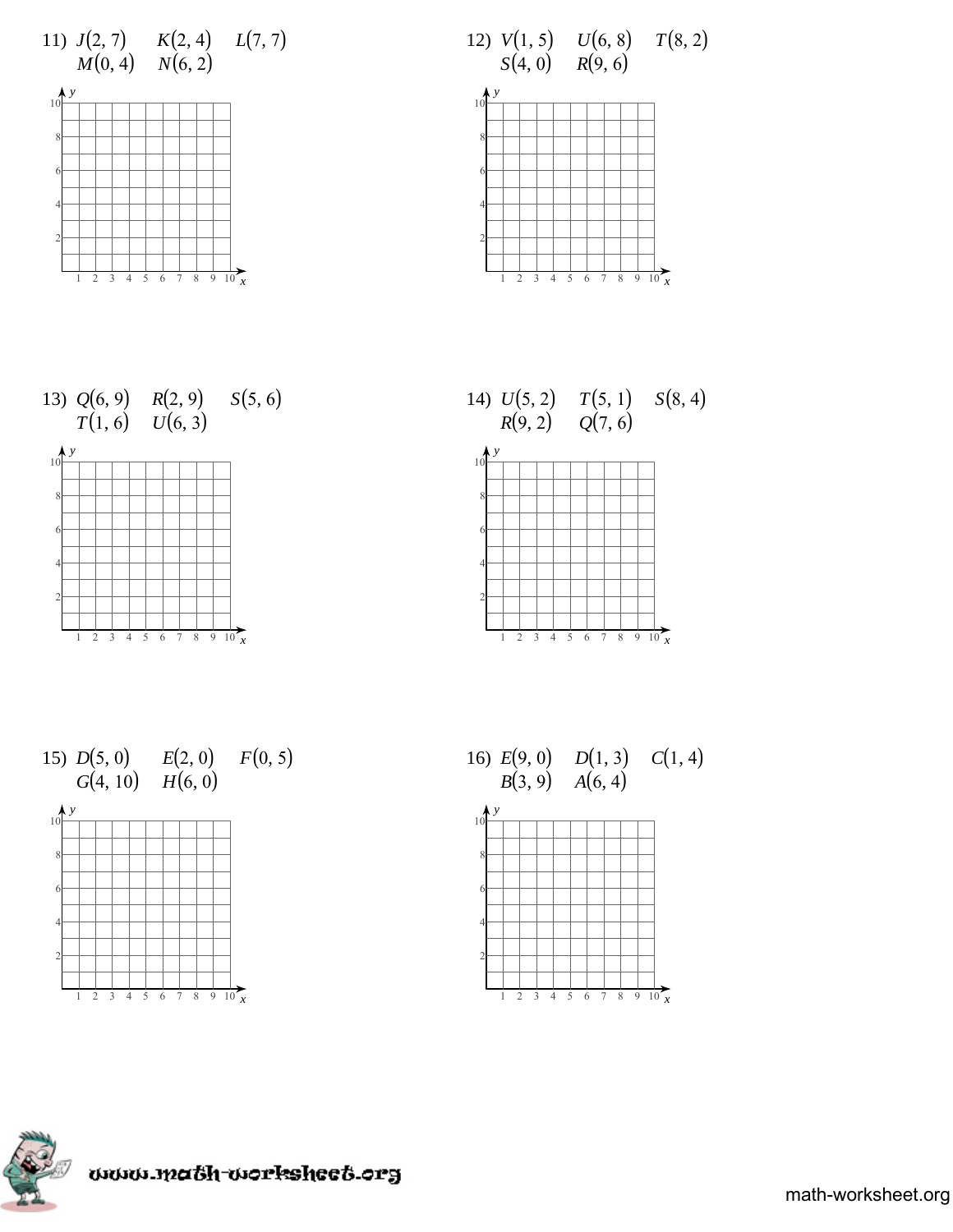













22)  $F(3, 4)$   $E(0, 3)$   $D(3, 2)$  $C(8, 6)$   $B(6, 3)$ 



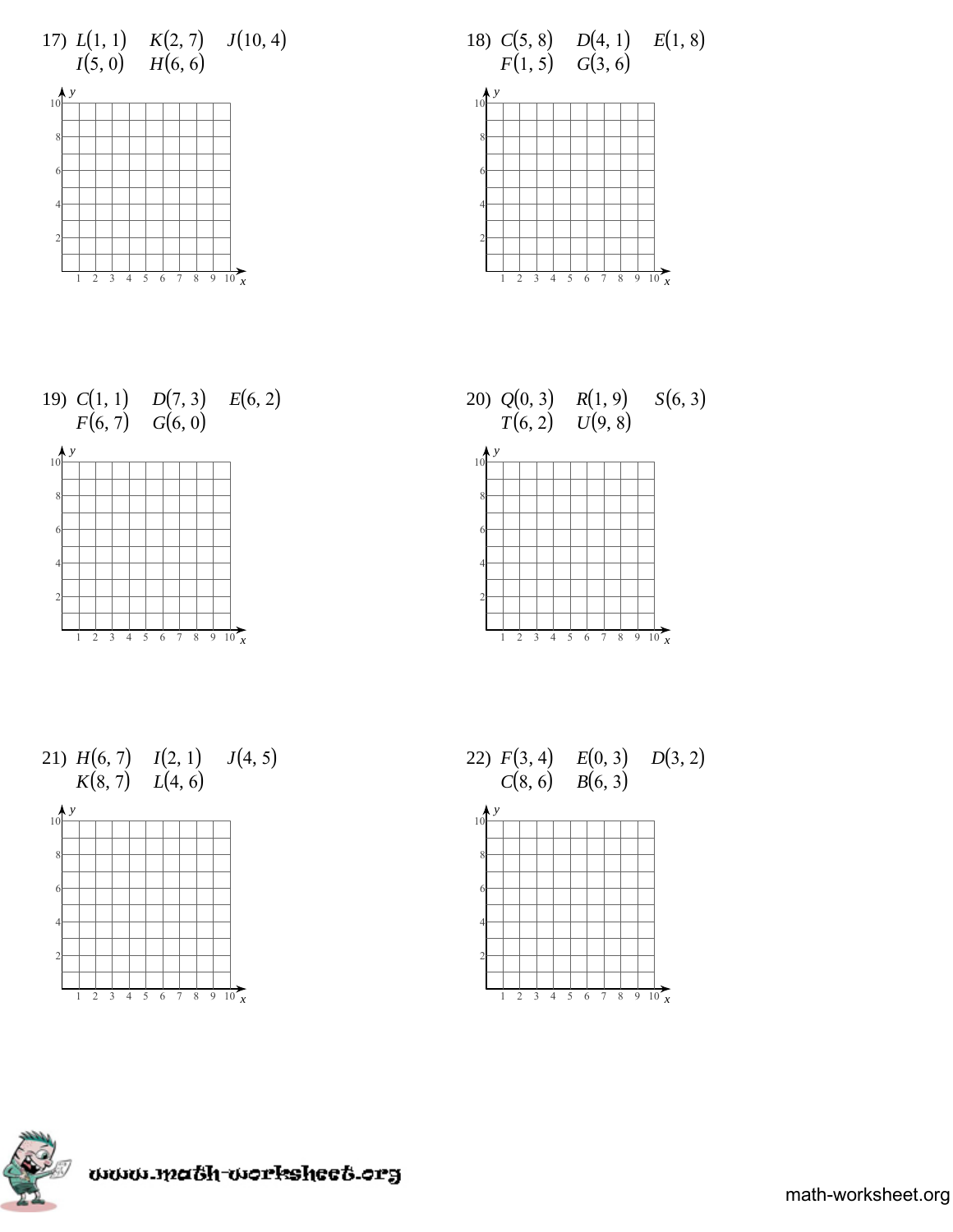





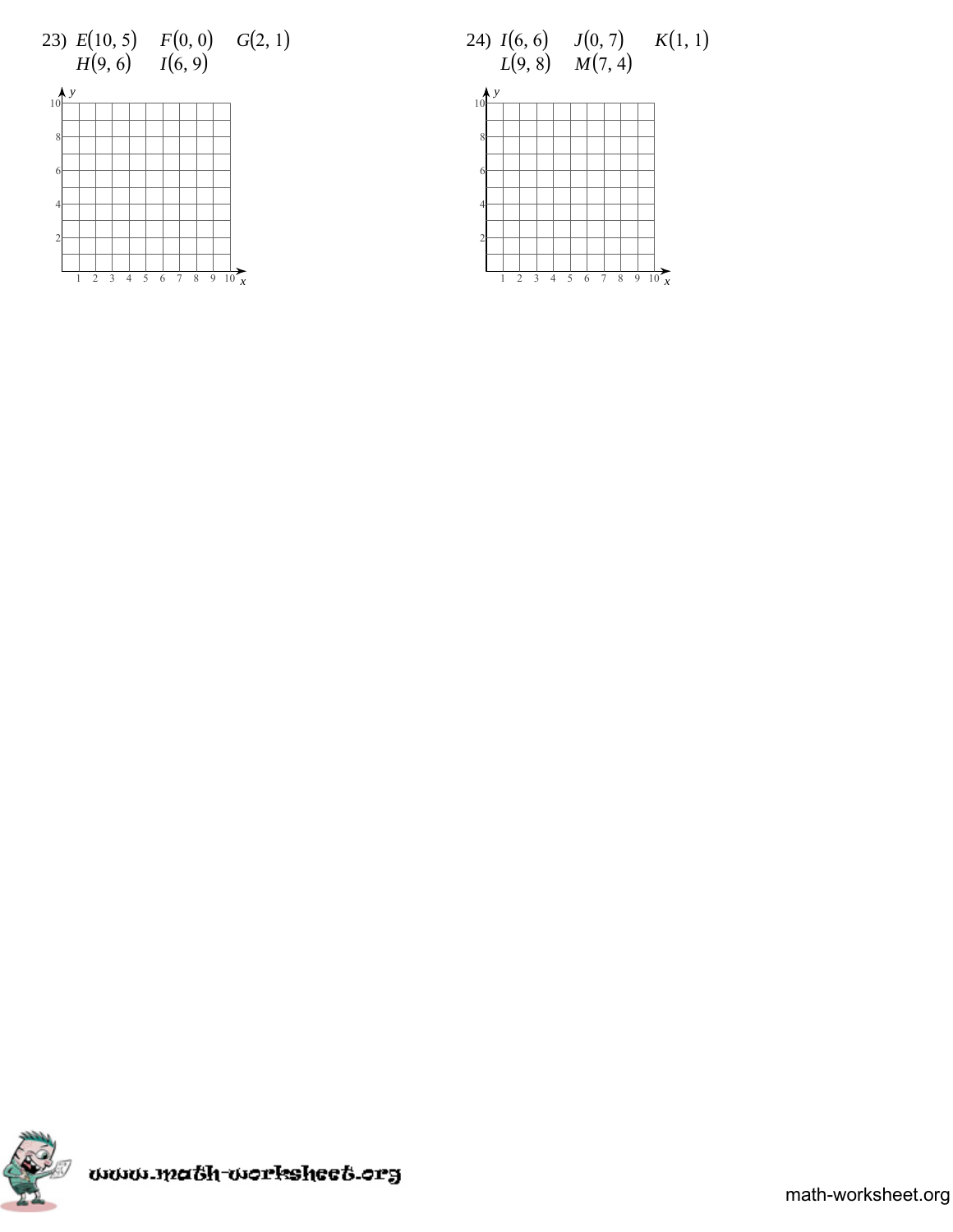# Answers to Assignment (ID: 9)







 $\frac{1}{10}$  x

 $\overline{2}$  $\overline{4}$  $\overline{6}$  $\sqrt{8}$ 



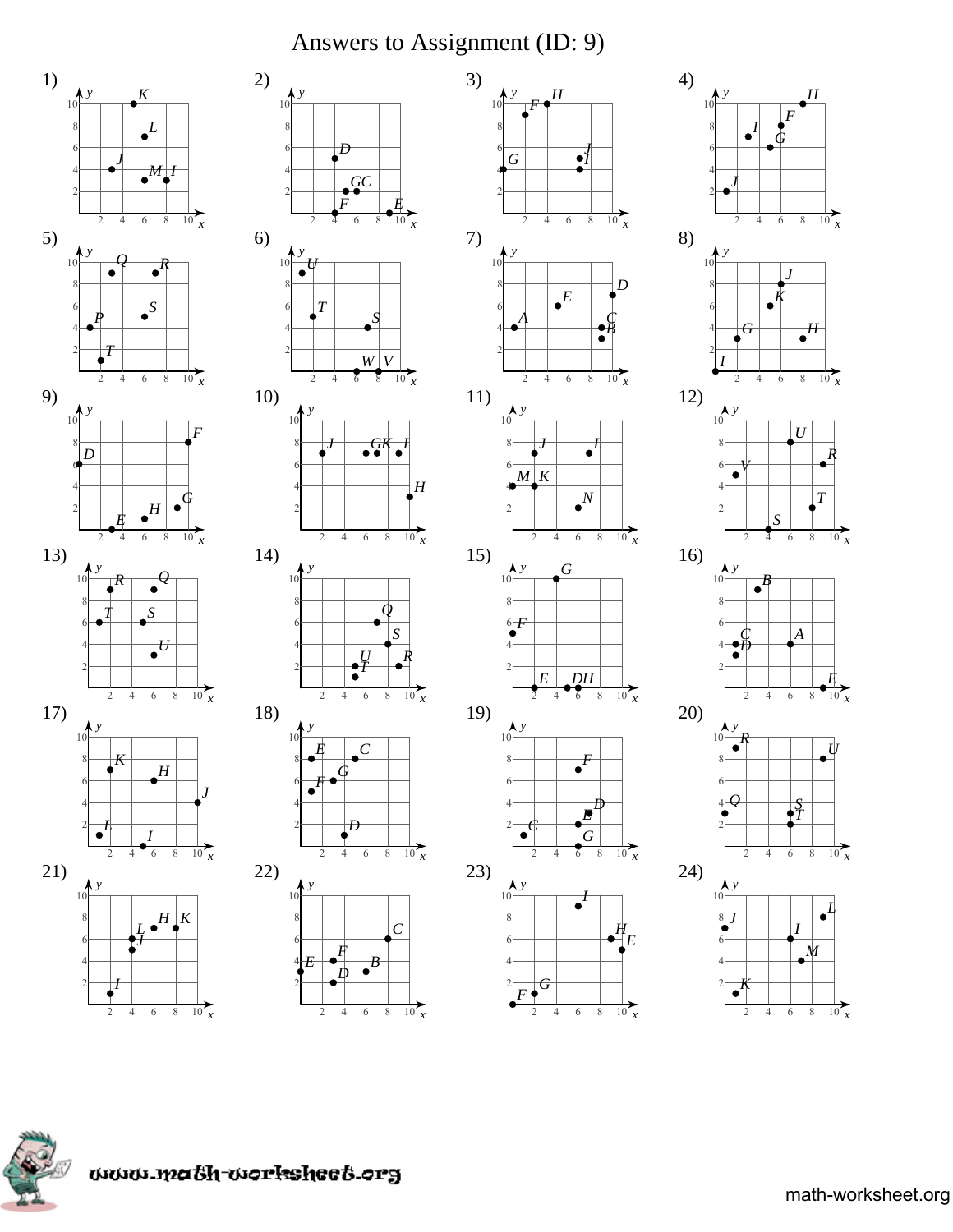## **Plot each point.**





3)  $T(1, 9)$   $S(10, 0)$   $R(10, 8)$  $Q(5, 0)$   $P(9, 7)$ 



4)  $G(5, 3)$   $F(0, 0)$   $E(8, 10)$  $D(10, 10)$   $C(1, 7)$ 





Name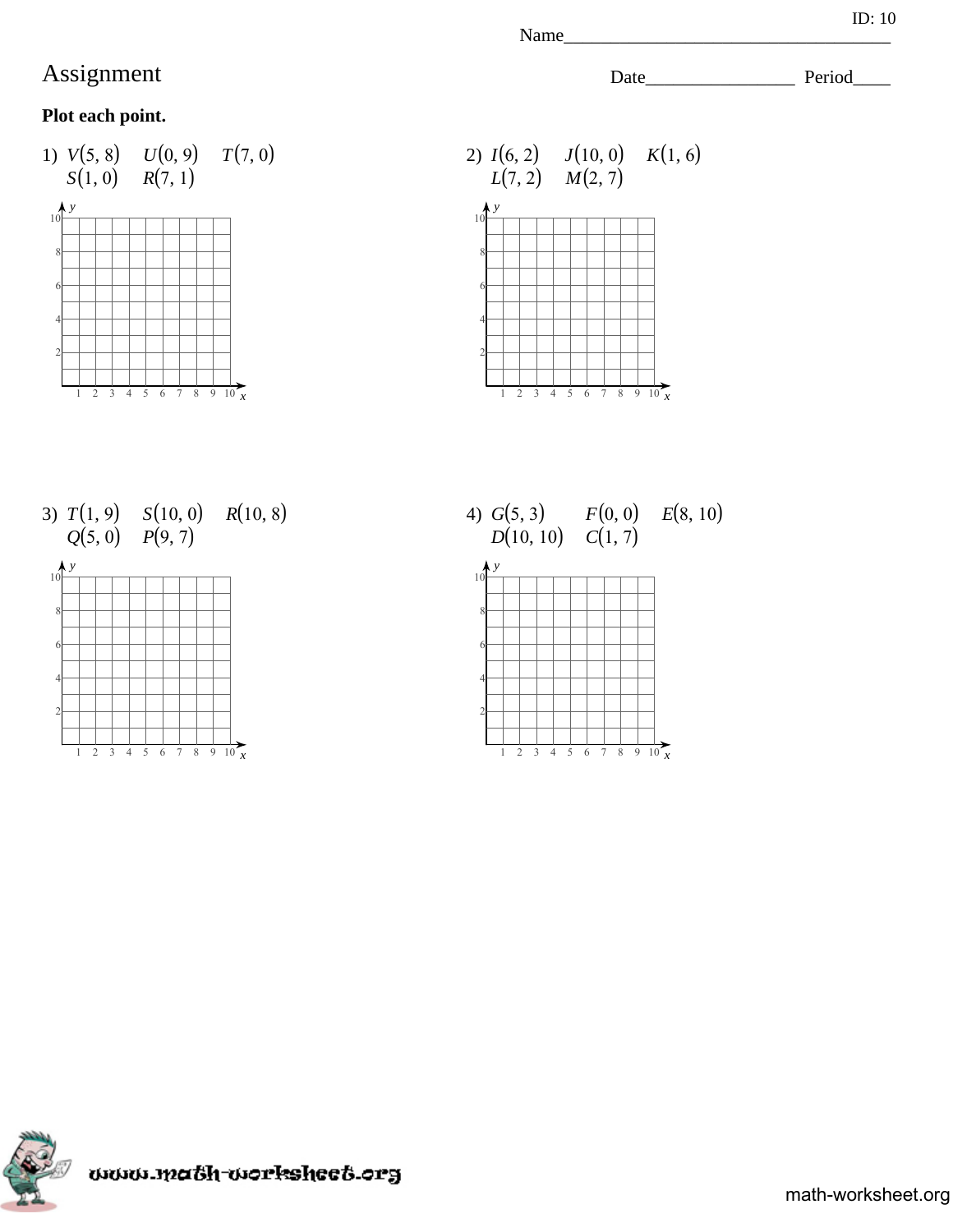

6)  $I(1, 0)$  $L(4, 4)$   $M(7, 3)$  $J(10, 8)$   $K(2, 9)$ 







 $1 \t2 \t3 \t4 \t5 \t6 \t7 \t8 \t9 \t10 \t x$ 

9)  $P(4, 1)$   $Q(10, 1)$   $R(10, 8)$  $S(6, 6)$   $T(7, 4)$ 



10)  $W(0, 2)$  $T(6, 8)$  $V(10, 10) \hspace{0.2in} U(9, 7) \ S(7, 10)$ 





www.math-worksheet.org

math-worksheet.org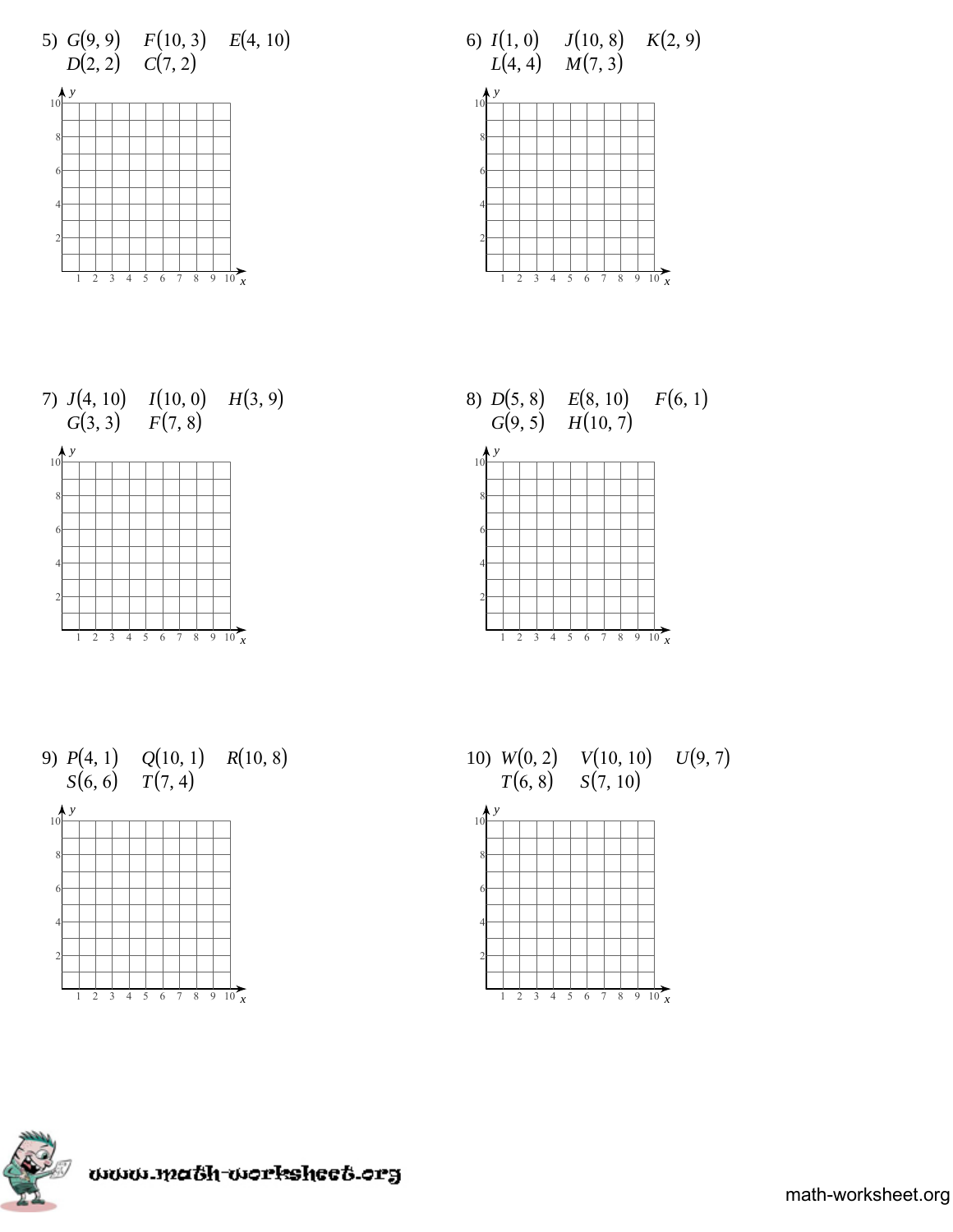









15)  $E(5, 2)$   $F(5, 9)$   $G(2, 2)$  $H(8, 10)$   $I(8, 7)$ 







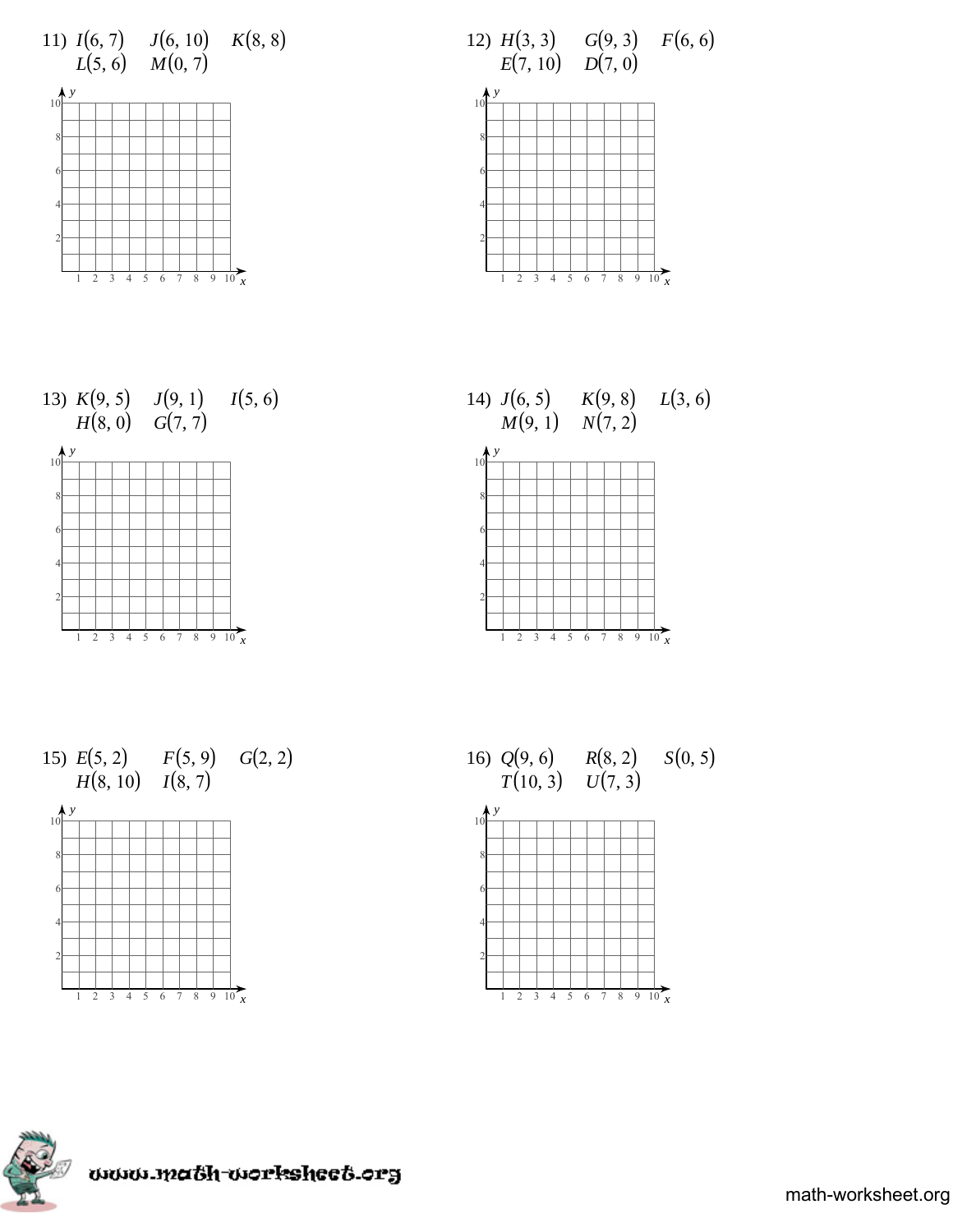









#### $P(8, 0)$   $Q(2, 8)$  $S(0, 3)$  $T(10, 8)$  $R(8, 5)$



22)  $R(4, 0)$  $U(5, 10) \quad V(8, 1)$  $S(7, 2)$  $T(2, 1)$ 



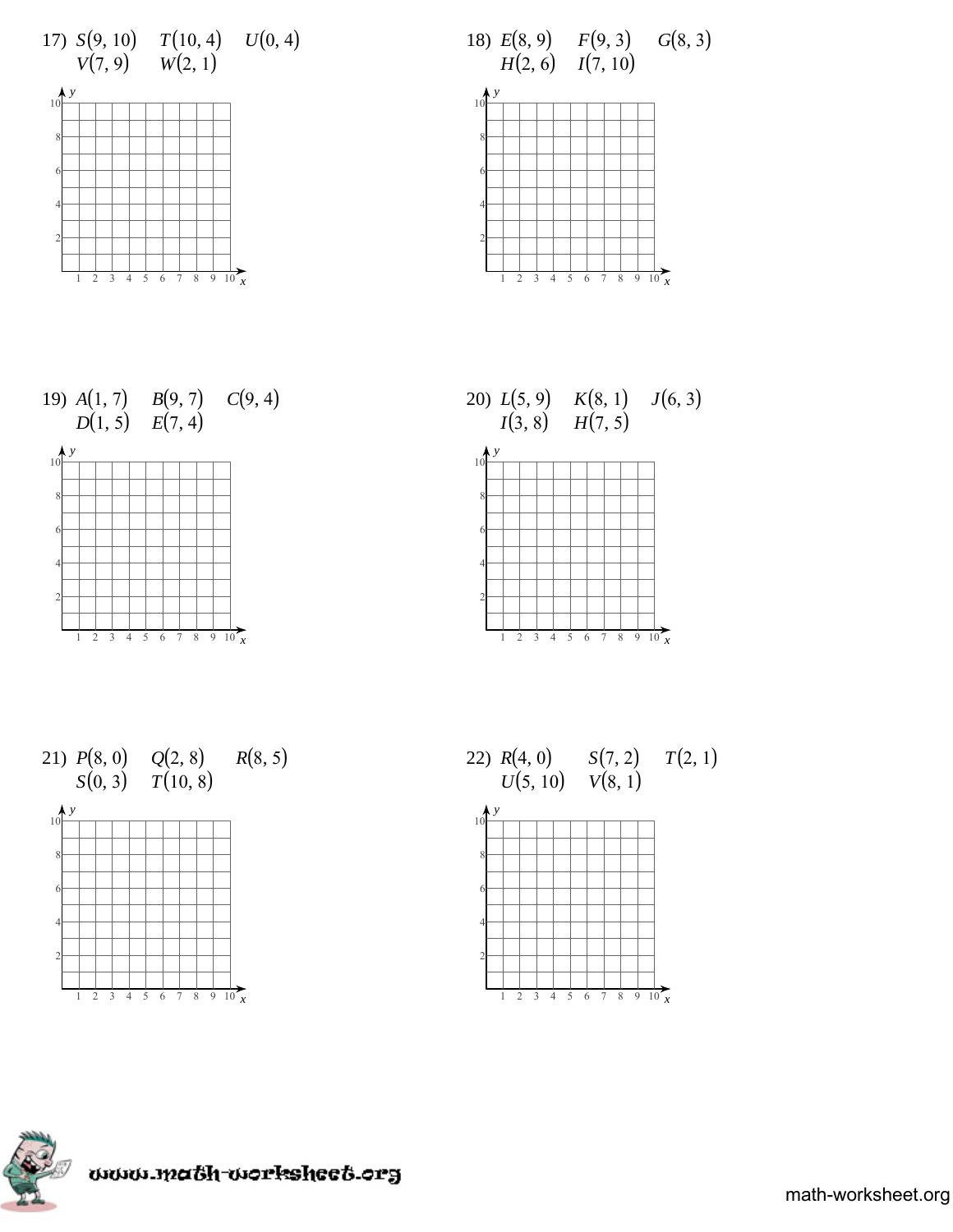